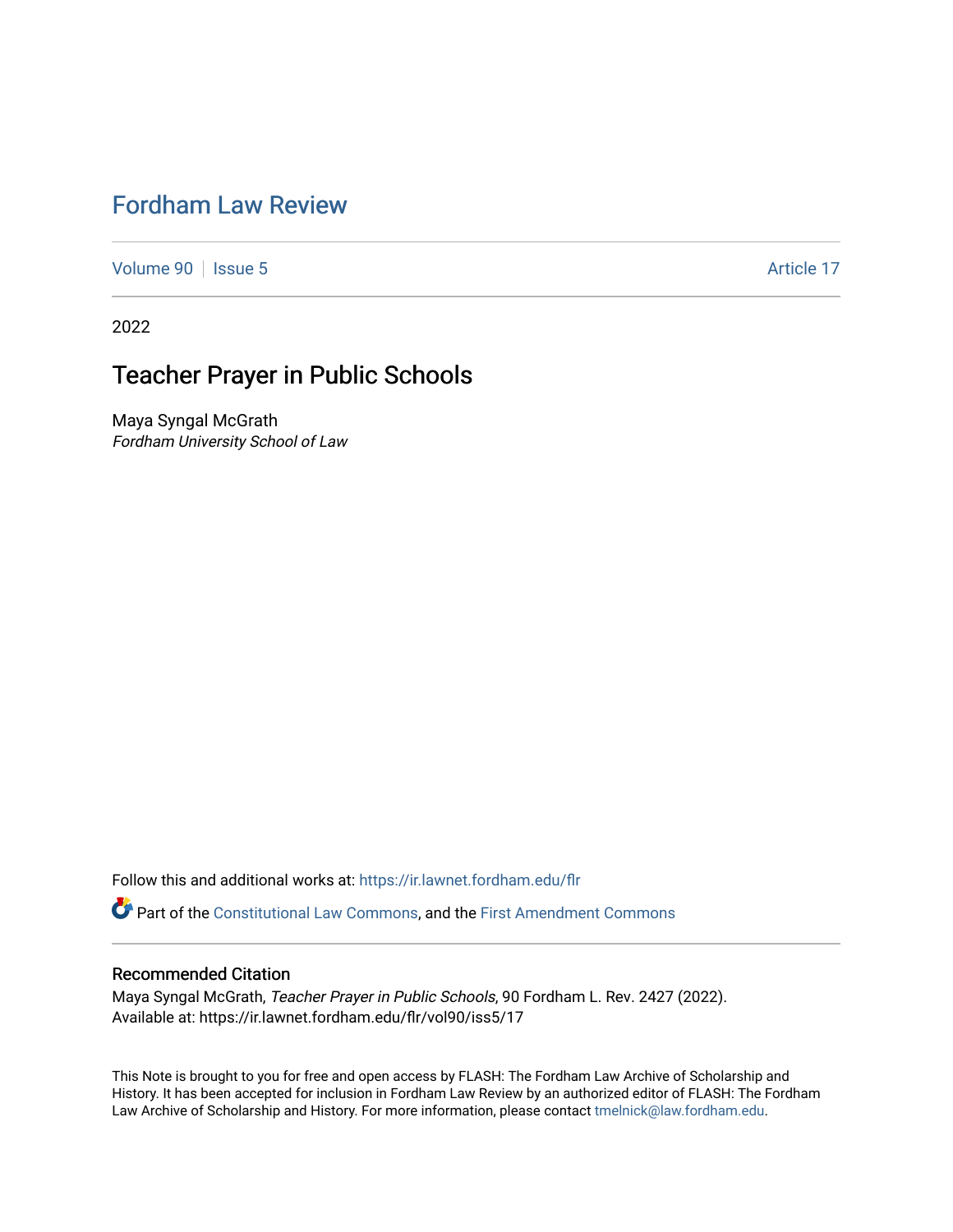# TEACHER PRAYER IN PUBLIC SCHOOLS

### Maya Syngal McGrath\*

When American citizens elect to work in government positions, they relinquish certain free speech rights granted by the First Amendment. In Garcetti v. Ceballos, the U.S. Supreme Court ruled that when public employees make statements pursuant to their government job duties, they do not speak as citizens for First Amendment purposes. As such, they are not constitutionally insulated from employer discipline. Determining whether public employees speak as a result of, or in accordance with, their official responsibilities can be difficult, and one government job has proven more challenging than most: the public school teacher. In 2021, the Ninth Circuit held in Kennedy v. Bremerton that a high school football coach's official duty was to serve as a role model to his students, such that any speech he made in that capacity, including his personal religious prayer, was not entitled to First Amendment protection. The Ninth Circuit, in its efforts to shield students from religious conduct, has left little protection for public school employees to engage in any type of private speech at school.

This Note argues that the Ninth Circuit's broad interpretation of a coach's official duties improperly expands Garcetti's scope and extinguishes the freedom for public school employees to engage in private religious expression at school. This Note reasons that teachers and coaches do not always speak pursuant to their job duties when they engage in speech in front of students, and it urges the Supreme Court to carve out a private prayer exception that requires the government to justify disciplinary action by demonstrating a compelling state interest. This Note simultaneously recognizes that safeguards are necessary to protect students' free exercise rights. When a public school's instructional employee places undue pressure on students to engage in religious activity, this Note contends that the

<sup>\*</sup> J.D. Candidate, 2023, Fordham University School of Law; B.S., 2020, University of Southern California. This Note would not be possible without the invaluable guidance and wit of Professor Abner S. Greene. I would also like to thank Julia Hatheway for her mentorship and the editors and staff of the Fordham Law Review for their diligent feedback and editing. Finally, thank you to my parents Joe and Sonia, my brother Max, and my friends and peers Celeste and Isaac for their unwavering love, support, and humor. This Note is dedicated to my grandparents Sushma and Satya Syngal.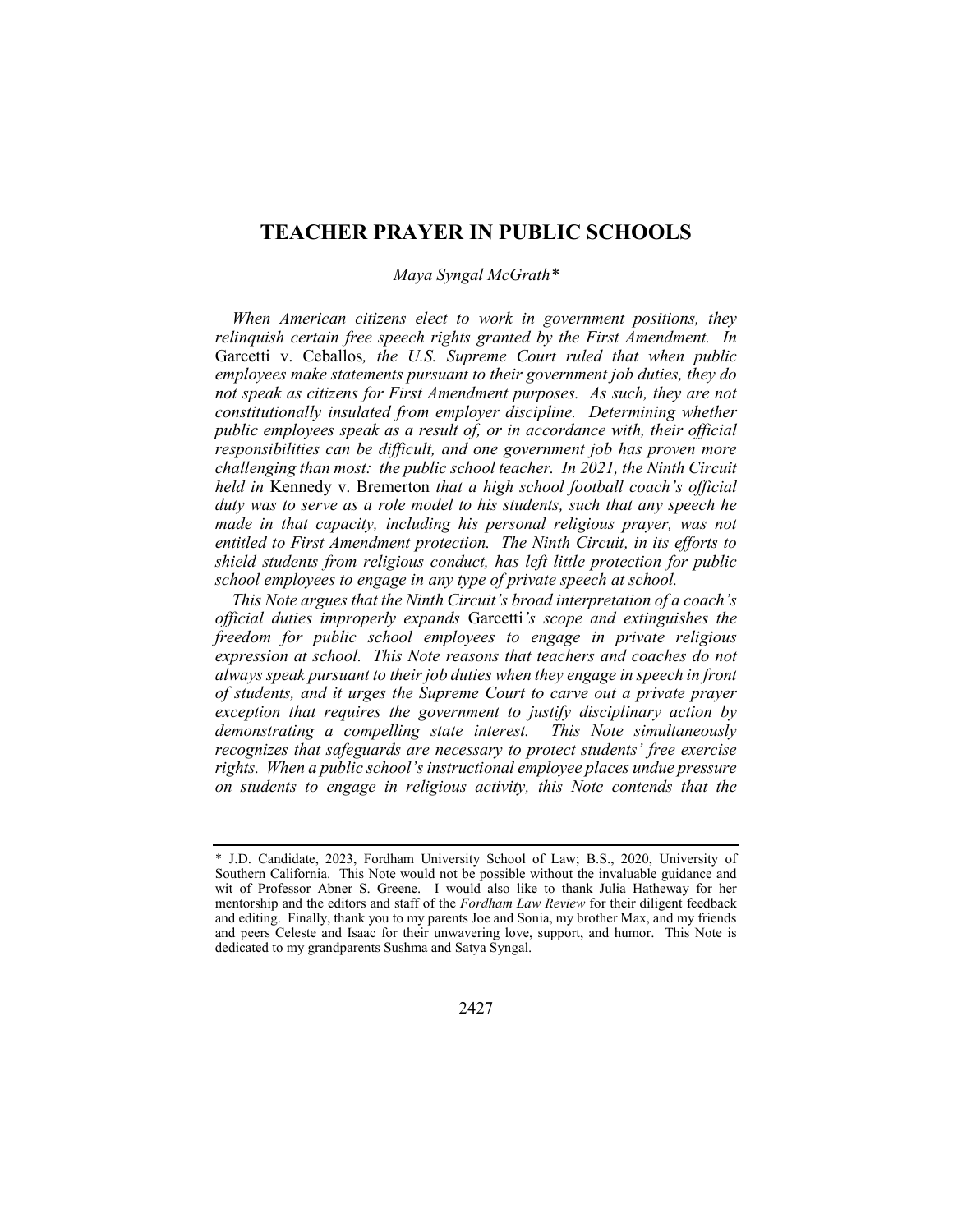prevention of this coercive Establishment Clause violation can serve as one such compelling interest, overriding a teacher's right to pray.

INTRODUCTION ................................................................................ 2428 I. THE RELIGION CLAUSES AND FREE SPEECH IN SCHOOL ............ 2431 A. Public School Prayer and the Religion Clauses ............. 2432 1. Public School Prayer and the Establishment Clause 2432 2. Public School Prayer and the Free Exercise Clause. 2439 B. Free Speech in Public Schools ....................................... 2440 II. PUBLIC SCHOOL EMPLOYEE SPEECH AND THE ESTABLISHMENT CLAUSE ................................................................................ 2444 A. Introduction to Kennedy v. Bremerton School District.. 2445 B. Public School Employees' Right to Free Speech............ 2446 1. Abridged Free Speech Rights for Government Employees ............................................................... 2447 2. Garcetti's Application to Public School Employees 2450 3. Which Speech Activities Qualify as "On the Job"? . 2452 C. The Establishment Clause and Overriding Public Employees' First Amendment Rights Under Pickering 2455 III. CARVING OUT AN EXCEPTION FOR TEACHER PRAYER ............ 2459 A. Limiting Garcetti's Scope for Public School Employees 2460 B. Interpreting the Establishment Clause to Override a Public School Employee's Right to Pray ................................. 2464 CONCLUSION ................................................................................... 2468

#### **INTRODUCTION**

[T]here is a crucial difference between government speech endorsing religion, which the Establishment Clause forbids, and private speech endorsing religion, which the Free Speech and Free Exercise Clauses protect.1

In 2015, Joseph Kennedy, a high school football coach, was suspended after praying on the fifty-yard line following his team's games.2 In 2021, the Ninth Circuit held that his prayer was not protected speech under the First Amendment.<sup>3</sup> The court found that Kennedy spoke pursuant to his job as a coach when he engaged in personal prayer in earshot of surrounding players, and was therefore not entitled to private speech protection under the First

 <sup>1.</sup> Bd. of Educ. v. Mergens, 496 U.S. 226, 250 (1990).

<sup>2.</sup> See Kennedy v. Bremerton Sch. Dist. (Kennedy III), 991 F.3d 1004, 1013 (9th Cir.), reh'g denied, 4 F.4th 910 (9th Cir. 2021) (en banc), cert. granted, 142 S. Ct. 857 (2022) (mem.).

<sup>3</sup>. See id. at 1015.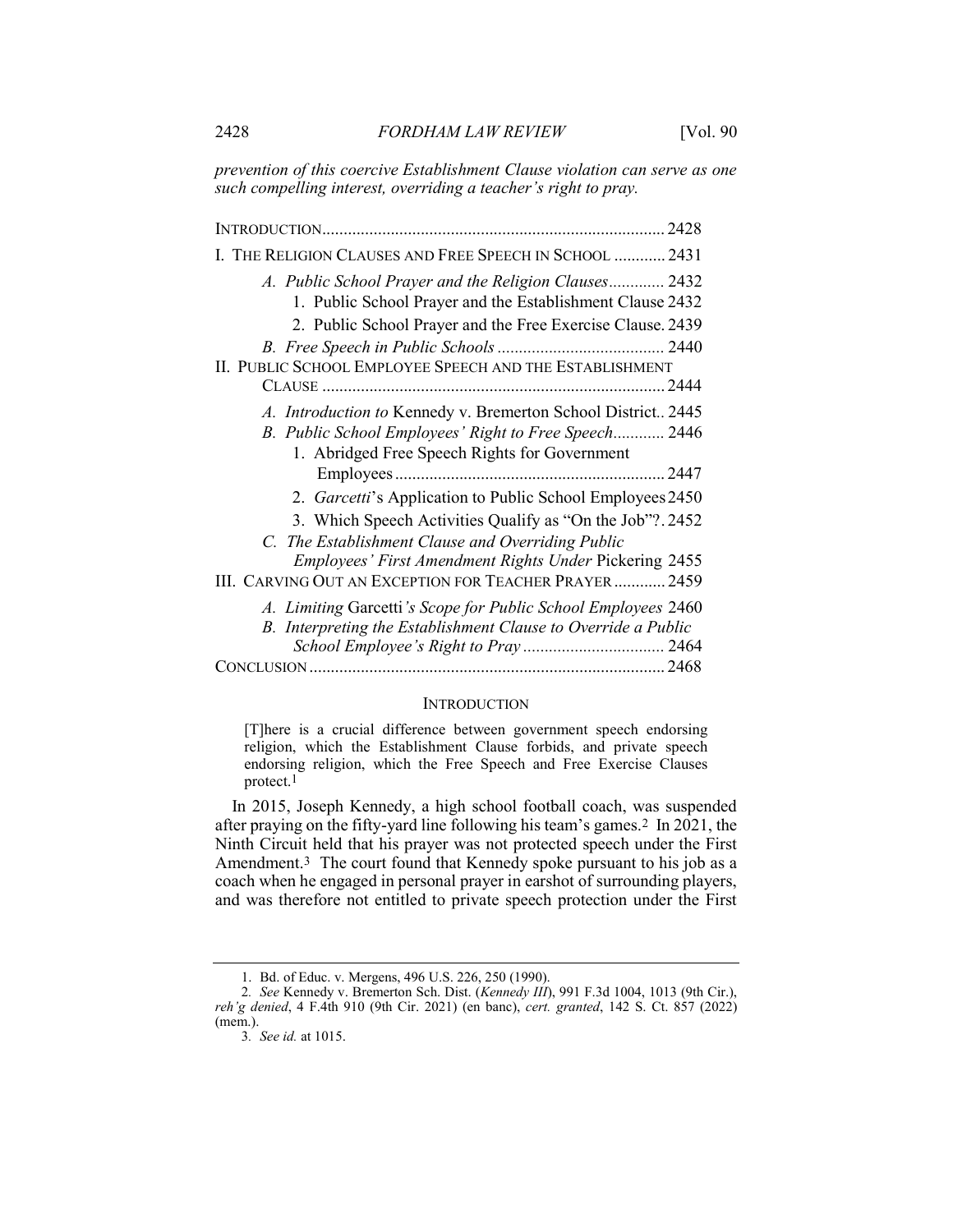Amendment's Free Speech and Free Exercise Clauses.4 The Ninth Circuit further held that even if his speech was private expression, the school's fear of a potential Establishment Clause5 violation justified suspending Kennedy from his job.6

Kennedy's prayer rights intersect three labyrinthine clauses of the First Amendment: the Establishment Clause, the Free Exercise Clause, and the Free Speech Clause. As an initial matter, religious expression in public schools naturally implicates the Establishment Clause,7 which prevents the government—and government employees—from carrying out conduct that could have the effect of establishing a state religion.8 Since 1962, the U.S. Supreme Court has consistently declared that *state-sponsored* prayer in schools is unconstitutional, finding in *Engel v. Vitale*<sup>9</sup> that opening class with a recitation of prayer was equivalent to establishing a state religion.10

In the following two decades, the Court created and applied analytical frameworks to assess the constitutionality of religious conduct in schools.11 These tests focus on whether the school places undue pressure on students to engage in religious activity, whether that religious activity has a primary secular purpose, and whether the school's actions signify an endorsement of religious views by the State.12 Establishment Clause jurisprudence hinges on the actions of the school; the Court has yet to confront an Establishment Clause case hinging on the religious prayer of an individual school employee.13 Because previous Supreme Court litigants raised Establishment Clause challenges to school-sponsored prayer—rather than asserting free exercise and free speech violations like Kennedy did—the full implication of school prayer cases on individual First Amendment rights remains unexplored.14

9. 370 U.S. 421 (1962).

13. See infra Part I.A.1.

14. See, e.g., Lee, 505 U.S. at 587 ("We can decide the case without reconsidering the general constitutional framework by which public schools' efforts to accommodate religion are measured.").

 <sup>4.</sup> U.S CONST. amend. I ("Congress shall make no law . . . prohibiting the free exercise [of religion]; or abridging the freedom of speech . . . ."); see also Kennedy III, 991 F.3d at 1015.

 <sup>5.</sup> U.S CONST. amend. I ("Congress shall make no law respecting an establishment of religion  $\dots$ .").

<sup>6</sup>. See Kennedy III, 991 F.3d at 1016.

 <sup>7.</sup> Charles J. Russo & Allan G. Osborne, Commentary, Prayer and Public School Employees: To Pray or Not to Pray?, 391 EDUC. L. REP. 407, 424 (2021).

<sup>8</sup>. See, e.g., Engel v. Vitale, 370 U.S. 421, 435 (1962) ("[E]ach separate government in this country should stay out of the business of writing or sanctioning official prayers and leave that purely religious function to the people themselves and to those the people choose to look to for religious guidance.").

<sup>10</sup>. See id. at 436.

<sup>11</sup>. See Lynch v. Donnelly, 465 U.S. 668, 688 (1984) (O'Connor, J., concurring); Sch. Dist. of Abington Twp. v. Schempp, 374 U.S. 203, 225 (1963); Erwin Chemerinsky, The Story of Santa Fe Independent School District v. Doe: God and Football in Texas, in EDUCATION LAW STORIES 319, 319–20 (Michael A. Olivas & Ronna Greff Schneider eds., 2007).

<sup>12</sup>. See Santa Fe Indep. Sch. Dist. v. Doe, 530 U.S. 290, 299 (2000); Lee v. Weisman, 505 U.S. 577, 587–88 (1992).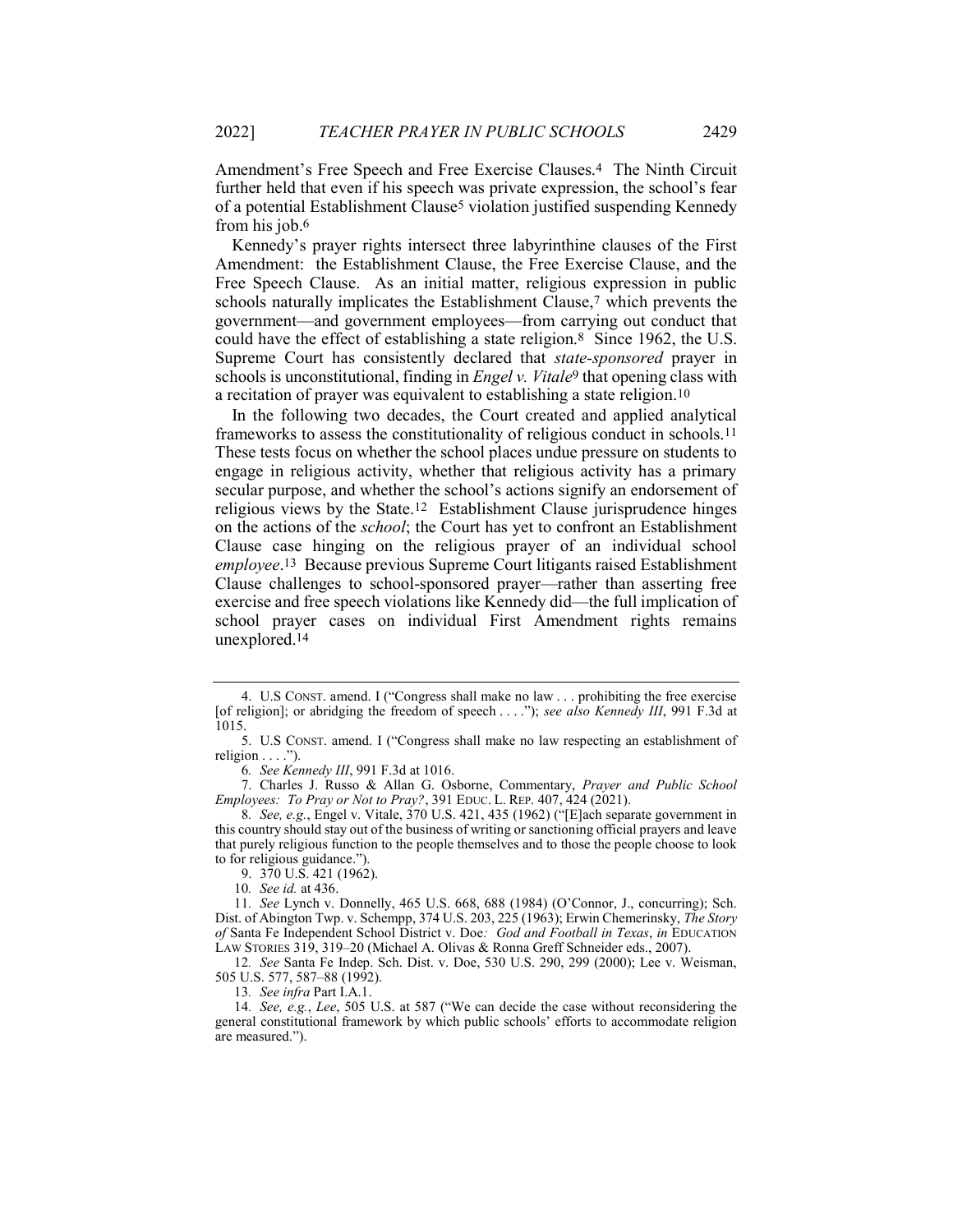While the Constitution forbids the establishment of state religion, it fiercely protects the free speech and free exercise rights of American citizens.15 This delicate balance extends to the school setting as well—with additional limitations.16 Schools have discretion to impose reasonable regulations on speech, so long as those regulations do not target the viewpoint of that speech.17 However, the Supreme Court has stressed that secondary schools are critical to furthering intellectual debate and contributing to the marketplace of ideas.18 It has therefore sought to amply protect nonreligious and religious speech alike.19 Though most Supreme Court litigation has focused on the free speech rights of students, the Court has indicated that these same protections and exceptions extend to teachers.20

Moreover, teachers, by virtue of their government employment, relinquish some additional First Amendment rights.21 When public employees are fired or otherwise disciplined for speech made pursuant to their job responsibilities, they are not entitled to free speech protection under the First Amendment.<sup>22</sup> Constitutionally, such speech is considered state speech rather than private speech.23 Determining whether a public employee's speech is private or public is especially challenging in the school setting.24 Teachers have broad responsibilities, including choosing curricula, running classroom debates, and serving as role models for students.25 The Supreme Court has not addressed whether all public school employees' speech is regulable as within the scope of their job responsibilities.26 Consequently, circuit courts are divided on the question.27 The first step in determining

24. See Mark Strasser, Pickering, Garcetti, & Academic Freedom, 83 BROOK. L. REV. 579, 606, 609–10 (2018).

- 25. See infra Part.II.B.2.
- 26. See infra Part II.B.2.
- 27. See infra Part II.B.1.

<sup>15</sup>. See U.S CONST. amend. I. The Free Exercise and Free Speech Clauses were incorporated through the Fourteenth Amendment and subsequently applied to the states. See Cantwell v. Connecticut, 310 U.S. 296, 303 (1940); Gitlow v. New York, 268 U.S. 652, 666  $(1925)$ 

<sup>16</sup>. See Tinker v. Des Moines Indep. Cmty. Sch. Dist., 393 U.S. 503, 507 (1969); Pickering v. Bd. of Educ., 391 U.S. 563, 568 (1968); see also Schenck v. United States, 249 U.S. 47, 52 (1919) (finding that the most stringent free speech protection "does not even protect a man from an injunction against uttering words that may have all the effect of force"); Erwin Chemerinsky, The Supreme Court and Public Schools, 117 MICH. L. REV. 1107, 1109 (2019). The First Amendment generally prevents the government from proscribing speech or expressive conduct because of its disapproval of the ideas being expressed. See R.A.V. v. City of St. Paul, 505 U.S. 377, 382 (1992).

<sup>17.</sup> See Randy J. Sutton, Annotation, Application of First Amendment in School Context-Supreme Court Cases, 57 A.L.R. Fed. 2d 1, § 2 (2011). However, schools can restrict speech that is lewd, vulgar, offensive, elicits drug use, or causes a substantial disruption. See Paul Forster, Note, Teaching in a Democracy: Why the Garcetti Rule Should Apply to Teaching in Public Schools, 46 GONZ. L. REV. 687, 691 (2011).

<sup>18</sup>. See, e.g., Tinker, 393 U.S. at 506.

<sup>19</sup>. See, e.g., Bd. of Educ. v. Mergens, 496 U.S. 226, 250 (1990).

<sup>20</sup>. See Tinker, 393 U.S. at 506.

<sup>21</sup>. See Pickering, 391 U.S. at 568.

 <sup>22.</sup> Garcetti v. Ceballos, 547 U.S. 410, 424 (2006).

<sup>23</sup>. See id.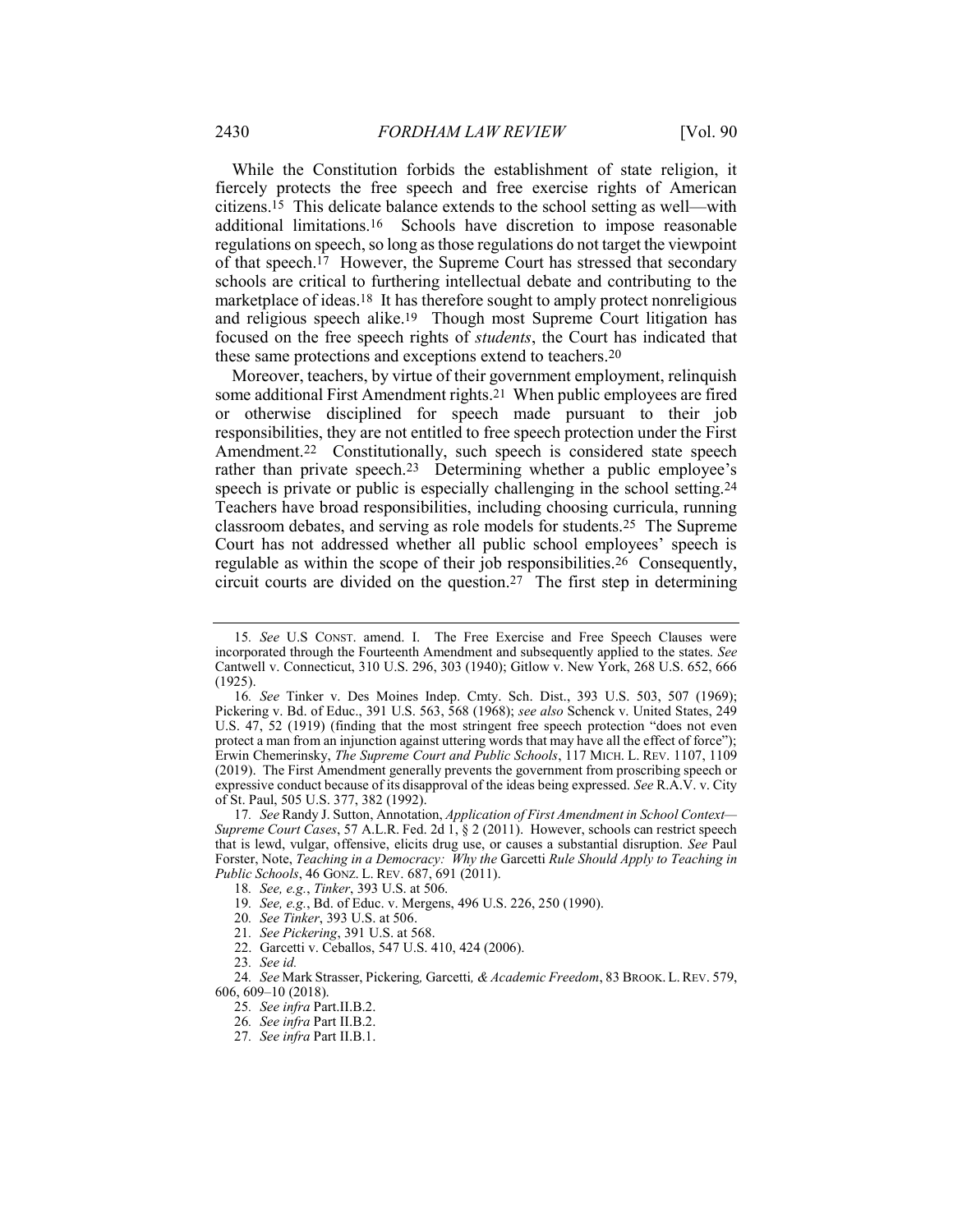whether teachers and coaches have the right to engage in religious expression in front of their students is to establish whether public school employees have private speech rights at school.28

This Note assesses whether the prayer of a public school instructional employee, made on school premises, is private speech protected by the First Amendment, and if so, whether the Establishment Clause can nevertheless override that constitutional protection. It analyzes the circuit courts' application of free speech protections for public school employees and examines the Establishment Clause implications of employee prayer. This Note argues that teachers do not always speak pursuant to their job duties when they engage in religious speech in front of students. It posits that personal prayer should be granted special protection requiring the government to justify disciplinary action by demonstrating a compelling state interest. Moreover, this Note reasons that an Establishment Clause violation can serve as a compelling governmental interest only if there is a valid concern that the employee prayer places undue pressure on students to engage in religious activity.

This Note proceeds in three parts. Part I discusses the Supreme Court's Establishment Clause, Free Exercise Clause, and Free Speech Clause jurisprudence regarding prayer and religious speech in secondary schools. Part II introduces the diminished free speech rights of government employees under Garcetti v. Ceballos<sup>29</sup> and examines the challenges that occur when public school employees engage in private speech. It then lays out the landscape of circuit court cases involving employee-initiated religious expression, particularly as applied in Kennedy v. Bremerton School District.<sup>30</sup> Part III proposes an exception to Garcetti for public school employees' extracurricular speech that grants First Amendment protection to private speech and prayer. To account for the competing Establishment Clause concerns, this Note maintains that a public school employee's free speech rights may be overridden if the employee is a state actor who psychologically coerces students into participating in religious practice.

#### I. THE RELIGION CLAUSES AND FREE SPEECH IN SCHOOL

This part introduces the three distinct First Amendment clauses that intersect in public school religious speech and prayer cases. Part I.A.

<sup>28</sup>. See, e.g., Kennedy III, 991 F.3d 1004, 1014 (9th Cir. 2021), cert. granted, 142 S. Ct. 857 (2022) (mem.).

 <sup>29. 547</sup> U.S. 410 (2006).

<sup>30</sup>. Kennedy III, 991 F.3d 1004. The Supreme Court recently granted certiorari on this case and scheduled oral arguments for spring 2022. Harper Neidig, Supreme Court Agrees to Hear Case on HS Coach's Suspension Over On-Field Prayers, THE HILL (Jan. 14, 2022, 5:30 PM), https://thehill.com/regulation/court-battles/589849-supreme-court-agrees-to-hear-caseon-hs-coachs-suspension-over-on?amp [https://perma.cc/KM6Y-3986]; see also Amy Howe, Court Will Take Up Five New Cases, Including Lawsuit from Football Coach Who Wanted to Pray on Field, SCOTUSBLOG (Jan. 14, 2022, 8:08 PM), https://www.scotusblog.com/2022/ 01/court-will-take-up-five-new-cases-including-lawsuit-from-football-coach-who-wantedto-pray-on-the-field/ [https://perma.cc/6FPK-KAXM].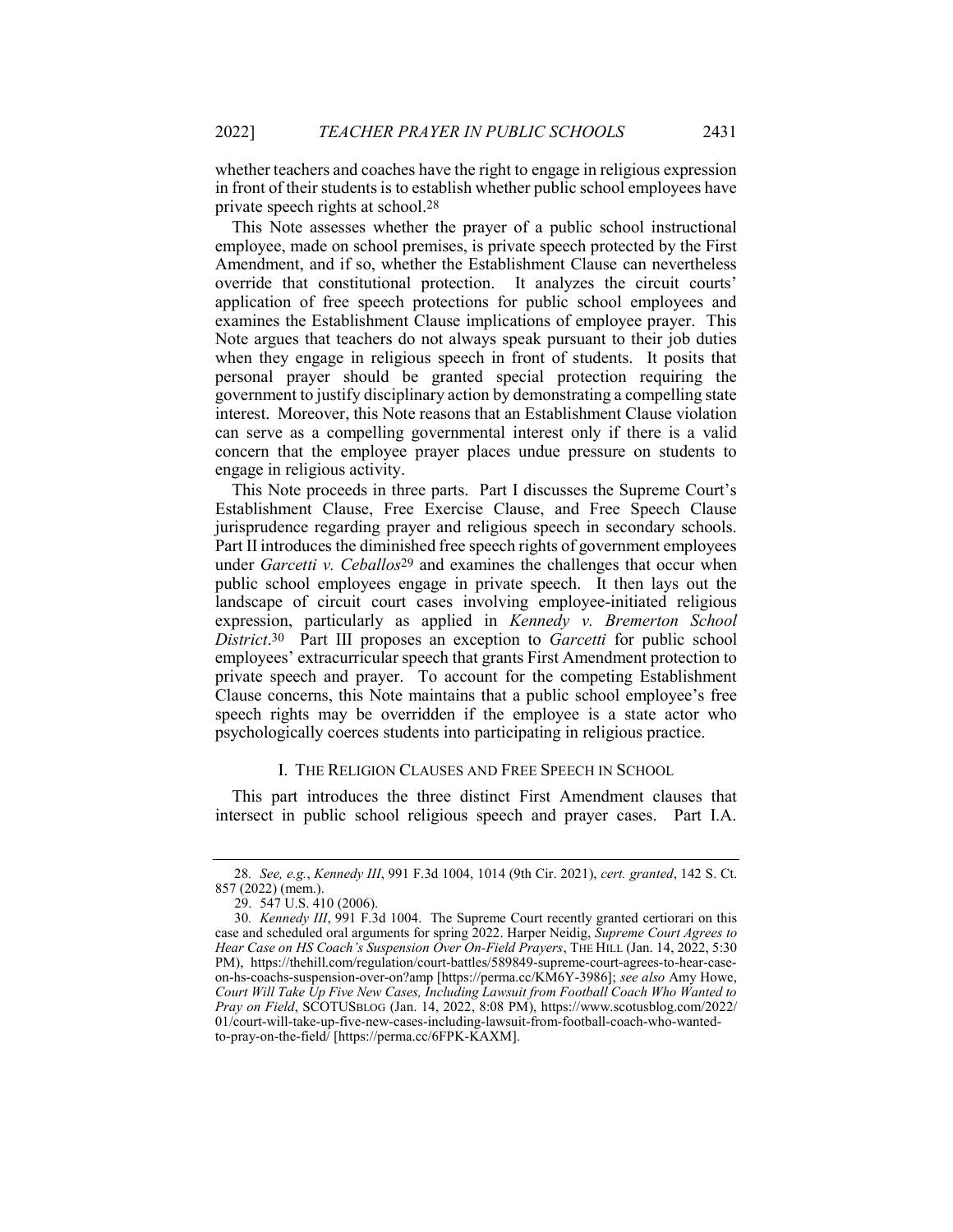describes public school prayer cases and their treatment under the Establishment and Free Exercise Clauses (collectively, "Religion Clauses"). Part I.B. provides an overview of free speech jurisprudence in public schools.

#### A. Public School Prayer and the Religion Clauses

The First Amendment reflects the framers' expectation that the government should neither compel nor punish religious practice.31 The Religion Clauses together serve many vital purposes, including protecting freedom of religious belief, preventing state coercion to engage in religious activity, and forbidding sectarian discrimination.32 However, an inherent tension persists between the clauses.33 The Establishment Clause primarily serves to treat every citizen equally, while the Free Exercise Clause primarily promotes religious liberty.34 Nowhere has this tension between the separation of church and state and the accommodation of the free exercise of religion been more apparent than in American public schools.35 Expectedly, the Supreme Court has long grappled with striking the appropriate balance for religious expression in the public school setting.36 Part I.A.1 discusses how the Court has assessed the effect of the Establishment Clause on prayer in public school, and Part I.A.2 discusses the relevant consequences of the Free Exercise Clause's application to such conduct.

#### 1. Public School Prayer and the Establishment Clause

Because public schools are run by the State, they must adhere to the Establishment Clause's prohibitions.37 The Establishment Clause38 prevents the government—and government employees—from carrying out conduct that could have the ultimate effect of establishing a state religion.<sup>39</sup> This

LAW. 47, 47 (2011) (citing Roberts v. Madigan, 921 F.2d 1047, 1053 (10th Cir. 1990)).

37. See Engel v. Vitale, 370 U.S. 421, 425, 430 (1962).

38. U.S CONST. amend. I.

<sup>31</sup>. See U.S CONST. amend. I.

<sup>32</sup>. See Ira C. Lupu, Reconstructing the Establishment Clause: The Case Against Discretionary Accommodation of Religion, 140 U. PA. L. REV. 555, 567 (1991).

<sup>33</sup>. See Sarah M. Isgur, Note, "Play in the Joints": The Struggle to Define Permissive Accommodation Under the First Amendment, 31 HARV. J.L. & PUB. POL'Y 371, 371–72 (2008).

<sup>34.</sup> See Lupu, supra note 32, at 568 ("The prohibition on laws respecting establishment is primarily an equal liberty provision; only secondarily is it concerned with religious liberty."). 35. See Theresa Lynn Sidebotham, Expression of Religion in Public Schools, 40 COLO.

<sup>36</sup>. See Brett Geier & Ann E. Blankenship-Knox, When Speech Is Your Stock in Trade: What Kennedy v. Bremerton School District Reveals About the Future of Employee Speech and Religion Jurisprudence, 42 CAMPBELL L. REV. 31, 76 (2020) ("Balancing when and how religion . . . may be expressed in public schools by both students and employees has proved challenging for the . . . Court.").

<sup>39</sup>. See, e.g., Engel, 370 U.S. at 435. States are subject to the Establishment Clause's protections through the clause's incorporation through the Fourteenth Amendment. See Everson v. Bd. of Educ., 330 U.S. 1, 15–16 (1947).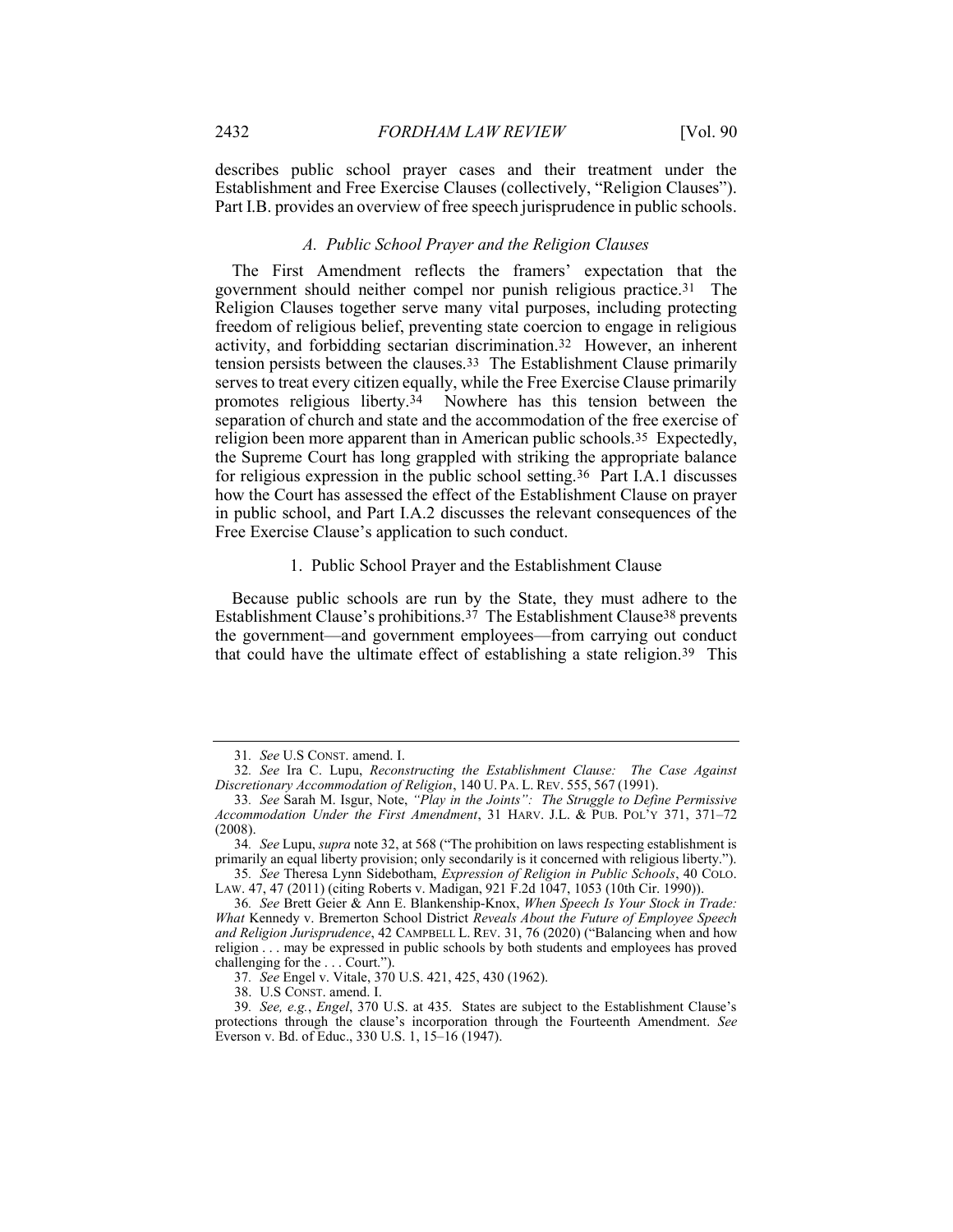conduct can range from displaying a crèche in a town square40 to sponsoring prayer in schools.41

The Supreme Court first considered the constitutionality of state-led prayer in public schools in 1962.42 In Engel v. Vitale,43 a New York state official directed school principals to lead prayers in class at the start of each school day, a routine that one school adopted into its official policy.44 The Court, in its 6–1 decision, found that New York's state prayer program, despite its allowance for students to opt out of praying, effectively established religion in violation of the Establishment Clause.<sup>45</sup> A year later in School District of Abington Township v. Schempp, 46 the Court reviewed a Pennsylvania law that required school administrators to read verses from the Bible at the opening of each school day.47 This statute permitted parents to excuse their students from joining the recitation of the prayer.48 The Court nonetheless affirmed that reading these prayers compelled students to practice religion, in violation of their free exercise rights and the Establishment Clause.49 The Court underscored in Engel and Schempp that, because the prayer exercises occurred during instructional time and in front of students who were required to attend school, they were curricular, coercive activities.50 This concept of psychological coercion predated the more utilitarian frameworks that were developed in later Establishment cases, and it has remained a dormant standard in school prayer cases.51

Ten years later, the Supreme Court developed the Lemon test, the first formal standard for assessing Establishment Clause violations.52 In Lemon

45. See id. at 430.

46. 374 U.S. 203 (1963).

47. See id. at 205.

48. See id. at 224–25 (noting that these prayers are not "mitigated by the fact that individual students may absent themselves upon parental request, for that fact furnishes no defense to a claim of unconstitutionality under the Establishment Clause").

49. See id. at 224.

50. See Michael W. McConnell, Accommodation of Religion: An Update and a Response to the Critics, 60 GEO. WASH. L. REV. 685, 701 (1992) ("[O]rganized school prayer inculcates even as it accommodates, making it impossible to distinguish 'independent religious choice' from conformity to authority."); see also Schempp, 374 U.S. at 221. Engel and Schempp made the first references to psychological coercion, which Justice Anthony Kennedy later picked up on in Lee v. Weisman, 505 U.S. 577 (1992). See infra note 79 and accompanying text.

51. See Abner S. Greene, The Pledge of Allegiance Problem, 64 FORDHAM L. REV. 451, 456, 458 (1995).

52. Lemon v. Kurtzman, 403 U.S. 602, 612 (1971).

<sup>40</sup>. See County of Allegheny v. ACLU, 492 U.S. 573, 579 (1989).

<sup>41</sup>. See Engel, 370 U.S at 435; Charles J. Russo, Prayer at Public School Graduation Ceremonies: An Exercise in Futility or a Teachable Moment?, 1999 BYU EDUC. & L.J. 1, 6. 42. See Engel, 370 at 424.

 <sup>43. 370</sup> U.S. 421 (1962).

<sup>44.</sup> See id. at 423 ("These state officials composed the prayer which they recommended and published as a part of their 'Statement on Moral and Spiritual Training in the Schools,'

saying: 'We believe that this Statement will be subscribed to by all men and women of good will, and we call upon all of them to aid in giving life to our program.'"). The prayer that students had to recite was as follows: "Almighty God, we acknowledge our dependence upon Thee, and we beg thy blessings upon us, our parents, our teachers and our Country." Id. at 422.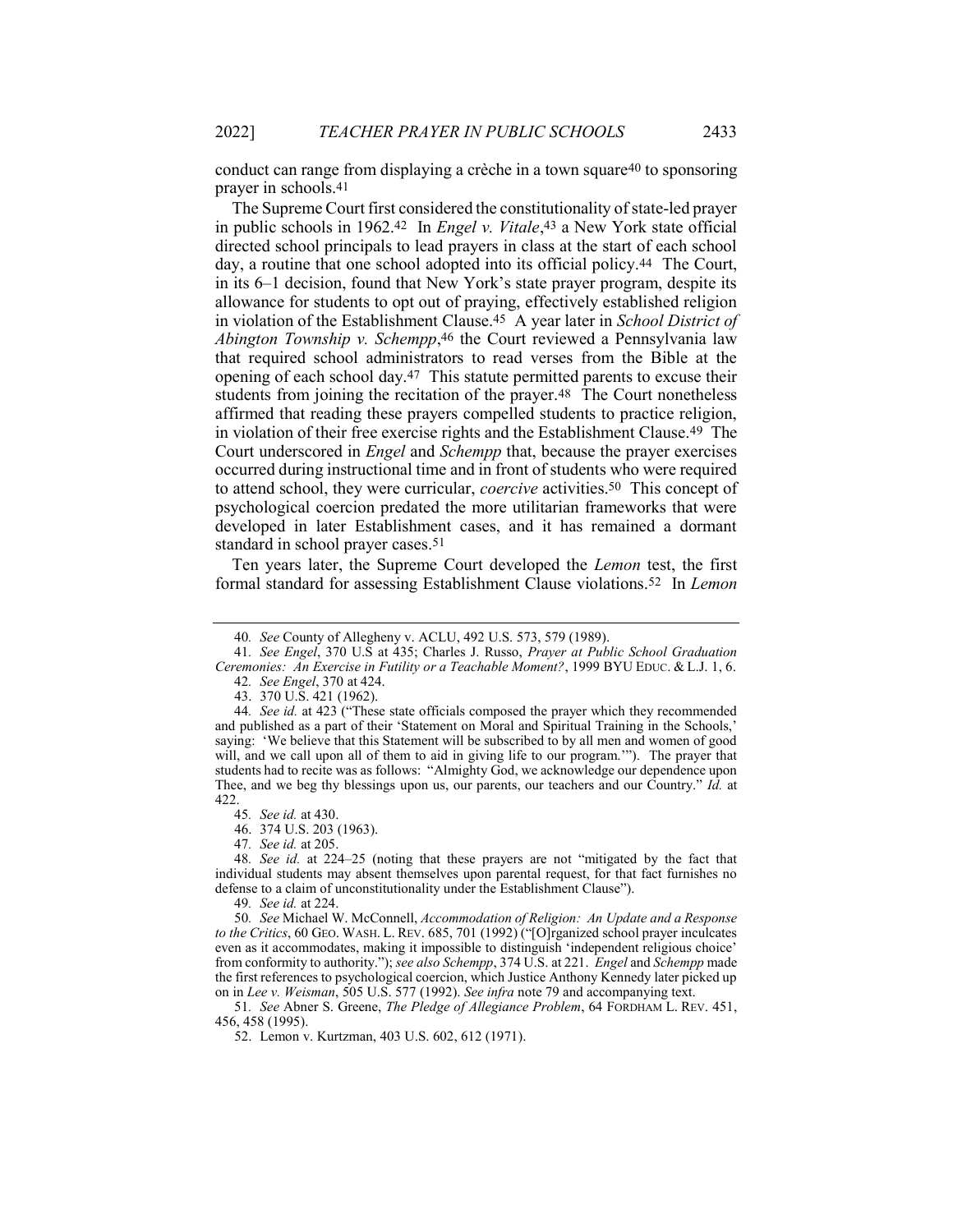v. Kurtzman,53 the Court evaluated the constitutionality of state statutes that provided funding for books, supplies, and teacher salaries at private parochial schools.<sup>54</sup> The Court articulated three ways in which the state may violate the Establishment Clause: (1) if the state action lacks a secular purpose, (2) if the primary effect of the state action either advances or inhibits religion, (3) if the state action amounts to excessive entanglement with religion.55 While the Lemon test was the first fixed standard of modern Establishment Clause jurisprudence, the Court has moved away from the framework over time, significantly in Establishment Clause cases not involving state funding.56 Some Justices have considered the test wholly inadequate57 or have tinkered with its application.<sup>58</sup>

Justice Sandra Day O'Connor sought to correct some of the pitfalls of the Lemon test and articulated a new standard in Lynch v. Donnelly<sup>59</sup>—the endorsement test.60 The test looks at whether a government action or practice is perceived by the public as an endorsement of religion.61 In retaining some of the language from Lemon, Justice O'Connor additionally asked whether the government "intend[ed] to convey a message of endorsement or disapproval of religion."62 Though Justice O'Connor's endorsement test has been primarily used to assess cases involving religious symbols,63 the Court partially employed her framework when deciding another school prayer case a year after Lynch.64

57. See, e.g., Wallace v. Jaffree, 472 U.S. 38, 110 (1985) (Rehnquist, J., dissenting) ("[T]he Lemon test has no more grounding in the history of the First Amendment than does the wall theory upon which it rests. . . . The three-part test has simply not provided adequate standards for deciding Establishment Clause cases . . . ."); see also William P. Marshall, "We Know It When We See It": The Supreme Court and Establishment, 59 S. CAL. L. REV. 495, 518 (1986); Jesse Choper, The Establishment Clause and Aid to Parochial Schools—An Update, 75 S. CAL. L. REV. 495, 496 (1986).

58. See Schneider, supra note 56, at 948–52. The Supreme Court has at times combined the last two elements to make a "purpose" prong and "effects" prong. See id. at 950 ("Interestingly, . . . the Court . . . transformed the three prong Lemon test into a two prong test by eliminating excessive entanglement as an independent factor . . . .").

59. 465 U.S. 668 (1984).

60. See id. at 687 (O'Connor, J., concurring); see also Jaffree, 472 U.S. at 69 (O'Connor, J., concurring).

61. Lynch, 465 U.S. at 688 (O'Connor, J., concurring).

62. Id. at 690.

63. See David L. Hudson Jr., Endorsement Test, First Amendment Encyclopedia, https://www.mtsu.edu/first-amendment/article/833/endorsement-test [https://perma.cc/ 9GLS-WD5B] (last visited Mar. 4, 2022); see also B.J. Hill, Putting Religious Symbolism in Context: A Linguistic Critique of the Endorsement Test, 104 MICH. L. REV. 491, 492 (2005).

64. Jaffree, 472 U.S. at 51 ("The right to speak and the right to refrain from speaking are complementary components of the broader concept of 'individual freedom of mind.'" (quoting Bd. of Educ. v. Barnette, 319 U.S. 624, 637 (1943))).

 <sup>53. 403</sup> U.S. 602 (1971).

<sup>54</sup>. Id. at 609–11.

<sup>55</sup>. See id. at 615, 623; see also Agostini v. Felton, 521 U.S. 203, 218 (1997).

<sup>56</sup>. See Ronna Greff Schneider, Getting Help with Their Homework: Schools, Lower Courts, and the Supreme Court Justices Look for Answers Under the Establishment Clause, 53 ADMIN. L. REV. 943, 948–52 (2001); Espinoza v. Mont. Dep't of Revenue, 140 S. Ct. 2246, 2265 (2020) (Thomas, J., concurring).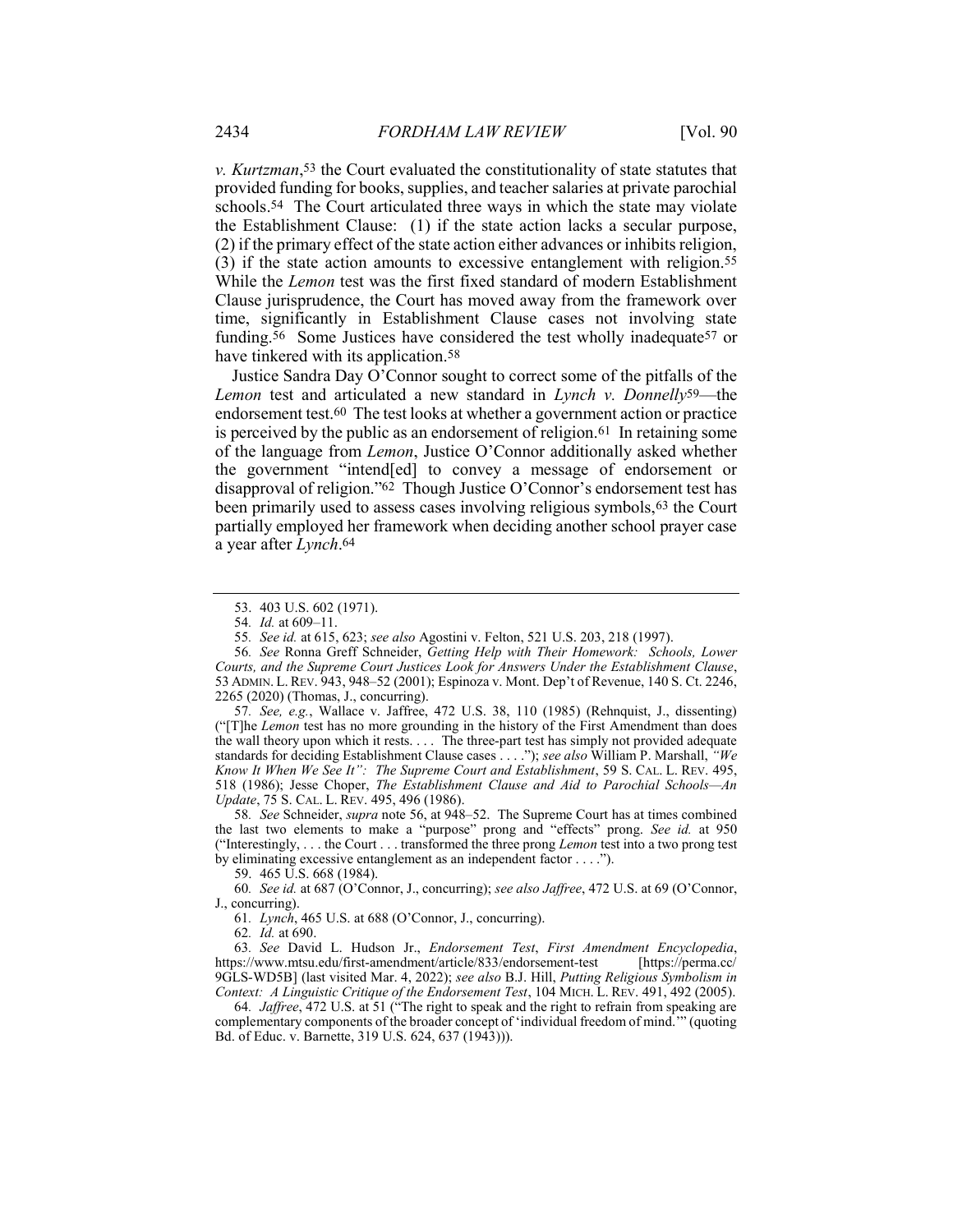In *Wallace v. Jaffree*,<sup>65</sup> the Court declared unconstitutional an Alabama statute that authorized a daily period of silence for meditation or voluntary prayer.66 The Court incorporated components of Lemon along with the endorsement principle that Justice O'Connor had proposed the year prior, finding that the statute endorsed religion because it lacked a clear secular purpose.67 In Jaffree, Justice O'Connor wrote a concurring opinion, noting that nothing in the Constitution or the Court's jurisprudence prohibited public school *students* from *voluntarily* praying during school.<sup>68</sup> She concluded that the Alabama statute, as applied, attempted to convey a message that religion or a specific religious belief is favored.69

The Supreme Court justices have disagreed on how the government should apply the principle of neutrality toward religion,70 holding disparate beliefs on the instances in which government may accommodate religion.71 In his separate opinion in County of Allegheny v. American Civil Liberties Union,<sup>72</sup> a case involving religious symbols, Justice Anthony Kennedy proposed the coercion test that had been previously introduced in Engel.73 He wrote that the Establishment Clause gave latitude to the government to acknowledge and accommodate the role of religion in the state,74 and articulated two principles limiting the government's ability to accommodate religion: "[The action] may not coerce anyone to . . . participate in religion or its exercise; and it may not . . . give direct benefits to religion in such a degree that that it in fact 'establishes a [state] religion or religious faith, or tends to do so.'"75 The use of coercion as an official element of an Establishment Clause analysis raised questions among the justices.76 The majority found that coercion alone would be sufficient but not necessary for finding a valid Establishment Clause violation.77

71. See Jaffree, 472 U.S. at 98 (Rehnquist, J., dissenting).

72. 492 U.S. 573 (1989).

 73. Justice Kennedy concurred with the judgment in part and dissented in part. See id. at 655–79 (Kennedy, J., concurring).

74. Id. at 656–59.

75. Id. at 659 (quoting Lynch v. Donnelly, 465 U.S. 668, 678 (1984)).

 76. 1 RONNA GREFF SCHNEIDER, EDUCATION LAW: FIRST AMENDMENT, DUE PROCESS AND DISCRIMINATION LITIGATION § 1:3 (2019).

77. County of Allegheny, 492 U.S. at 627–28. Justice Kennedy opined that the use of endorsement was an unwelcome addition to the Court's Establishment Clause jurisprudence. See id. at 668.

 <sup>65. 472</sup> U.S. 38 (1985).

<sup>66</sup>. See id. at 61.

<sup>67</sup>. See id. at 56.

<sup>68</sup>. See id. at 67 (O'Connor, J., concurring).

 <sup>69.</sup> The Court performed a textual analysis and examined the statute's legislative history to determine that the Alabama legislators solely intended to promote religious prayer in school. See id. at 58–59.

<sup>70</sup>. See id. at 82. Some justices have pointed out that the Court has not applied the principle of neutrality consistently. See Thomas B. Colby, A Constitutional Hierarchy of Religions?: Justice Scalia, the Ten Commandments, and the Future of the Establishment Clause, 100 NW. U. L. REV. 1097, 1122 (2006).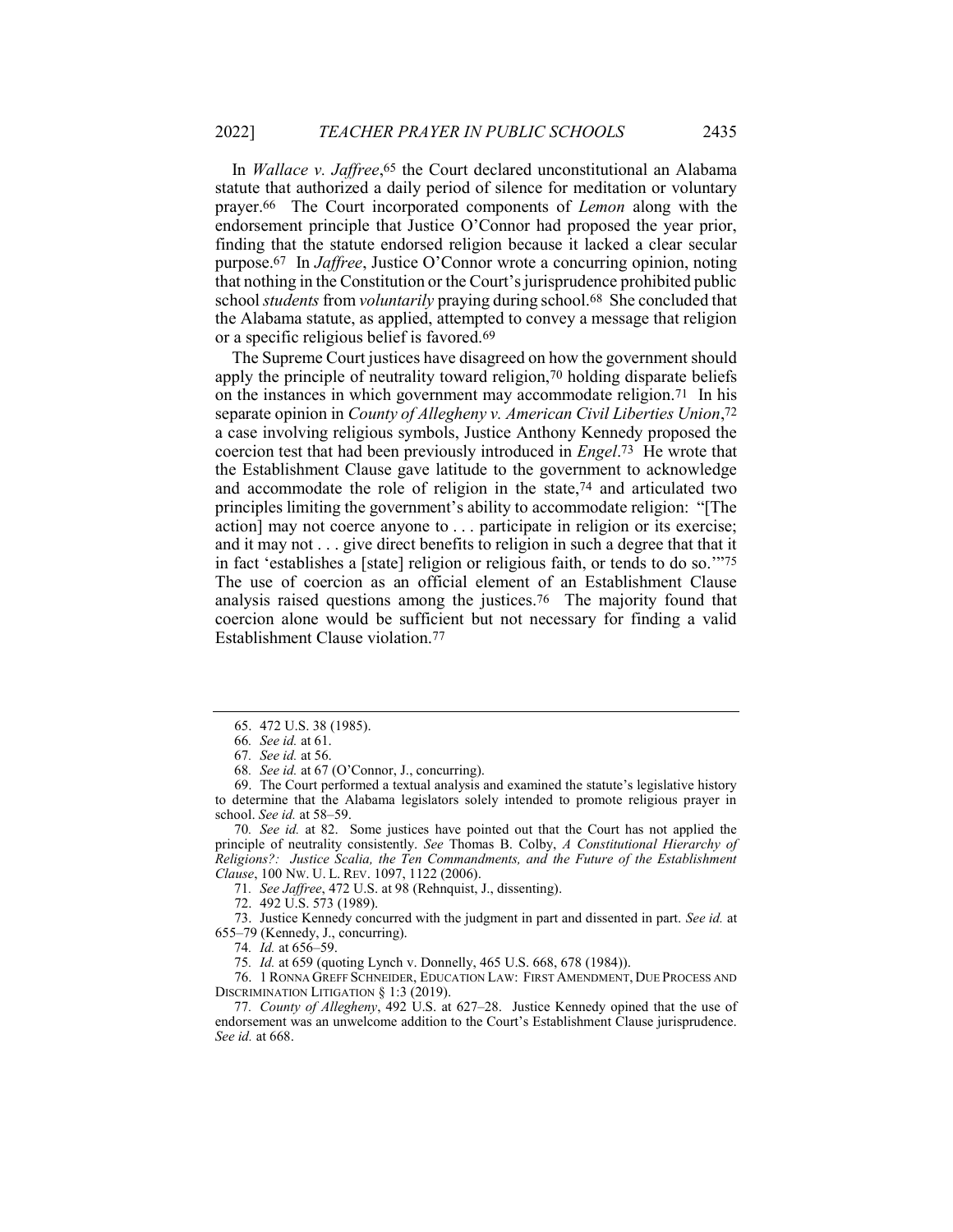In Lee v. Weisman,78 the Court used psychological coercion as a factor when it returned to considering the constitutionality of school prayer.<sup>79</sup> In Lee, a school principal invited clergymen to deliver nonsectarian prayers as invocations and benedictions at a middle school graduation.80 The Court clarified in Lee that prayer and religious exercise in public schools should be subject to a unique constitutional analysis.<sup>81</sup> Relevant to that analysis is whether students are compelled to exercise religion at school, which the Court found happened in Lee.82

The Court warned against the undue pressure that a clergy invocation could place on students to engage in prayer.83 The majority found that the public peer pressure to maintain respectful silence during a clergy invocation at a school ceremony could be as "palpable" as legal compulsion.84 It additionally asserted that respectful silence of the audience members while observing prayer during a school ceremony is distinct from legislative meetings, where prayer is permissible, due to the high degree of control that the school exhibits over students.85 The principal's actions induced students to conform to and participate in religious exercise, which the Court found constitutionally impermissible.86

Justice Antonin Scalia dissented in Lee and objected to the majority's reasoning on two grounds.87 First, he maintained that school prayer is akin to legislative prayer and that these types of prayer are consistent with constitutional history and tradition and therefore should apply to public school noncurricular ceremonies as well.88 Second, he reasoned that the majority created a psychological coercion component that was inconsistent with the Court's Establishment Clause jurisprudence.<sup>89</sup> Justice Scalia pointed out that while school prayer can be distinct from other types of

81. See id. at 585, 597.

83. See id. at 592 (noting that what could "begin as [the government's] tolerant expression of religious views may end in a policy to indoctrinate and coerce").

84. See id. at 593.

88. See Lee, 505 U.S. at 632–35.

89. See id. at 636 ("The Court's argument that state officials have 'coerced' students to take part in the invocation and benediction at graduation ceremonies is, not to put too fine a point on it, incoherent.").

 <sup>78. 505</sup> U.S. 577 (1992).

<sup>79</sup>. See id. at 592; see also Greene, supra note 51, at 451–52.

<sup>80.</sup> See Lee, 505 U.S. at 582–83. In Lee, there was no legislation or written school policy at issue—only the actions of the school principal were at issue. He chose the religious participant, decided that an invocation should be delivered and distributed guidelines to the clergymen prior to the ceremony. The Court found, through his actions, that the school's "involvement" served as a choice attributable to the State, akin to a state statute providing for prayer recitation in schools. Id. at 580, 586–87.

<sup>82</sup>. See id.

<sup>85</sup>. See id. at 597 ("[W]e cannot accept the parallel relied upon by petitioners and the United States between the facts of *Marsh* and the case now before us. Our decisions ... require us to distinguish the public school context.").

<sup>86</sup>. Id. at 599. Justice Harry Blackmun's concurrence emphasized that while coercion is sufficient for finding an Establishment Clause violation, it is not necessary. See id. at 604 (Blackmun, J., concurring).

<sup>87.</sup> See id. at 632-38 (Scalia, J., dissenting). The Court was largely divided along ideological lines. See Chemerinsky, supra note 16, at 1111.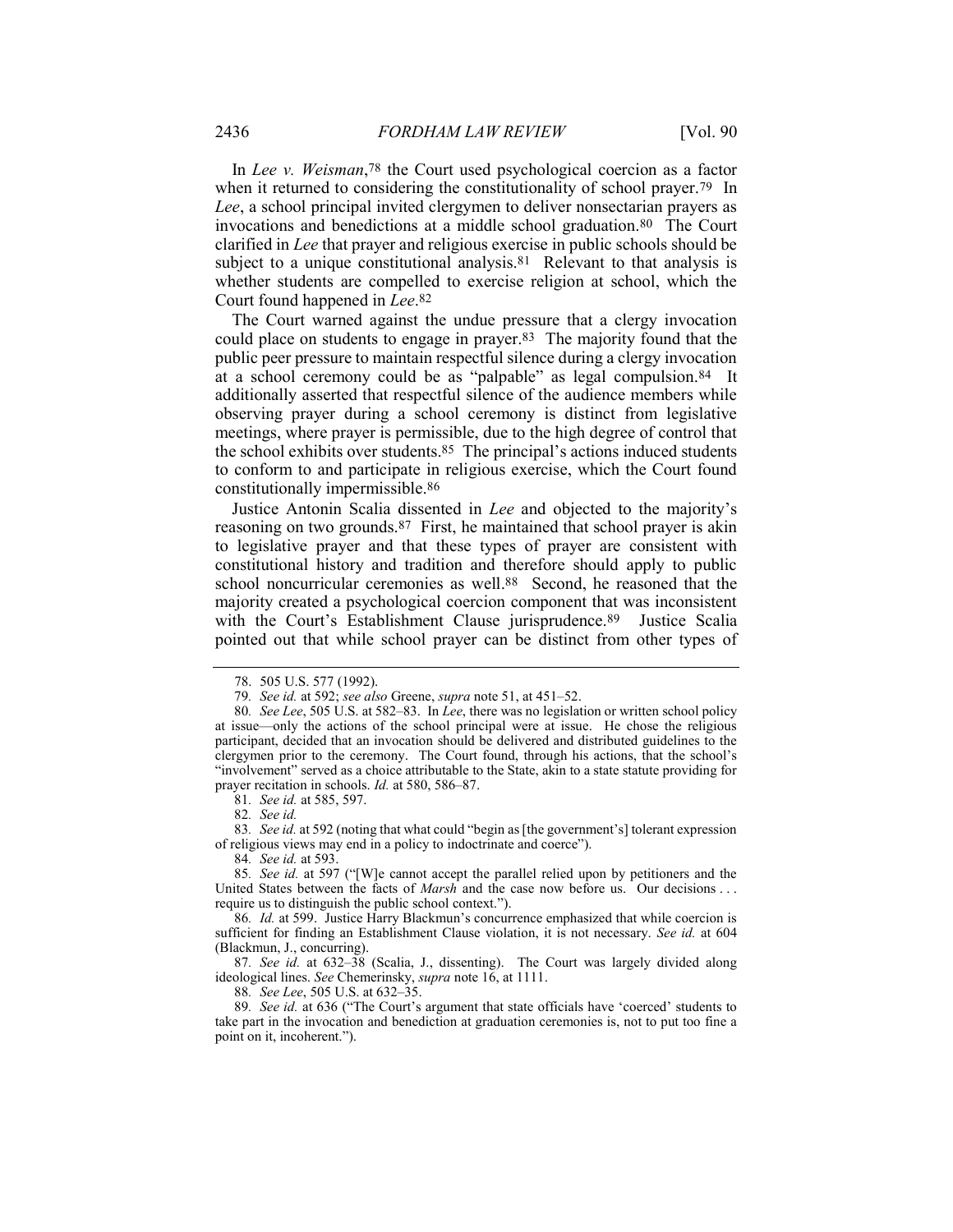government prayer, the analytical difference was attributable to the legal coercion for students to attend school or participate in school instruction, not the age of the students.90 He asserted that school graduation was not a curricular activity and that these students were not susceptible to the same type of coercive pressures at graduation that are present in teacher instruction.91 He noted that compulsory attendance created legitimate psychological coercion and that compulsory attendance, which was not present in the graduation setting, was a necessary component of a violation.92 Second, Justice Scalia articulated that sitting in silence during an invocation could not be equated with joining in prayer, and even if there were pressure to stand, it would not amount to religious participation.93

Despite Justice Scalia's lamenting, eight years later, the Supreme Court doubled down on its reasoning from Lee.<sup>94</sup> In 2000, in Santa Fe Independent School District v. Doe, 95 the Court found that a high school policy permitting students to vote on whether to have students lead invocations prior to football games and to determine who the spokesperson should be was unconstitutional.96 The principal issue in Santa Fe was whether the student messages qualified as private speech or state speech.97 Despite the fact that students, rather than school officials or clergymen, were delivering prayers, the Court found that because the invocations were authorized by school policy, were presented at school-sponsored events, and were subject to particular content regulations, the messages were government speech.98 The Court affirmed that a majority election of the student speaker did not protect minority views and could further intensify the potential for offense.99

In assessing the Establishment Clause violation, the Court first considered the perceived and actual endorsement of religion by the school.100 Echoing

95. 530 U.S. 290 (2000).

96. See id. at 298, 317.

97. See id. at 302.

99. See id. at 304–05.

100. See id. at 305.

<sup>90.</sup> See id. at 643 ("Engel's suggestion that the school prayer program at issue there which permitted students 'to remain silent or be excused from the room'—involved 'indirect coercive pressure,' should be understood against this backdrop of legal coercion." (quoting Engel v. Vitale, 370 U.S. 421, 430–31 (1962))).

<sup>91</sup>. See id.

<sup>92.</sup> See id.; see also Suzanna Sherry, Lee v. Weisman: Paradox Redux, 1992 SUP. CT. REV. 123, 129.

<sup>93</sup>. Lee, 505 U.S. at 637 (Scalia, J., dissenting).

<sup>94</sup>. See Michael McConnell & Marci A. Hamilton, Common Interpretation: The Establishment Clause, NAT'L CONST. CTR., https://constitutioncenter.org/interactiveconstitution/interpretation/amendment-i/interps/264 [https://perma.cc/45CS-Z6RN] (last visited Mar. 4, 2022).

<sup>98.</sup> See id. at 304; see also id. at 310 ("The delivery . . . over the school's public address system, by a speaker representing the student body, under the supervision of school faculty, and pursuant to a school policy that explicitly and implicitly encourages public prayer—is not properly characterized as 'private' speech."). The Court dismissed a claim that the school had opened a limited public forum: the statement's content was regulated, and only two students had access to the platform to deliver the invocation, which had to be deemed appropriate under the school district's policy. See id. at 304; infra note 139 and accompanying text.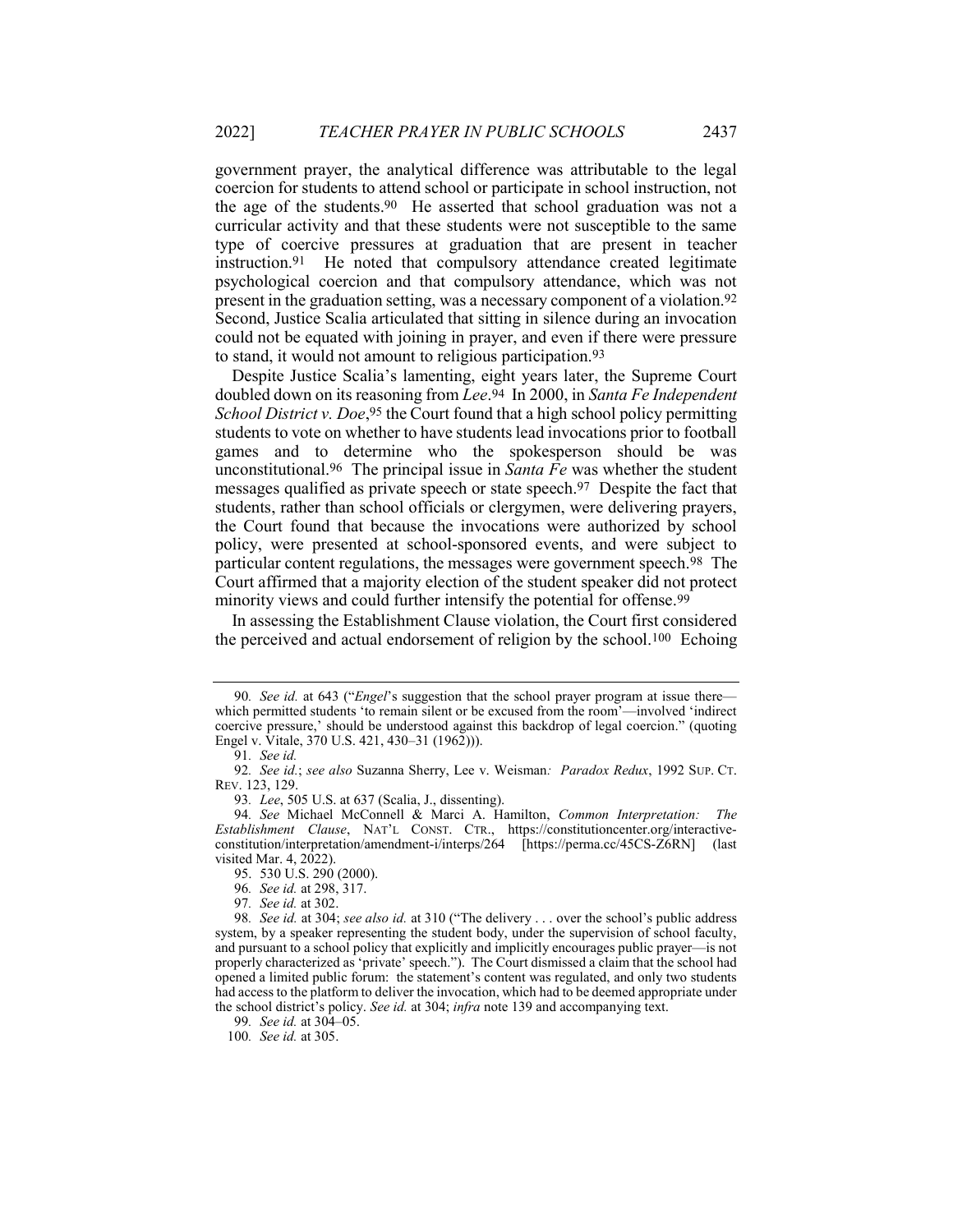Lee, the majority found that the degree of school involvement in the student election demonstrated that the prayers were attributable to the school as state action.101 The majority also noted that the school endorsed the message because it was broadcast over the school's audio system to a large audience at the game, where players and students in the stands donned the school's name and mascot.102 Because these actions were attributable to the State, the school was not insulated from the coercive effect of the final message.103 The Court found that the policy's text asking for an "invocation" to "solemnize the event" was religious and lacked an overriding secular purpose.104 Ultimately, the Court found that the school violated Lemon's first prong because its primary purpose in creating the policy was not secular.105

The majority additionally evaluated the coercive quality of the prayers.106 The Court dismissed the school's argument that, regardless of the election, there was no pressure to attend the football games in the same way that there was to attend the graduation in Lee.<sup>107</sup> Although students attend by their own volition, the Court reasoned that peer pressure to attend high school football games equivalently coerced students to participate in religious worship.108

Chief Justice William Rehnquist, joined by Justices Scalia and Thomas, dissented from the majority's finding in Santa Fe that the student prayers were state speech.109 The dissent stressed that the students' control over the content of the speech rendered it private.110 Chief Justice Rehnquist reasoned that the prayer before the football game was student-initiated and could not implicate the endorsement test.<sup>111</sup> While private student speech may endorse religion, only government speech may create an Establishment Clause violation.112 This divide marked the last time that the Supreme Court assessed prayer in public schools.

Even with robust school prayer jurisprudence, the Supreme Court has grappled with finding a cohesive standard to assess Establishment Clause violations.113 As demonstrated above, the various tests have sparked debate

111. See id.

112. See id.; see also Bd. of Educ. v. Mergens, 496 U.S. 226, 250 (1990).

113. See, e.g., Town of Greece v. Galloway, 572 U.S. 565, 610 (2014) (Thomas, J., dissenting) ("Thus, to the extent coercion is relevant to the Establishment Clause analysis, it is actual legal coercion that counts—not the 'subtle coercive pressures' allegedly felt by respondents in this case . . . ." (quoting Lee v. Weisman, 505 U.S. 577, 588 (1992))); Santa Fe, 530 U.S. at 325 (Rehnquist, C.J., dissenting); see also Valerie Strauss, The Truth About

<sup>101</sup>. See id.

<sup>102</sup>. See id. at 308.

<sup>103</sup>. See id. at 310; see also Lee v. Weisman, 505 U.S. 577, 586–87, 644 (1992); County of Allegheny v. ACLU, 492 U.S. 573, 627–28, 668 (1989).

<sup>104</sup>. See Santa Fe, 530 U.S. at 306.

<sup>105</sup>. See id. at 309.

<sup>106</sup>. See id. at 310.

<sup>107</sup>. See id. at 311.

<sup>108.</sup> See id. at 312 ("For many others, however, the choice between attending these games and avoiding personally offensive religious rituals is in no practical sense an easy one.").

<sup>109</sup>. See id. at 321 (Rehnquist, C.J., dissenting).

<sup>110</sup>. See id. at 324.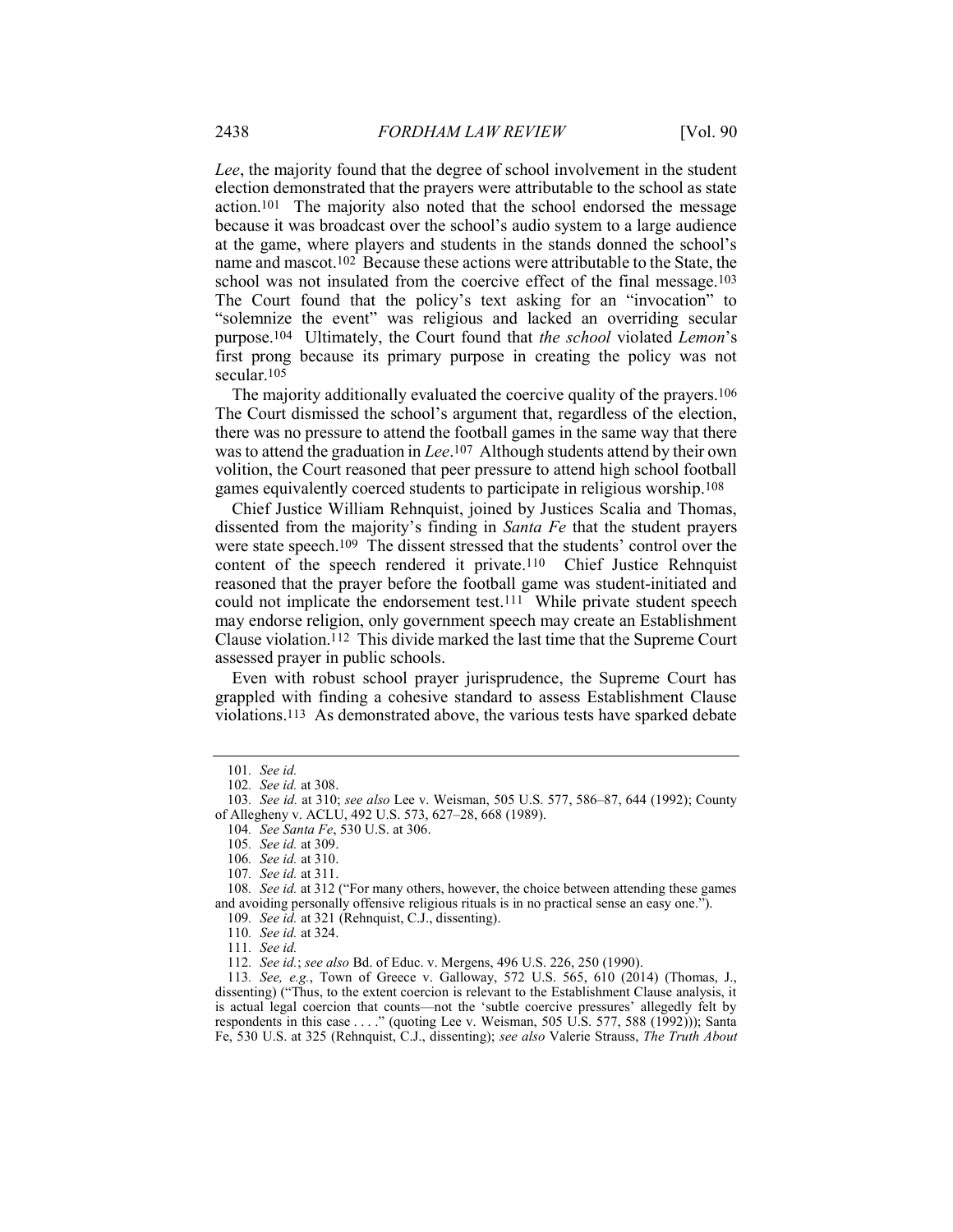and incited controversy among the presiding justices,114 partially due to the different types of cases that have circulated through the Court's Establishment Clause jurisprudence. Psychological coercion served as a critical factor in cases involving state sponsorship of prayer, as demonstrated above in Engel, Schempp, Lee, and Santa Fe.115 The secular purpose prong of the Lemon test was critical in Jaffree and Santa Fe to the assessment of the constitutionality of the school's written policy and the state's legislation.116 The endorsement test proved pivotal in cases involving religious symbols, though its existence as a modified Lemon standard gave life to its use in Santa Fe.117 These various standards—of coercion, endorsement, and elements of Lemon—overlap and have been used interchangeably by circuit courts in cases involving public school prayer and speech.118

#### 2. Public School Prayer and the Free Exercise Clause

The Establishment Clause faces additional challenges when balanced against its sister clause,119 the Free Exercise Clause, which protects the exercise of religion from government interference.120 From 1963 until 1990, the Supreme Court held that when a neutral and generally applicable law jeopardizes a citizen's ability to adhere to her religious beliefs, the Free Exercise Clause compels the government to grant exemptions to accommodate the citizen, unless the government can demonstrate a narrowly tailored compelling interest.121 Then, in 1990, the Court repudiated its exemption jurisprudence and held in Employment Division, Department of Human Resources of Oregon v. Smith<sup>122</sup> that the right to freely exercise religion does not relieve an individual from complying with valid neutral and generally applicable laws, even if those laws are contrary to that individual's

115. See supra text accompanying notes 50–51, 83–86, 106–08.

School Prayer, WASH. POST (Dec. 24, 2011), https://www.washingtonpost.com/blogs/answersheet/post/the-truth-about-school-prayer/2011/12/23/gIQAHHJoEP\_blog.html [https://perma.cc/62J5-R974].

 <sup>114.</sup> Lee v. Weisman, 505 U.S. 577, 644 (1992) (Scalia, J., dissenting) ("Unfortunately, however, the Court has replaced *Lemon* with its psycho-coercion test, which suffers the double disability of having no roots whatever in our people's historic practice, and being as infinitely expandable as the reasons for psychotherapy itself.").

<sup>116</sup>. See supra text accompanying notes 67, 103–05.

<sup>117</sup>. See supra text accompanying notes 61–62, 67, 103.

<sup>118</sup>. See Schneider, supra note 56, at 948–52; see also infra Part II.B.3.

<sup>119</sup>. See Sherry, supra note 92, at 125.

<sup>120</sup>. See id. at 129.

<sup>121</sup>. See id. at 125 (first citing Sherbert v. Verner, 374 U.S. 398 (1963); then citing Thomas v. Rev. Bd. of Ind. Emp. Sec. Div., 450 U.S. 707 (1981); and then citing Hobbie v. Unemployment Appeals Comm'n, 480 U.S. 136 (1987)); see also Michael A. Helfand, Religious Institutionalism, Implied Consent, and the Value of Voluntarism, 88 S. CAL. L.REV. 539, 557–58 (2015) ("[B]oth the Sherbet [sic] and Yoder courts afforded broad protection to religiously motivated conduct against the substantial burdens imposed by otherwise valid laws . . . .").

 <sup>122. 494</sup> U.S. 872 (1990).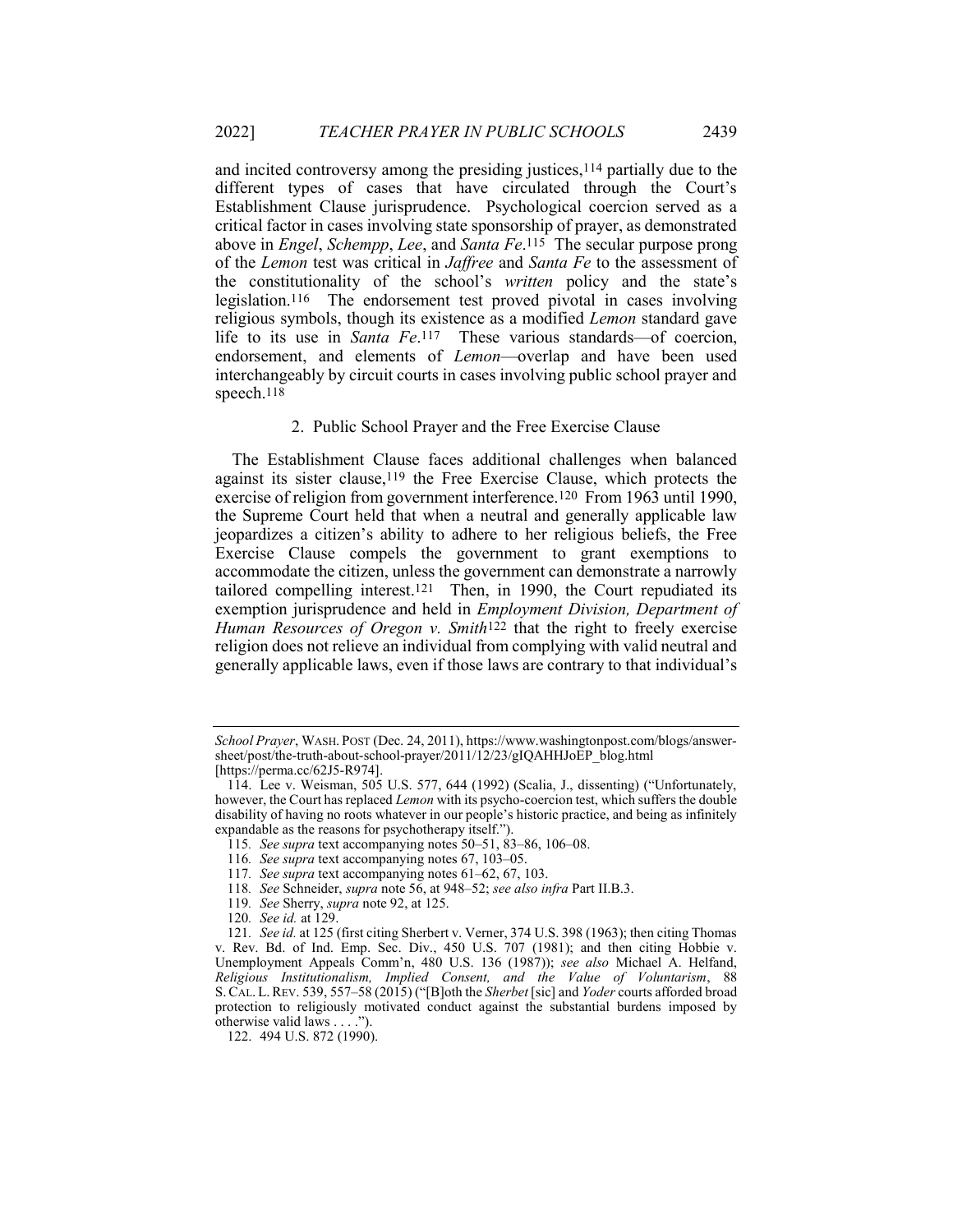religious practice, so long as the laws do not violate other constitutional protections.123

In the free exercise cases following Smith, the Court clarified that the government may not impose regulations or engage in practices that demonstrate hostility toward religion.124 The Free Exercise Clause bars even "subtle departures from neutrality" on matters of religion.<sup>125</sup> When evaluating whether the government action targets religion, the Court has considered factors such as historical background, events leading to the action or policy, and statements made by state officials.126

The implication of school prayer cases on accommodating the free exercise of religion has not garnered much judicial action in the Supreme Court.127 The Court in Lee lightly discussed this balance, proclaiming that the governmental accommodation of free exercise "does not supersede fundamental limitations imposed by the Establishment Clause."128 The Court noted that the Free Exercise Clause "embraces a freedom of conscience and worship that has close parallels in the speech provisions of the First Amendment."<sup>129</sup> Demonstrating this idea in Santa Fe, where the Court interchangeably considered student prayer to be both government speech and state-directed religious exercise, the Court demonstrated that an Establishment Clause violation can occasionally serve to override both claims.130

Although the precise constitutional balance between accommodating religious exercise and preventing the establishment of religion remains somewhat unsettled,<sup>131</sup> the intersection between free *speech* and the Establishment Clause in schools has been subject to thorough Supreme Court review.

#### B. Free Speech in Public Schools

The First Amendment forbids the government from curtailing the freedom of speech.132 The Supreme Court has long held that students and teachers do

<sup>123</sup>. See id. at 888–90. Justice Scalia elucidated a hybrid rights theory, which would warrant strict scrutiny review when government action infringes on an individual's free exercise rights along with other constitutional rights, including free speech. See id. at 882–83.

<sup>124</sup>. See, e.g., Church of the Lukumi Babalu Aye, Inc. v. City of Hialeah, 508 U.S. 520, 534 (1993).

<sup>125.</sup> Id. at 534; see also Masterpiece Cakeshop, Ltd. v. Colo. C.R. Comm'n, 138 S. Ct. 1719, 1731 (2018).

<sup>126</sup>. See, e.g., Masterpiece Cakeshop, 138 S. Ct. at 1731.

<sup>127.</sup> See, e.g., Lee v. Weisman, 505 U.S. 577, 587 (1992) ("We can decide the case without reconsidering the general constitutional framework by which public schools' efforts to accommodate religion are measured.").

<sup>128</sup>. Id. at 587.

<sup>129</sup>. Id. at 591.

<sup>130</sup>. See, e.g., Santa Fe Indep. Sch. Dist. v. Doe, 530 U.S. 290, 299, 301, 307 n.21 (2000).

 <sup>131.</sup> Justice William J. Brennan, Jr. indicated in a plurality opinion that a religion-only benefit is an Establishment Clause violation but that accommodating religion by lifting a burden on free exercise does not typically violate the Establishment Clause. See Tex. Monthly, Inc. v. Bullock, 489 U.S. 1, 9–10 (1989).

 <sup>132.</sup> U.S. CONST. amend I.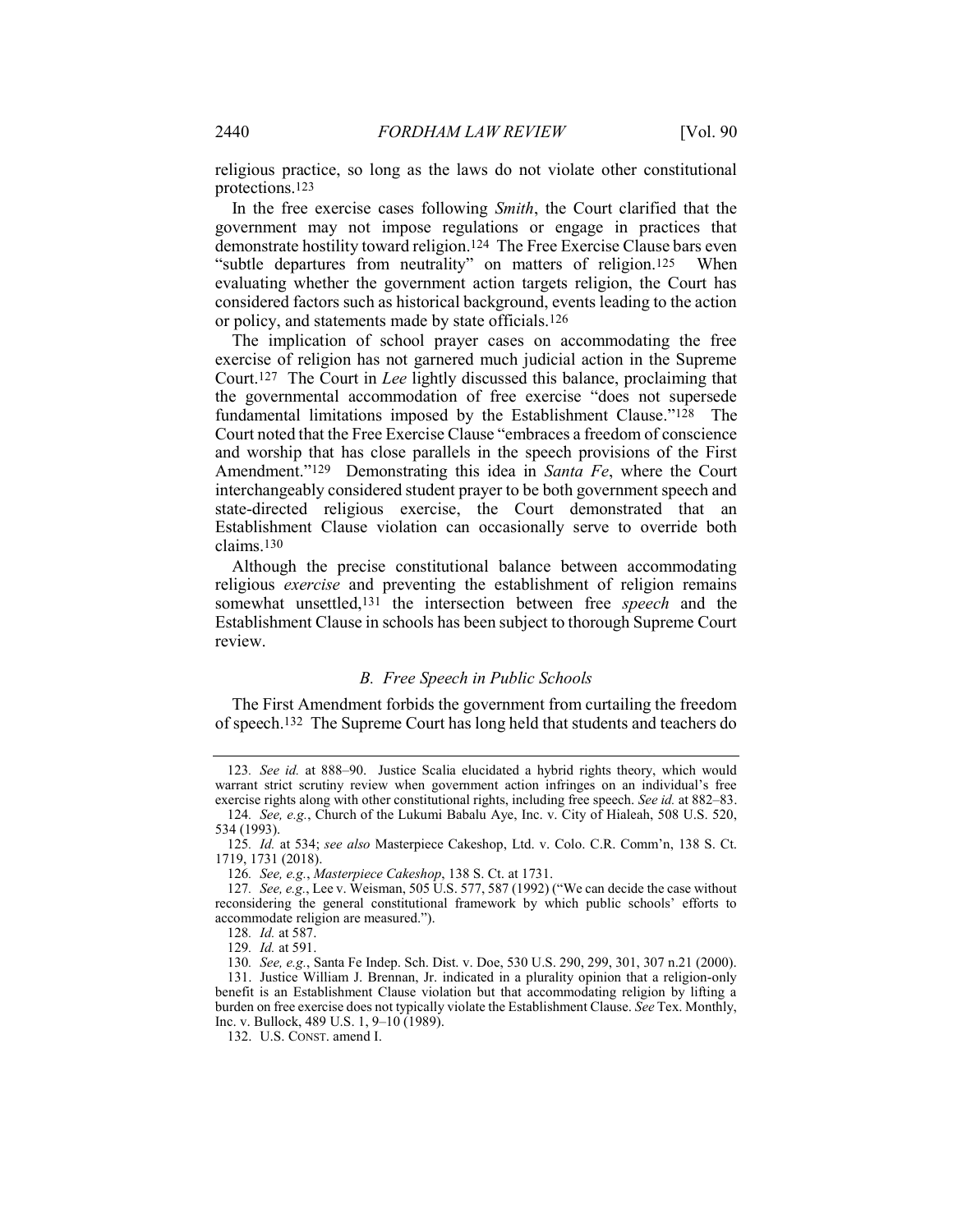not "shed their constitutional rights to freedom of speech or expression at the schoolhouse gate."133 While free and open debate is necessary to the functioning of our constitutional system,134 religious speech in public schools reveals a tension between protecting free speech and preventing the establishment of religion.135 The Supreme Court has ruled that religious speech and nonreligious speech in schools enjoy equal First Amendment protection and has found free speech violations when schools treat religious speech as subordinate to nonreligious speech.136 However, a valid Establishment Clause violation can serve to override free speech rights; determining whether allocating funds to religious groups, providing space for religious activity, or endorsing religious speech can amount to an Establishment Clause violation at school requires a case-by-case factual analysis.137

For the government to justify prohibiting speech or expression at school,138 the school must show that its exclusionary action was caused "by something more than a mere desire to avoid the innate discomfort that accompanies an unpopular viewpoint."139 Because schools contribute to the "marketplace of ideas," the Supreme Court has recognized that public college campuses and high schools share many characteristics with a public forum or a limited public forum.140 The Court has therefore held that denying students or adult citizens<sup>141</sup> their First Amendment free speech rights must withstand the appropriate level of scrutiny.142

When schools create a forum that is generally open for use by student groups but that excludes speech on the basis of religious content, the schools' actions must withstand strict scrutiny review through the school's

140. See, e.g., Widmar, 454 U.S. at 267 n.5.

141. See, e.g., Lamb's Chapel v. Ctr. Moriches Union Free Sch. Dist., 508 U.S. 384, 394– 95 (1993) (holding that a church enjoyed free speech rights when using public school facilities after hours to screen a parenting video without running afoul of the Establishment Clause).

142. See Widmar, 454 U.S. at 268.

 <sup>133.</sup> Tinker v. Des Moines Indep. Cmty. Sch. Dist., 393 U.S. 503, 506 (1969).

<sup>134</sup>. See generally Amanda Harmon Cooley, Inculcating Suppression, 107 GEO. L.J. 365, 371 (2019).

<sup>135</sup>. See Bd. of Educ. v. Mergens, 496 U.S. 291, 263–64 (1990) (Marshall, J., concurring). 136. See id. at 234–35 (majority opinion); see also Good News Club v. Milford Cent. Sch., 533 U.S. 98, 110 (2001); Rosenberger v. Rector & Visitors of Univ. of Va., 515 U.S. 819, 841 (1995); Lamb's Chapel v. Ctr. Moriches Union Free Sch. Dist., 508 U.S. 384, 394 (1993); Widmar v. Vincent, 454 U.S. 263, 269 (1980).

<sup>137</sup>. See, e.g., Lee v. Weisman, 505 U.S. 577, 597 (1992) ("Our Establishment Clause jurisprudence remains a delicate and fact-sensitive one."); Widmar, 454 U.S. at 271.

 <sup>138.</sup> The Court recently held that schools could additionally apply some restrictions to student speech made off campus. See Mahanoy Area Sch. Dist. v. Levy, 141 S. Ct. 2038, 2045 (2021) ("The school's regulatory interests remain significant in some off-campus circumstances.").

 <sup>139.</sup> Tinker v. Des Moines Indep. Cmty. Sch. Dist., 393 U.S. 503, 509 (1969). See generally Lyrissa Lidsky, Public Forum 2.0, 91 B.U. L. REV. 1975, 1981-85 (2011) (explaining that a public forum is "public property which the state has opened for use by the public as a place for expressive activity" and a limited public forum is "'created' by the government, but only 'for a limited purpose such as use by certain groups, . . . or for discussion of certain subjects'" (alteration in original) (quoting Perry Educ. Ass'n v. Perry Loc. Educ. Ass'n, 460 U.S. 37, 45, 46 n.7 (1983))).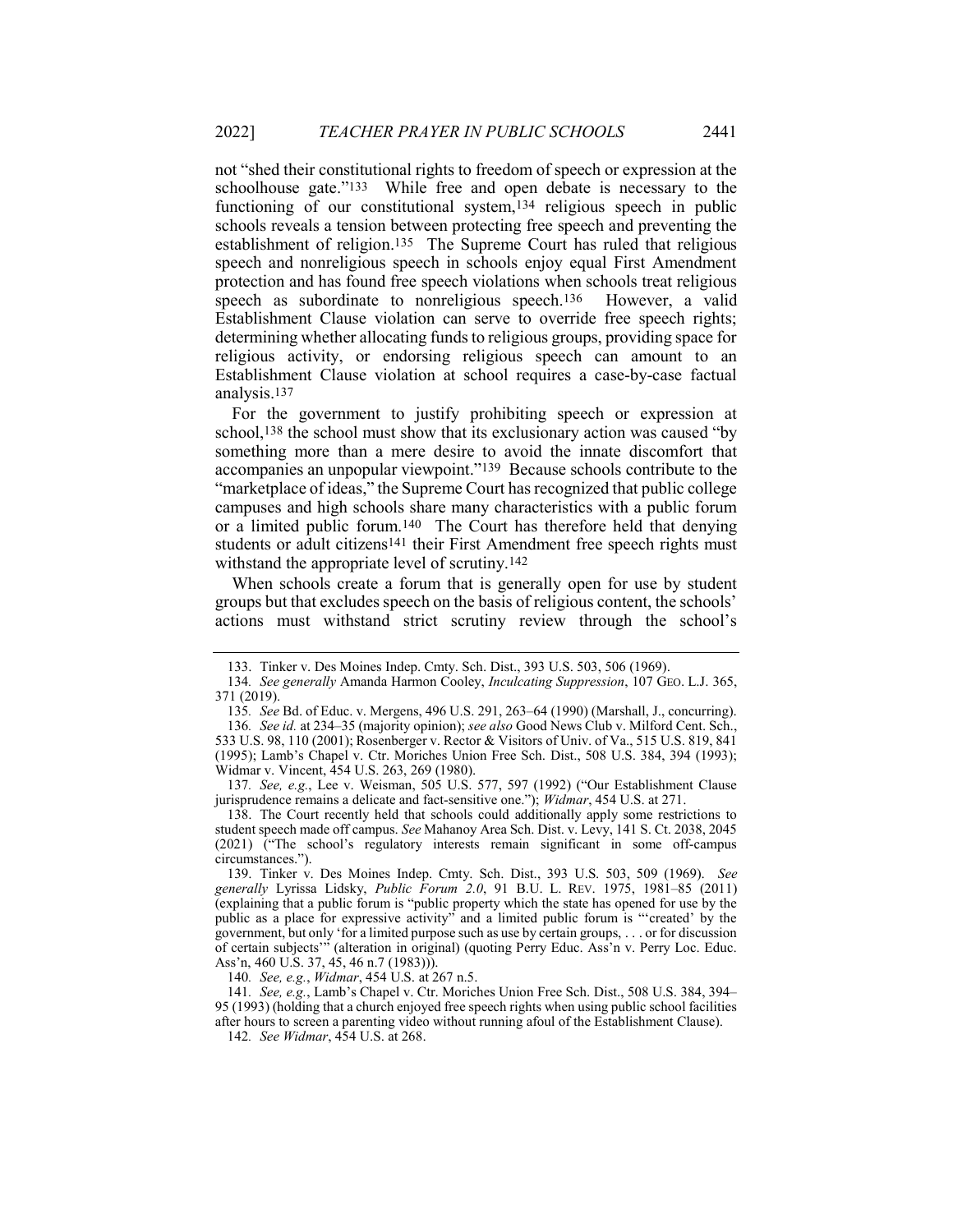demonstration of a compelling state interest that is narrowly tailored to achieve that end.<sup>143</sup> In *Widmar v. Vincent*,<sup>144</sup> members of a religious group at a public university challenged a school policy that excluded religious groups from using the university's facilities for group meetings.145 The Court held that the school policy discriminated against religious speech.146 The majority found that the school's stated compelling governmental interest in maintaining the strict separation of church and state was insufficient to justify this content-based speech discrimination because allowing equal access to school facilities would not violate the Establishment Clause.147 The Court held that while it was highly possible that religion could benefit from an open-forum policy, the religious group would only enjoy "incidental" benefits, a result that does not run up against Lemon's second prong prohibiting the "primary advancement" of religion.148 An open forum in a public university does not equate with state approval of religious practices, the Court maintained, and the forum was available to both nonreligious and religious speakers alike.149

The Court applied similar reasoning to religious speech and associational rights in public secondary schools. In Board of Education of the Westside Community Schools v. Mergens,150 a public high school denied a student's request to form a Christian club that would enjoy the same privileges as other student groups, such as meeting on premises during after-school hours.151 Students and parents sued the school, alleging that district authorities violated the Equal Access Act.152 The Court held that denying official recognition of the Christian club and equal access to the school's limited public forum, including the school newspaper and public address system, amounted to content-based discrimination, contravening the Equal Access Act.153

While the Court reached a consensus that the school violated the Equal Access Act, the Court did not take a similar position regarding the question of whether the Act violated the Establishment Clause.154 Applying the reasoning from *Widmar*, Justice O'Connor, delivering the Court's plurality opinion, concluded that the Equal Access Act's open-forum policy had a

152. See 496 U.S. at 233. The Equal Access Act, 20 U.S.C. §§ 4071–4074, forbids federally funded public high schools from denying equal access to students who want to conduct a meeting within a school's limited public forum, based on the religious, political, philosophical, or other content of the speech. 20 U.S.C. § 4071. It found that a limited open forum in schools exists whenever a school allowed at least one extracurricular group to meet on school premises during noninstructional time. See id.

153. Mergens, 496 U.S. at 246–47.

154. See id. at 247.

<sup>143</sup>. See id. at 270.

 <sup>144. 454</sup> U.S. 263 (1980).

<sup>145</sup>. See id. at 270.

<sup>146</sup>. See id. at 271.

<sup>147</sup>. See id.

<sup>148</sup>. See id. at 275–76.

<sup>149</sup>. See id. at 277.

 <sup>150. 496</sup> U.S. 226 (1990).

<sup>151</sup>. See id. at 232–33.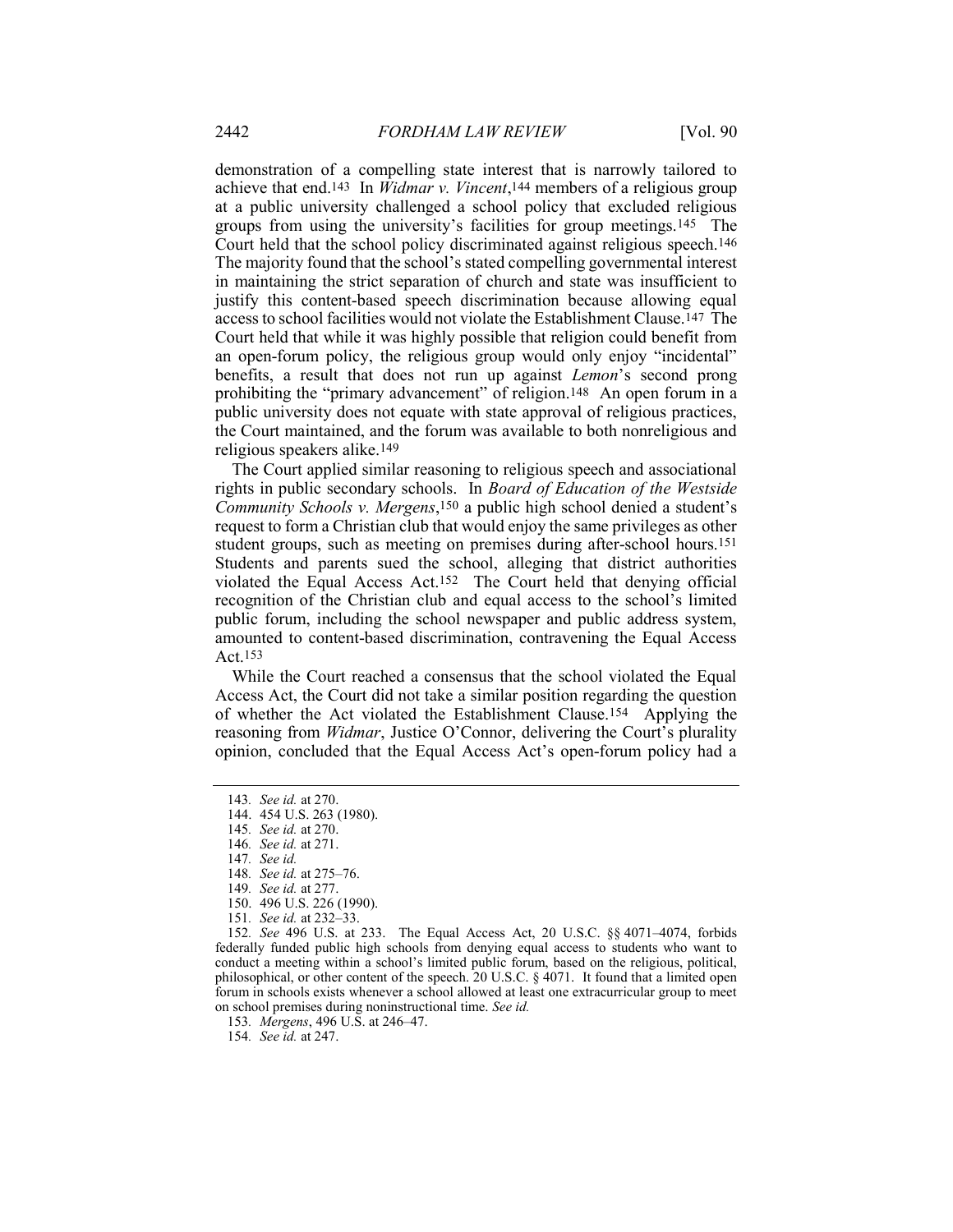secular purpose and avoided entanglement with religion.155 Despite the high school's argument that an objective observer would perceive the Christian club as showing official school support for religion,156 Justice O'Connor noted that "secondary school students are mature enough and are likely to understand that a school does not endorse or support student speech that it merely permits on a nondiscriminatory basis."<sup>157</sup> As such, the plurality reasoned that secondary school students are capable of distinguishing between a state policy allowing student-initiated religion and school sponsorship of religion and thus concluded that the risk of endorsement was unfounded.<sup>158</sup> Further, while the plurality conceded that there *could* be student peer pressure, Justice O'Connor noted that the risk of endorsement or coercion for students to engage in religious practice, without a formal classroom setting, was unfounded.159

Justice Kennedy concurred in the judgment but opined that the coercion test should be used in place of the endorsement test, concluding that coercion was not present.160 Justice Thurgood Marshall also concurred in the judgment but conversely cautioned that the Equal Access Act could trigger serious Establishment Clause concerns because the secondary school presented a different forum than the public university did in Widmar.161 However, Justice Marshall was careful to note that this difference did not lie in the fact that high school students may be less capable of perceiving endorsement; rather, "the school's behavior, not the purported immaturity of high school students, [was] dispositive."<sup>162</sup> To address this concern, Justice Marshall advocated for the school to affirmatively disclaim any endorsement of the Christian club or clarify that clubs are not instrumental to the school's overall mission.163

Additionally, when outside religious groups use school facilities after school hours, the Supreme Court has granted free speech protection.164 The Court has cautioned that denying access to public school spaces due to religious viewpoints on otherwise permissible subjects violates the Free Exercise Clause. Further, the Court has stressed that outside, nonstudent

161. See id. at 264–65 (Marshall, J., concurring).

163. See id. at 270.

<sup>155</sup>. See id. at 248–49. The Supreme Court stated that permitting a religious group to meet pursuant to the Equal Access Act would avoid entanglement because greater entanglement would occur if the school had to enforce the exclusion of religious worship or speech. See id. at 248–53.

<sup>156</sup>. See id. at 249. The high school was concerned that compulsory attendance at school and the age of students would advance religion. The school argued that officially recognizing a Christian club would effectively incorporate religion into the school's official platform and endorse participation in the club. See id. at 247–49.

<sup>157</sup>. Id. at 250.

<sup>158</sup>. See id. at 250–51.

<sup>159</sup>. Id. at 251.

<sup>160</sup>. See id. at 261 (Kennedy, J., concurring). Justice Kennedy noted that "the line between voluntary and coerced participation may be difficult to draw." Id. at 261–62.

<sup>162</sup>. Id. at 267.

<sup>164</sup>. See, e.g., Lamb's Chapel v. Ctr. Moriches Union Free Sch. Dist., 508 U.S. 384, 393– 94 (1993).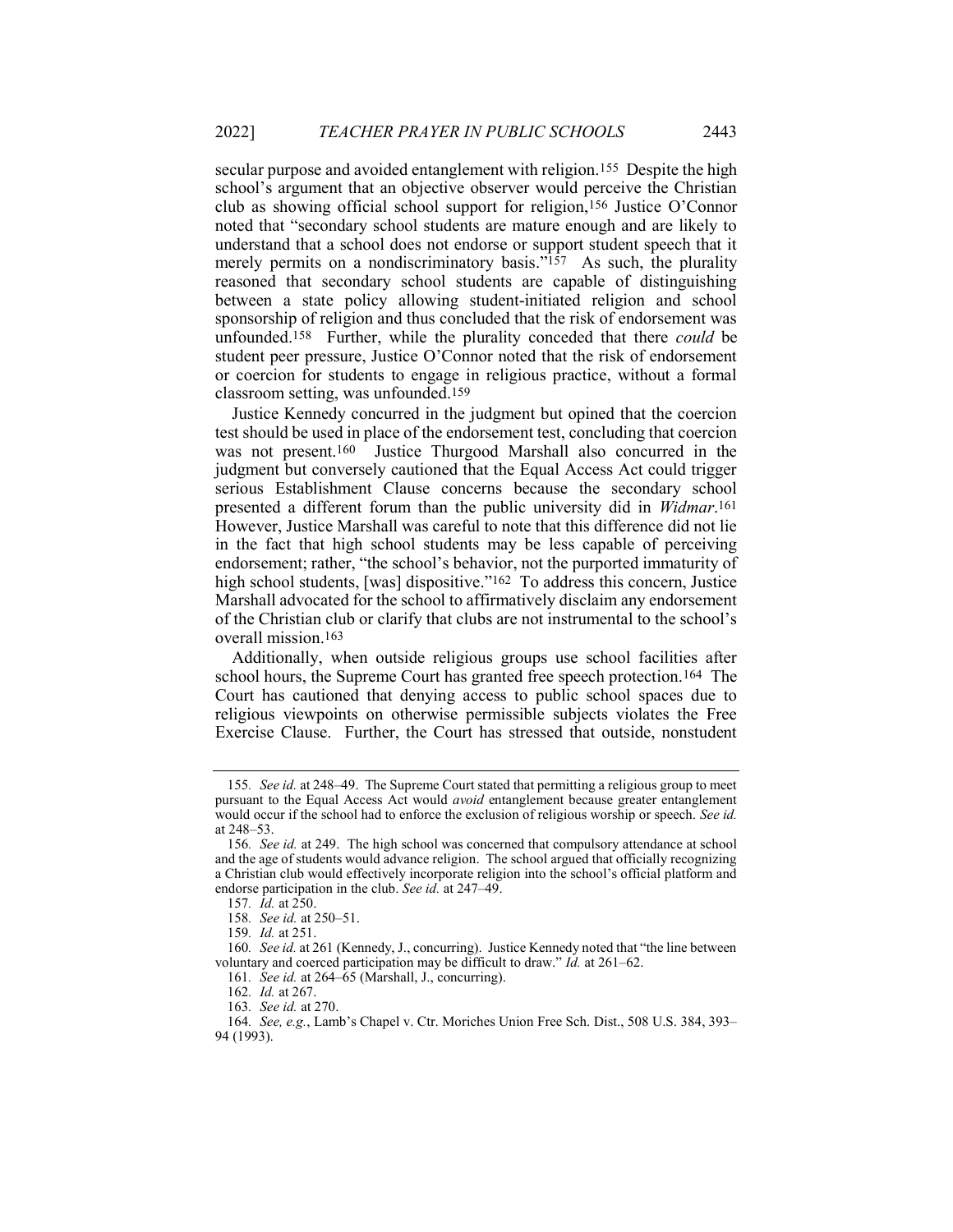groups' use of facilities after the school day does not run afoul of the Establishment Clause.165

Five years later, the Court extended its public spaces rationale to school funding in the seminal case *Rosenberger v. Rector*<sup>166</sup> and held that a public university's denial of funding to a Christian magazine due to the content of the magazine imposed a financial burden on free speech and amounted to viewpoint discrimination.167 The Court held that even when the school creates its own limited public forum, it must respect the lawful boundaries that the forum has set.168 Thus, viewpoint discrimination is presumptively impermissible when committed against speech that otherwise falls within the limits of the forum.169 While the university argued that it had discriminated against the magazine based on its religious subject matter, the Court found that the "[u]niversity [did] not exclude religion as a subject matter but select[ed] for disfavored treatment those student journalistic efforts with religious editorial viewpoints."170 The majority also affirmed that no Establishment Clause violation existed because the funding program was neutral toward religion and did not foster any mistaken impression that the student club spoke for the university.171

These First Amendment cases demonstrate that when the government sets up a forum for speech, whether it physically provides a space or funds a program, it may not discriminate based on viewpoint. All the preceding cases deem the exclusion of religious speakers to amount to viewpoint discrimination. Further, these cases found that no Establishment Clause violation resulted from including religious speakers because the government was not endorsing any one specific speech within the forum. Whether those same principles extend to religious speech by teachers in school is examined further in Part II.

#### II. PUBLIC SCHOOL EMPLOYEE SPEECH AND THE ESTABLISHMENT CLAUSE

Part II focuses on how courts have grappled with the question of whether teachers, coaches, and other public secondary school employees are entitled to pray in view of students at school. Part II.A will introduce Kennedy v. Bremerton School District, a case involving a high school football coach who was fired after praying at the fifty-yard line after home games. Part II.B will assess the free speech rights of public school employees. It will explore how

<sup>165</sup>. See id. at 394–95; see also Good News Club v. Milford Cent. Sch., 533 U.S. 98, 114– 15 (2001).

 <sup>166. 515</sup> U.S. 819 (1995).

<sup>167</sup>. See id. at 831.

<sup>168</sup>. See id. at 829–30.

<sup>169</sup>. See id.

<sup>170</sup>. Id. at 831. The Court acknowledged that the line between viewpoint and subject matter discrimination can be difficult to draw but rebutted the dissent's assertion that because the school had discriminated against an entire class of viewpoints, no viewpoint discrimination occurred. See id. at 831–32. The majority noted that the debate in a marketplace of ideas is still skewed if multiple voices are silenced. See id.

<sup>171.</sup> *Id.* at 838-42.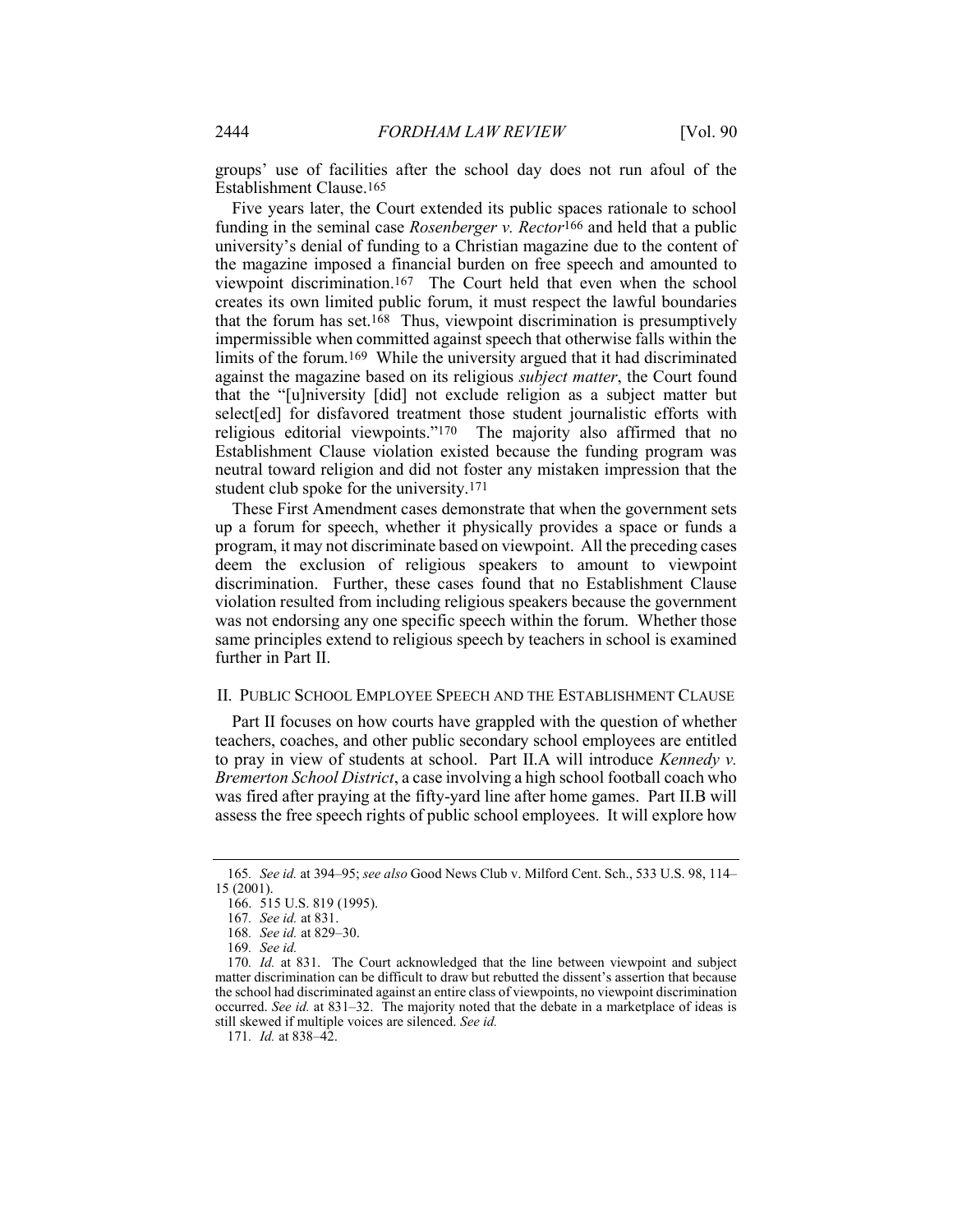Garcetti v. Ceballos,<sup>172</sup> which held that public employees do not speak as citizens for First Amendment purposes when making statements pursuant to their official duties, applies to teachers and coaches. Part II.C will address how circuit courts have used a potential Establishment Clause violation to override a school employee's free speech rights when assuming that the speech is protected.

#### A. Introduction to Kennedy v. Bremerton School District

The Supreme Court has yet to consider a case in which a public school employee has engaged in self-initiated prayer at school; even in circuit courts, there is a dearth of such decisions.173 The few cases that have arisen have generally resulted in schools succeeding in their claims that disciplining public employees for engaging in prayer in the school setting or prohibiting government prayer altogether is constitutionally permissible.174

A case from the Ninth Circuit, which the Supreme Court will hear on April 25, 2022, examines the issue at hand.175 In Kennedy v. Bremerton School District, a high school football coach, Joseph Kennedy, brought a First Amendment suit<sup>176</sup> against his school district for suspending him after he engaged in prayer after football games.177

Beginning in 2008, Kennedy kneeled and prayed aloud at the fifty-yard line immediately following games.178 Over the course of seven years, players increasingly joined as he delivered audible prayers.179 As more players gathered around Kennedy, he began to also deliver motivational speeches with religious messages and occasionally engaged in pregame prayers in the locker room.180 The school district had not received complaints from players or parents, but in 2015, a school district official expressed disapproval to Kennedy, and the superintendent sent Kennedy a letter detailing the school policy that "school staff shall neither encourage or discourage a student from engaging in ... prayer."<sup>181</sup> After receiving the letter, Kennedy stopped conducting pregame prayers in the locker room and leading motivational religious speeches but continued to pray on the field

178. See id. at 816.

 <sup>172. 547</sup> U.S. 410 (2006).

<sup>173</sup>. See Russo & Osborne, supra note 7, at 403.

<sup>174</sup>. See infra Part II.C.

<sup>175</sup>. Kennedy III, 991 F.3d 1004 (9th Cir. 2021), cert. granted, 142 S. Ct. 857 (2022) (mem.); No. 21-418, U.S. SUP. CT., https://www.supremecourt.gov/docket/docketfiles/html/ public/21-418.html [https://perma.cc/Z4F5-CDUP] (last visited Mar. 20, 2022).

 <sup>176.</sup> Kennedy also brought a Title VII claim, which is beyond the scope of this Note.

<sup>177</sup>. See Kennedy v. Bremerton Sch. Dist. (Kennedy I), 869 F.3d 813, 815 (9th Cir. 2017), cert. denied, 139 S. Ct. 634 (2019) (mem.).

<sup>179.</sup> See id.; see also Brett A. Geier & Ann E. Blankenship, Praying for Touchdowns: Contemporary Law and Legislation for Prayer in Public School Athletics, 15 FIRST AMEND. L. REV. 381, 415 (2017).

 <sup>180.</sup> This practice—of players themselves praying in the locker room before games predated Kennedy's tenure at the school. Kennedy I, 869 F.3d at 816–18.

<sup>181</sup>. Id. at 817.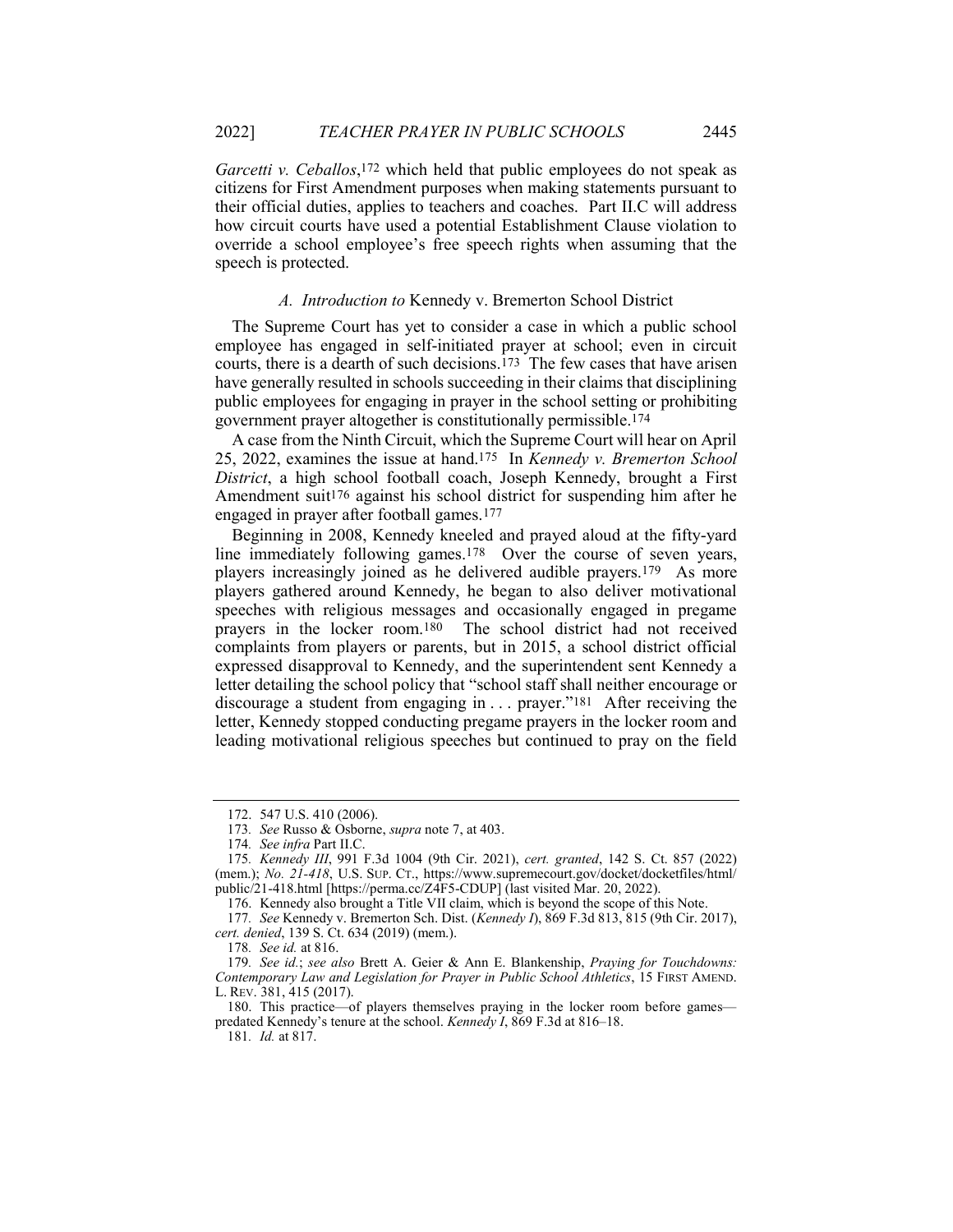immediately following games.182 After back-and-forth correspondence between Kennedy and the district, the district delivered a new policy that prohibited public employees from engaging in "demonstrative religious activity . . . readily observable to (if not intended to be observed by) students and the attending public."183 Kennedy refused to stop praying at the fifty-yard line, and the district suspended him.184 There was substantial media attention surrounding Kennedy's initial discipline, follow-up letters, and suspension.185

In 2017, the Ninth Circuit affirmed the district court's denial of Kennedy's motion for a preliminary injunction and held that Kennedy could not demonstrate a likelihood of success on the merits of his First Amendment claim.186 Kennedy petitioned the Supreme Court to review his case in 2019, but the Court denied certiorari.187 However, Justice Alito wrote a concurring six-page statement, joined by Justices Thomas, Gorsuch, and Kavanaugh, expressing his opinion that the Ninth Circuit's "understanding of the free speech rights of public school teachers is troubling."188 On remand, the district court resolved a previous factual dispute regarding Kennedy's dismissal and confirmed that he had been suspended due to his prayers at the fifty-yard line.189 On appeal, the Ninth Circuit, affirming the district court's decision and denying a petition for rehearing en banc, doubled down on its original reasoning.190 Instead of heeding Justice Alito's opinion, the Ninth Circuit held that Kennedy's prayer was not protected speech under the First Amendment.191 As the case awaits review by the Supreme Court, the dispute over whether Kennedy's prayer is entitled to First Amendment protection remains unresolved.192

## B. Public School Employees' Right to Free Speech

While the Ninth Circuit's conception of schoolteachers' rights may indeed be "troubling," the issue of teacher prayer in schools admittedly merges three abstruse clauses of the First Amendment. First, teachers are government employees and consequently do not enjoy absolute free speech rights for

<sup>182</sup>. See id.

<sup>183</sup>. Id. at 819.

<sup>184</sup>. See id. at 819–20.

<sup>185.</sup> See id. at 818; Jason Hanna & Steve Almasy, Washington High School Football Coach Placed on Leave for Praying at the Field, CNN (Oct. 30, 2015, 7:16 AM), https://www.cnn.com/2015/10/29/us/washington-football-coach-joe-kennedy-prays/ index.html [https://perma.cc/9S4C-YY68].

<sup>186.</sup> See Kennedy I, 869 F.3d at 831.

<sup>187.</sup> Kennedy v. Bremerton Sch. Dist. (Kennedy II), 139 S. Ct. 634 (2019) (statement of Alito, J.).

<sup>188</sup>. Id. at 4.

 <sup>189.</sup> Kennedy v. Bremerton Sch. Dist., 443 F. Supp. 3d 1223, 1231 (W.D. Wash. 2020), aff'd, 991 F.3d 1004 (9th Cir.), reh'g denied, 4 F.4th 910 (9th Cir. 2021) (en banc) (mem.), cert. granted, 142 S. Ct. 857 (2022) (mem.).

<sup>190</sup>. Kennedy III, 991 F.3d 1004 (9th Cir.), reh'g denied, 4 F.4th 910 (9th Cir. 2021) (en banc) (mem.), cert. granted, 142 S. Ct. 857 (2022) (mem.).

<sup>191</sup>. See id. at 1015.

<sup>192</sup>. Id. at 1010.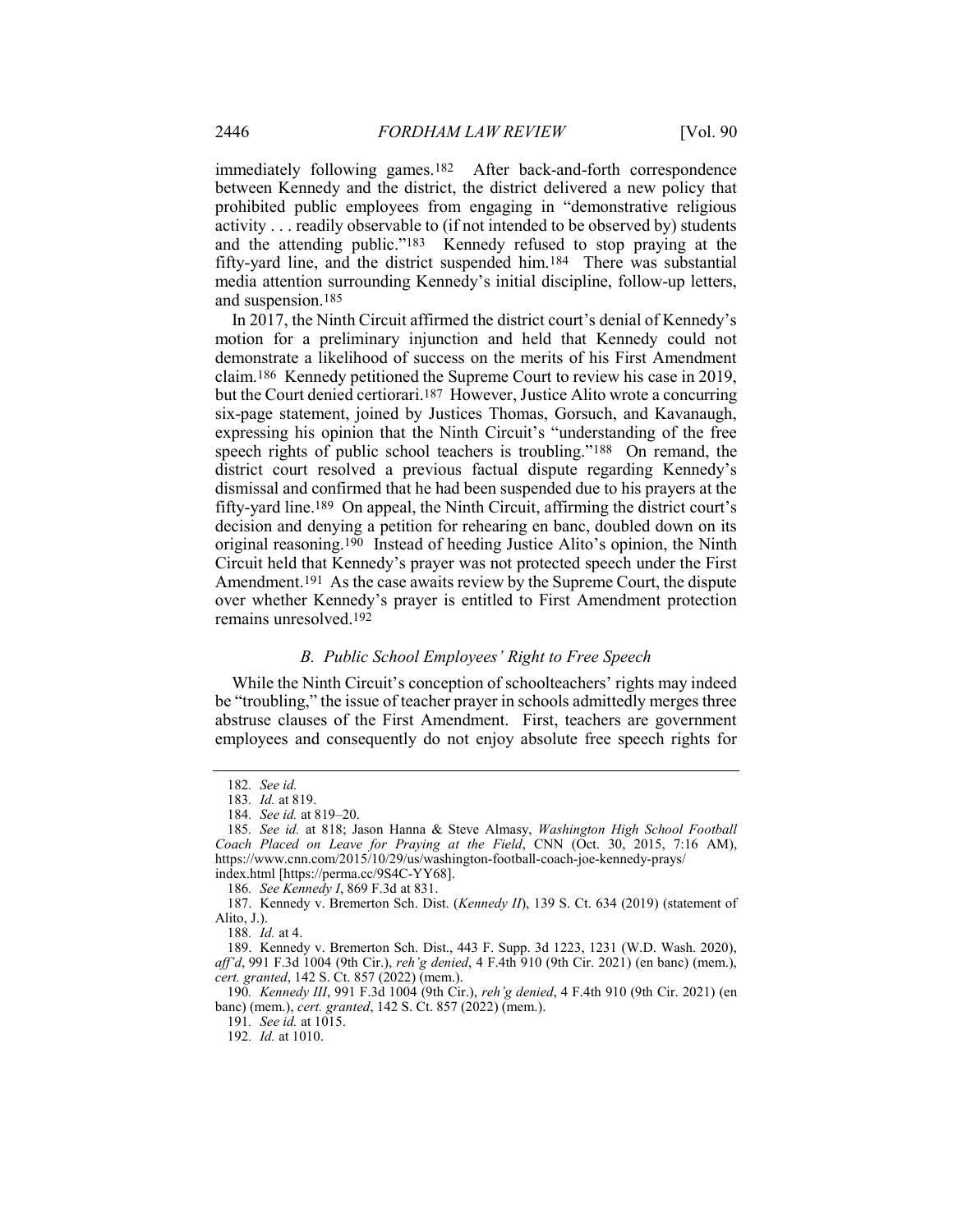speech they engage in pursuant to their job.193 Second, prayer, as religious speech, implicates free exercise concerns.194 Finally, the presence of students "differentiates the education context from the broader sphere of public employment,"195 in part due to heightened Establishment Clause concerns. Qualifying whether a teacher's speech is private or attributable to their government employer is vital196 because the Establishment Clause places limitations on government speech that "establishes a religion . . . or tends to do so."197

Part II.B.1. will introduce the reduced First Amendment rights that government employees retain at work under Garcetti v. Ceballos. Part II.B.2 will discuss whether, and Part II.B.3 will discuss to what extent, public school teachers and coaches retain First Amendment free speech rights during the school day, in part by exploring the landscape of lower court opinions.

#### 1. Abridged Free Speech Rights for Government Employees

The Supreme Court has held that citizens must accept certain limitations to their rights when undertaking government employment.198 Public employers are entitled to a certain level of control over their employees' actions to conduct efficient public service.199 Moreover, because government employees "occupy trusted positions in society," their speech is capable of defying and undermining the government's objective.200 Yet, citizens who are government employees are nonetheless citizens,201 and they are entitled to First Amendment liberties in their capacity as such.202

<sup>193.</sup> See Schenck v. United States, 249 U.S. 47, 52 (1919). See generally Amanda Harmon Cooley, Controlling Students and Teachers: The Increasing Constriction of Constitutional Rights in Public Education, 66 BAYLOR L. REV. 235, 264–66 (2014).

 <sup>194.</sup> As demonstrated in Part I, however, courts more often consider prayer as implicating free speech rights rather than free exercise rights. See supra Part I.A.2.

 <sup>195.</sup> Recent Case, Evans-Marshall v. Board of Education, 624 F.3d 332 (6th Cir. 2010), 124 HARV. L. REV. 2107, 2111 (2011).

<sup>196</sup>. See Santa Fe Indep. Sch. Dist. v. Doe, 530 U.S. 290, 321 (2000) (Rehnquist, C.J., dissenting); Rosenberger v. Rector & Visitors of Univ. of Va., 515 U.S. 819, 834 (1995); Hazelwood Sch. Dist. v. Kuhlmeier, 484 U.S. 260, 271 (1988); see also Abner S. Greene, The Concept of the Speech Platform: Walker v. Texas Division, 68 ALA. L. REV. 337, 350 (2016) ("[A]rguably the state has an interest—pursuant to what we might call Establishment Clause values rather than an Establishment Clause rule—in avoiding possible association with or advancement of religious doctrine."); Abner S. Greene, (Mis)Attribution, 87 DENV. U. L. REV. 833, 835, 839 (2010); Caroline Mala Corbin, Government Employee Religion, 49 ARIZ. ST. L.J. 1193, 1207 (2017); supra Part I.A.

 <sup>197.</sup> Lynch v. Donnelly, 465 U.S. 668, 678 (1984).

<sup>198</sup>. See, e.g., Waters v. Churchill, 511 U.S. 661, 671–72 (1994).

<sup>199</sup>. See Garcetti v. Ceballos, 547 U.S. 410, 418–19 (2006); see also Connick v. Myers, 461 U.S. 138, 143 (1983).

<sup>200.</sup> Garcetti, 547 U.S. at 419.

<sup>201</sup>. See id.

<sup>202.</sup> See id. ("The First Amendment limits the ability of a public employer to leverage the employment relationship to restrict, incidentally or intentionally, the liberties employees enjoy in their capacities as private citizens."); see also Perry v. Sindermann, 408 U.S. 593, 597 (1972).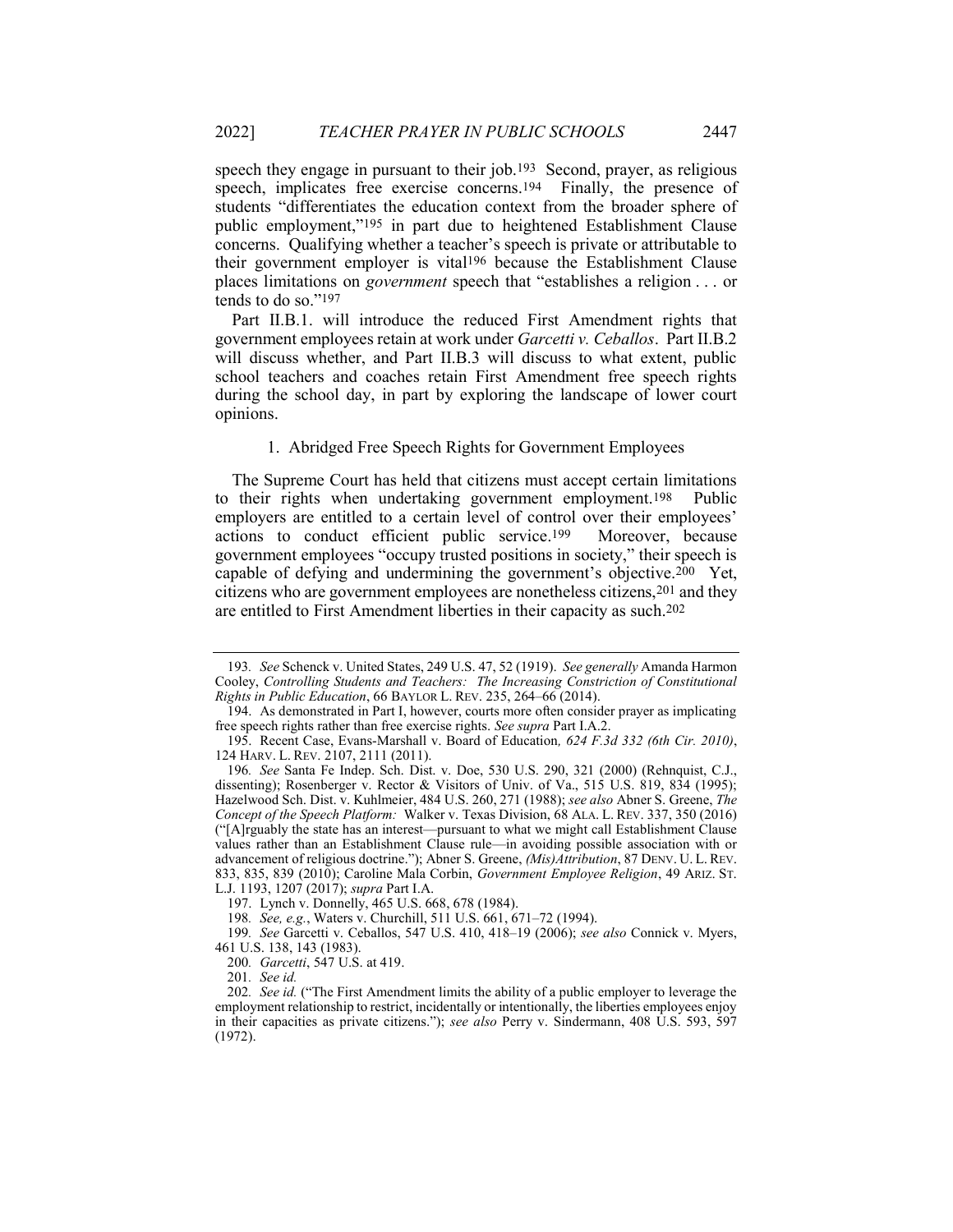In 1968, the Court held in Pickering v. Board of Education<sup>203</sup> that teachers do not relinquish their free speech rights when they comment on matters of public interest.204 In Pickering, a public school teacher was fired after writing a letter to her local newspaper criticizing her board of education's tax proposals.205 The Court was tasked with deciding whether the First Amendment protected her right to write the letter.206 The Court created a balancing test to determine whether public employees can assert the same First Amendment rights afforded to private citizens.207 In applying this test, the Court found that school funding was a matter of legitimate public interest, such that teachers, who are especially informed on the matter, should be able to speak freely on the matter without fear of retaliation.208 The Court balanced this right against the interest of the state as an employer.209 The Court concluded that the school board's interest in limiting a teacher's opportunity to contribute to public discourse is not significantly greater than its interest in limiting a similar contribution from a member of the general public; therefore, the school's actions were unconstitutional.210 This inquiry, balancing the rights of the employee with the interests of the government, has been dubbed the "*Pickering* balancing test."<sup>211</sup>

In *Connick v. Myers*, 212 the Court held that a public employee must be speaking on matters of public concern for their speech to warrant First Amendment protection.213 Matters of public concern fairly relate to issues "of political, social, or other concern to the community."214 Together, the Court's decisions in Connick and Pickering created a two-pronged inquiry to assess whether public employees have speech rights.215 First, the Court must determine that public employees are speaking as citizens on a matter of public concern for their speech to warrant First Amendment protection.216 If so, the Court then proceeds to the second prong—the Pickering balancing test—to determine whether the employer's interest in disciplining the speech outweighs the speech rights of that employee.217

In 2006, the Supreme Court transformed the first prong from whether the employee is speaking *as a citizen* on a matter of public concern, to whether

 <sup>203. 391</sup> U.S. 563 (1968).

<sup>204.</sup> See id. at 568, 574; see also Garcetti, 547 U.S. at 418; cf. Connick v. Myers, 461 U.S. 138, 143 (1983).

<sup>205</sup>. See Pickering, 391 U.S. at 565–66.

<sup>206</sup>. See id. at 568.

<sup>207</sup>. See Joseph O. Oluwole, The Pickering Balancing Test and Public Employment-Free Speech Jurisprudence: The Approaches of Federal Circuit Courts of Appeals, 46 DUQ. L. REV. 133, 139 (2008).

<sup>208</sup>. See id. at 572.

<sup>209</sup>. See Oluwole, supra note 207, at 139.

<sup>210</sup>. See id.

 <sup>211.</sup> Garcetti v. Ceballos, 547 U.S. 410, 445 (2006) (Breyer, J., dissenting).

 <sup>212. 461</sup> U.S. 138 (1983).

<sup>213</sup>. See id. at 146.

<sup>214</sup>. Id.

<sup>215</sup>. See Garcetti, 547 U.S. at 418; Connick, 461 U.S. at 143–44.

<sup>216</sup>. See Garcetti, 547 U.S. at 418; cf. Connick, 461 U.S. at 140.

<sup>217</sup>. Garcetti, 547 U.S. at 418; Pickering v. Bd. of Educ., 391 U.S. 563, 568 (1968).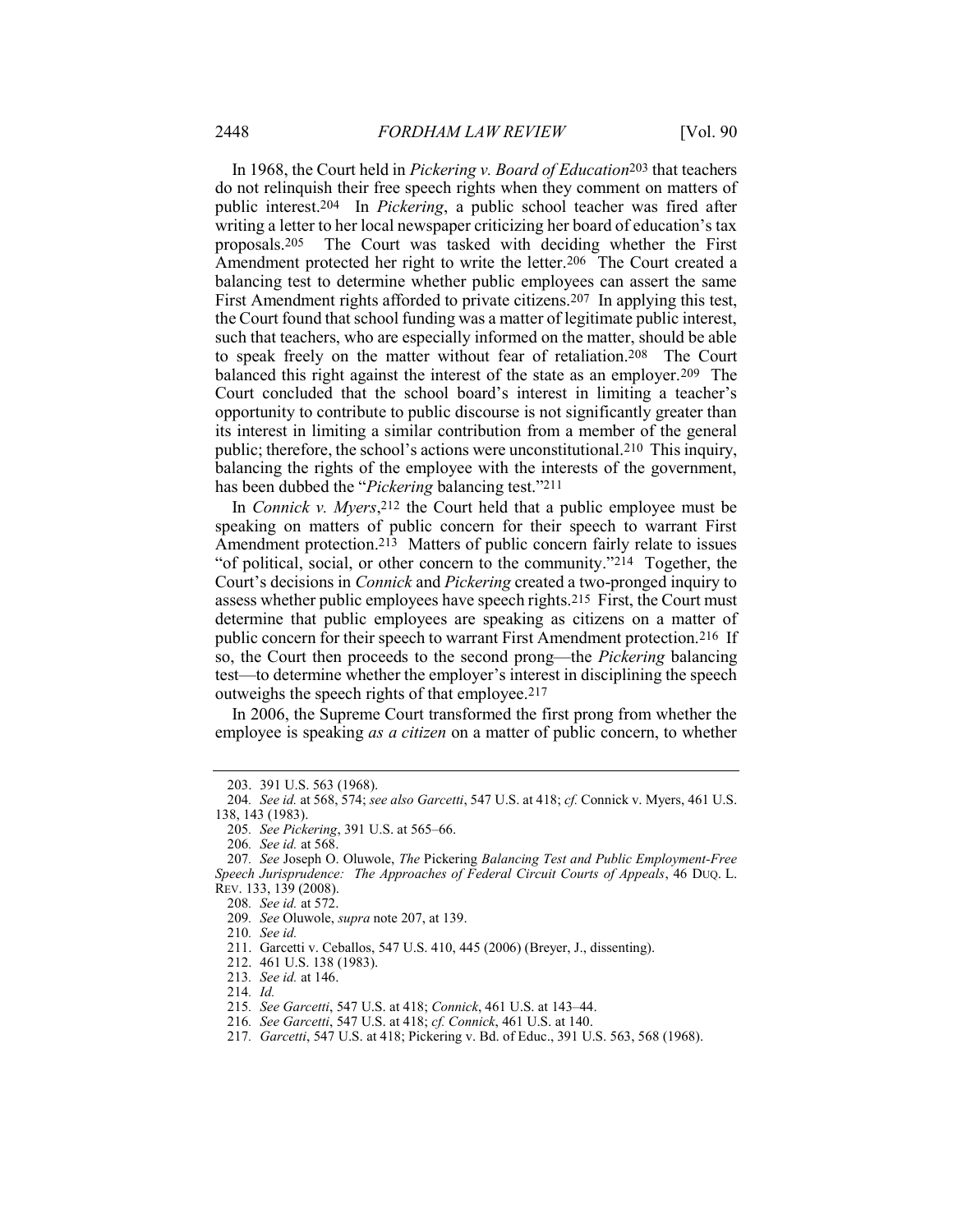the employee is not speaking *pursuant to official job duties* on a matter of public concern. In *Garcetti v. Ceballos*,<sup>218</sup> the Court considered whether a district attorney's written memo concerning governmental misconduct was protected speech under the First Amendment.219 The Court, using the Pickering balancing test, found that when an employee's speech is made pursuant to official responsibilities, the First Amendment does not prohibit disciplinary repercussions.<sup>220</sup> The majority concluded that in this setting, public employees are not speaking as private citizens for First Amendment purposes, regardless of whether that speech discusses a matter of public concern.221 The Court noted that the lower court relied solely on whether the memo involved a matter of public concern and failed to consider whether the district attorney was speaking as a *citizen* when he wrote the memo.<sup>222</sup>

The Court in *Garcetti* acknowledged two important points. First, because both parties in the case stipulated that Ceballos was writing the memo pursuant to his employment duties, the Court did not articulate an analytical framework for determining how courts should decide what type of conduct falls within the scope of employment duties.223 The Court only specified that government employers could not create overly broad responsibilities to blanket all conduct that could arise on the job.224 Second, the majority, in response to Justice David Souter's dissent, noted that this decision may not apply in the same manner to cases involving scholarship or teaching because faculty and institutions have unique academic freedom.225

The Court has since clarified that "the critical question under *Garcetti* is whether the speech at issue is itself ordinarily within the scope of an employee's duties, not whether it merely concerns those duties."226 While the Court has not specified whether teachers in secondary schools are subject to the Garcetti framework for all speech they make at school, the Court has affirmed that "teachers [do not] shed their constitutional rights . . . at the schoolhouse gate."227 Whether faculty and similar school employees are

225. See id. at 425. Justice David Souter recognized that the majority's decision could "imperil First Amendment protection of academic freedom in public colleges and universities, whose teachers necessarily speak and write 'pursuant to ... official duties.'" Id. at 438 (Souter, J., dissenting) (citing Grutter v. Bollinger, 539 U.S. 306, 392 (2003)). Academic freedom protects an individual's scholarship, research, and instruction from interference by the school institution. See, e.g., William W. Pendleton, The Freedom to Teach, in ACADEMIC FREEDOM: AN EVERYDAY CONCERN 11, 11–12 (Ernst Benjamin et al. eds., 1994).

 <sup>218. 547</sup> U.S. 410 (2006).

<sup>219</sup>. See id. at 413–15.

<sup>220</sup>. See id. at 424.

<sup>221</sup>. See id. at 421.

<sup>222</sup>. Id. at 416 ("The Court of Appeals determined that Ceballos' memo, which recited what he thought to be governmental misconduct, was 'inherently a matter of public concern.' The court did not, however, consider whether the speech was made in Ceballos' capacity as a citizen." (quoting Garcetti v. Ceballos, 361 F.3d 1168, 1174 (2004))).

<sup>223</sup>. See id. at 425; see also Stone T. Hendrickson, Note, Salvaging Garcetti: How a Procedural Change Could Save Public-Employee Speech, 71 ALA. L. REV. 291, 303 (2019). 224. Garcetti, 547 U.S. at 424.

 <sup>226.</sup> Lane v. Franks, 573 U.S. 228, 240 (2014).

 <sup>227.</sup> Tinker v. Des Moines Indep. Cmty. Sch. Dist., 393 U.S. 503, 506 (1969).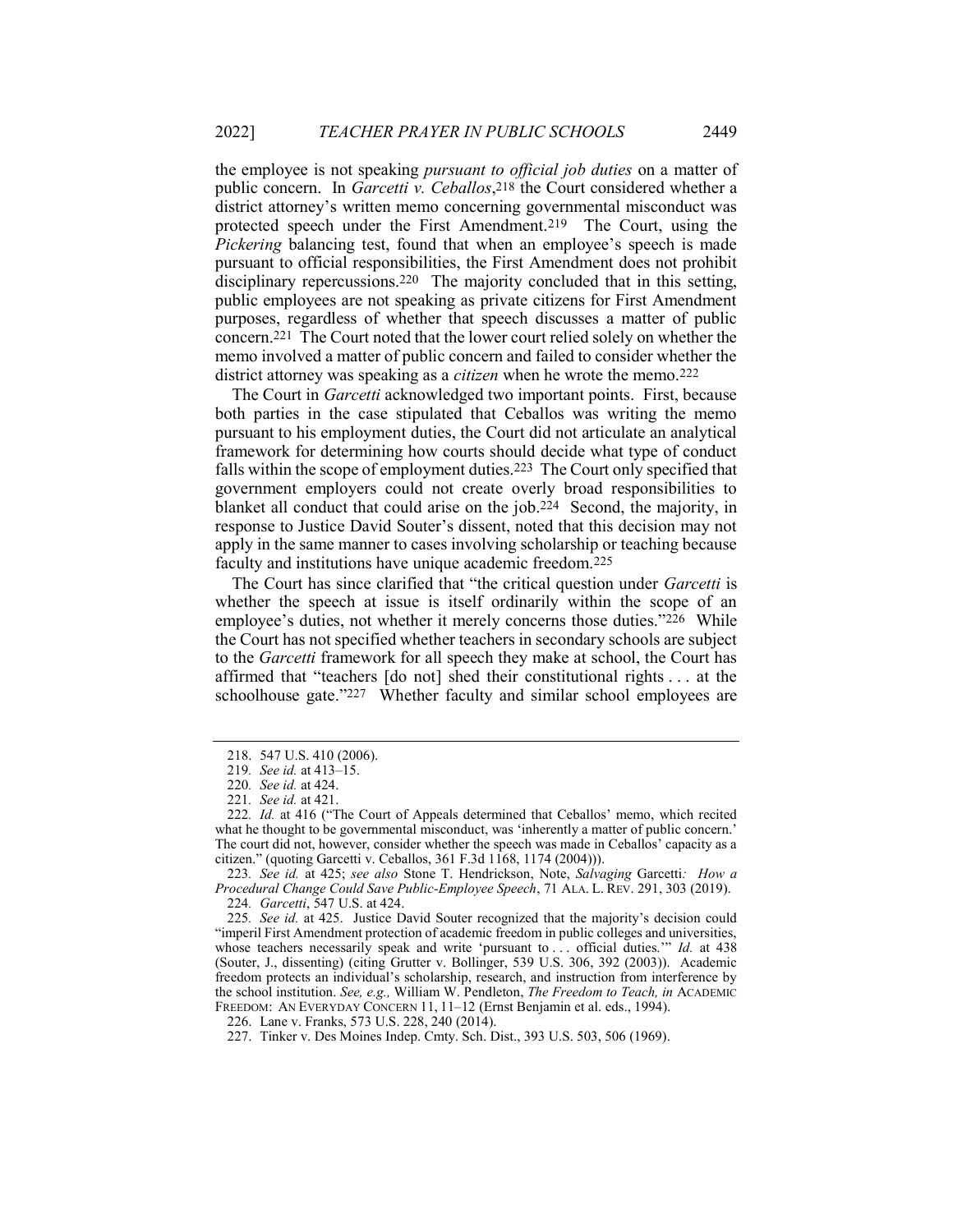entitled to free speech protections during the school day remains undecided.228 The next section discusses the circuit courts' application of Garcetti to public school employees.

#### 2. Garcetti's Application to Public School Employees

As discussed above, the Supreme Court has not yet revisited Garcetti's application to speech by public *school* employees.<sup>229</sup> The Court's statement in Garcetti that "expression related to . . . classroom instruction implicates additional constitutional interests that are not fully accounted for by this Court's customary employee-speech jurisprudence"230 has sparked disagreement among circuit courts over how to assess employee speech rights in secondary schools.231

While most circuits have held that *Garcetti's* inquiry remains the threshold question for whether public secondary school employees may bring a retaliatory First Amendment claim,232 the Second, Third, and Fourth Circuits have not extended Garcetti's prong to public secondary school teachers, noting the Supreme Court's unresolved statement regarding the case's application to classroom instruction.233 These courts instead engaged in a Pickering balancing test, applied their own precedent to determine whether that speech is protected by the First Amendment, or dismissed the claims on other grounds entirely.234 These circuits, however, have used an inquiry similar to Garcetti's while declining to apply it, asking whether teacher

<sup>228.</sup> Pat Fackrell, Note, Demers v. Austin: The Ninth Circuit Resolves the Public Employee Speech Doctrine's Uncertain Application to Academic Speech, 51 IDAHO L. REV. 513, 521–522 (2015).

<sup>229</sup>. See Forster, supra note 17, at 696.

 <sup>230.</sup> Garcetti v. Ceballos, 547 U.S. 410, 425 (2006). The Court further stated that "we need not . . . decide whether the analysis we conduct today would apply in the same manner to a case involving speech related to . . . teaching." Id.

<sup>231.</sup> See Strasser, *supra* note 24, at 595.

<sup>232</sup>. See, e.g., Brown v. Chi. Bd. of Educ., 824 F.3d 713, 715 (7th Cir. 2016); Mpoy v. Rhee, 758 F.3d 285, 289–90 (D.C. Cir. 2014); Evans-Marshall v. Bd. of Educ., 624 F.3d 332, 340–41 (6th Cir. 2010); Anderson v. Douglas Cnty. Sch. Dist. 0001, 342 F. App'x 223, 224 (8th Cir. 2009); Brammer-Hoelter v. Twin Peaks Charter Acad., 492 F.3d 1192, 1202 (10th Cir. 2007); Williams v. Dall. Indep. Sch. Dist., 480 F.3d 689, 692 (5th Cir. 2007); Gilder-Lucas v. Elmore Cnty. Bd. of Educ., 186 F. App'x 885, 886 (11th Cir. 2006); Cooley, supra note 193, at 265.

<sup>233</sup>. See Lee-Walker v. N.Y.C. Dep't of Educ., 712 F. App'x 43, 45 (2d Cir. 2017) ("Because we decide the claims against the individual defendants on the basis of qualified immunity, we need not reach the issue of whether *Garcetti* in fact applies to speech made by educators as a constitutional matter."); Borden v. Sch. Dist. of E. Brunswick, 523 F.3d 153, 171 n.13 (3d Cir. 2008) ("[T]he Court expressly stated that it left the determination of whether this analysis would apply in the educational context for another day.... [But] [i]f Garcetti applied . . . , Borden's speech would not be protected . . . ."); Lee v. York Cnty. Sch. Div., 484 F.3d 687, 695 n.11 (4th Cir. 2007) ("The Court explicitly did not decide whether this analysis would apply in the same manner to a case involving speech related to teaching. Thus, we continue to apply the Pickering-Connick standard . . . . " (citations omitted)).

<sup>234</sup>. See Lee-Walker, 712 F. App'x at 45; Borden, 523 F.3d at 171 n.13; York, 484 F.3d at 695 n.11.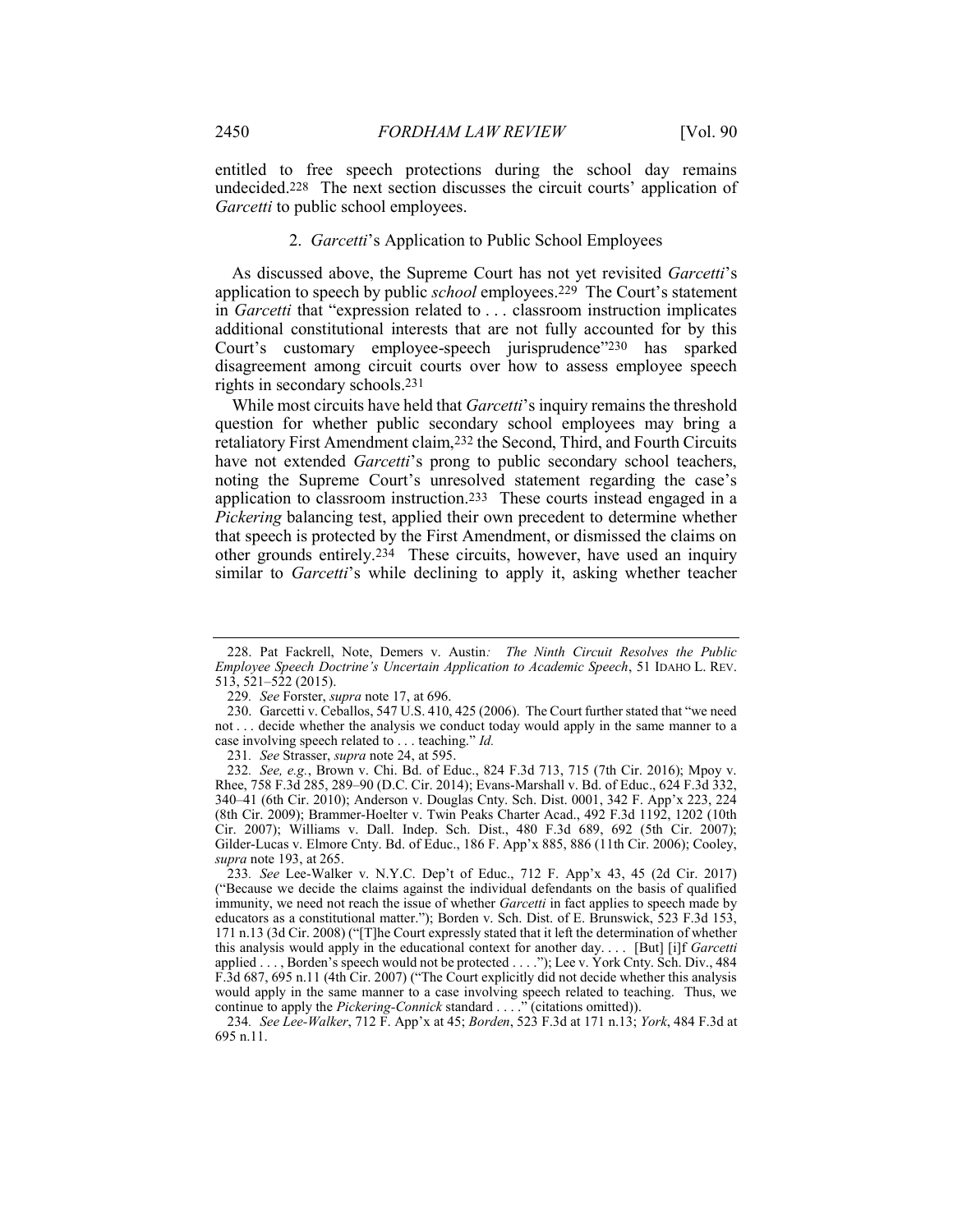speech was made pursuant to official duties or was otherwise made on the job.235

The Sixth and Seventh Circuits applied Garcetti but dismissed the academic freedom argument that the majority excerpted and that Justice Souter promulgated, finding that the "concept . . . does not readily apply to in-class curricular speech at the high school level."236 These circuits held that secondary school teacher speech is subject to the *Garcetti* framework because the Supreme Court had not intended to protect high school employees.237 These two circuits found that teacher curricular speech, especially in the high school classroom, was not entitled to First Amendment protection because a teacher's primary duty is to instruct students.238 This rejection of the academic freedom argument has been met with criticism.239

Outside the classroom setting, the Fifth, Eighth, Tenth, Eleventh, and D.C. Circuits have found that Garcetti is also the appropriate threshold standard to determine whether public school employees were speaking pursuant to their duties.240 In these cases, public school employees engaged in noncurricular correspondence with their employers, where, for example, they expressed disapproval with a certain policy or practice employed by their school district and were subsequently disciplined.241 Though the Court in Garcetti notedly refused to "articulate a comprehensive framework for defining the scope of an employee's duties . . . where there is . . . serious . . . debate,"242 these circuits were at times tasked with doing just that.243

The dispute that remained for the Ninth Circuit's consideration in Kennedy, then, was first whether Garcetti applies to speech made by secondary school employees while on the job.244 The Ninth Circuit, in statements from its order denying a petition for rehearing en banc, fiercely debated Garcetti's warning that government employers may not restrict free

242. Garcetti v. Ceballos, 547 U.S. 410, 424 (2006).

243. See generally Mpoy, 758 F.3d 285; Anderson, 342 F. App'x 223; Brammer-Hoelter, 492 F.3d 1192; Williams, 480 F.3d 689; Gilder-Lucas, 186 F. App'x 885; see also Johnson v. Poway Unified Sch. Dist., 658 F.3d 954 (9th Cir. 2011).

<sup>235</sup>. See York, 484 F.3d at 695, 697.

<sup>236</sup>. Evans-Marshall, 624 F.3d at 343; see Mayer v. Monroe Cnty. Cmty. Sch. Corp., 474 F.3d 477, 480 (7th Cir. 2007).

<sup>237</sup>. See Evans-Marshall, 624 F.3d at 343–44; Mayer, 474 F.3d at 480; Recent Case, supra note 195, at 2109–10.

<sup>238</sup>. See Evans-Marshall, 624 F.3d at 340–41; Lee, 484 F.3d at 687, 694 n.11.

<sup>239</sup>. Recent Case, supra note 195, at 2114.

<sup>240</sup>. See generally Mpoy v. Rhee, 758 F.3d 285 (D.C. Cir. 2014); Anderson v. Douglas Cnty. Sch. Dist. 0001, 342 F. App'x 223 (8th Cir. 2009); Brammer-Hoelter v. Twin Peaks Charter Acad., 492 F.3d 1192 (10th Cir. 2007); Williams v. Dall. Indep. Sch. Dist., 480 F.3d 689 (5th Cir. 2007); Gilder-Lucas v. Elmore Cnty. Bd. of Educ., 186 F. App'x 885 (11th Cir. 2006).

 <sup>241.</sup> These cases did not involve speech made in front of, or to, students. See generally Mpoy, 758 F.3d 285; Anderson, 342 F. App'x 223; Brammer-Hoelter, 492 F.3d 1192; Williams, 480 F.3d 689; Gilder-Lucas, 186 F. App'x 885.

<sup>244</sup>. See Kennedy I, 869 F.3d 813, 827 (9th Cir. 2017), cert. denied, 139 S. Ct. 634 (2019) (mem.).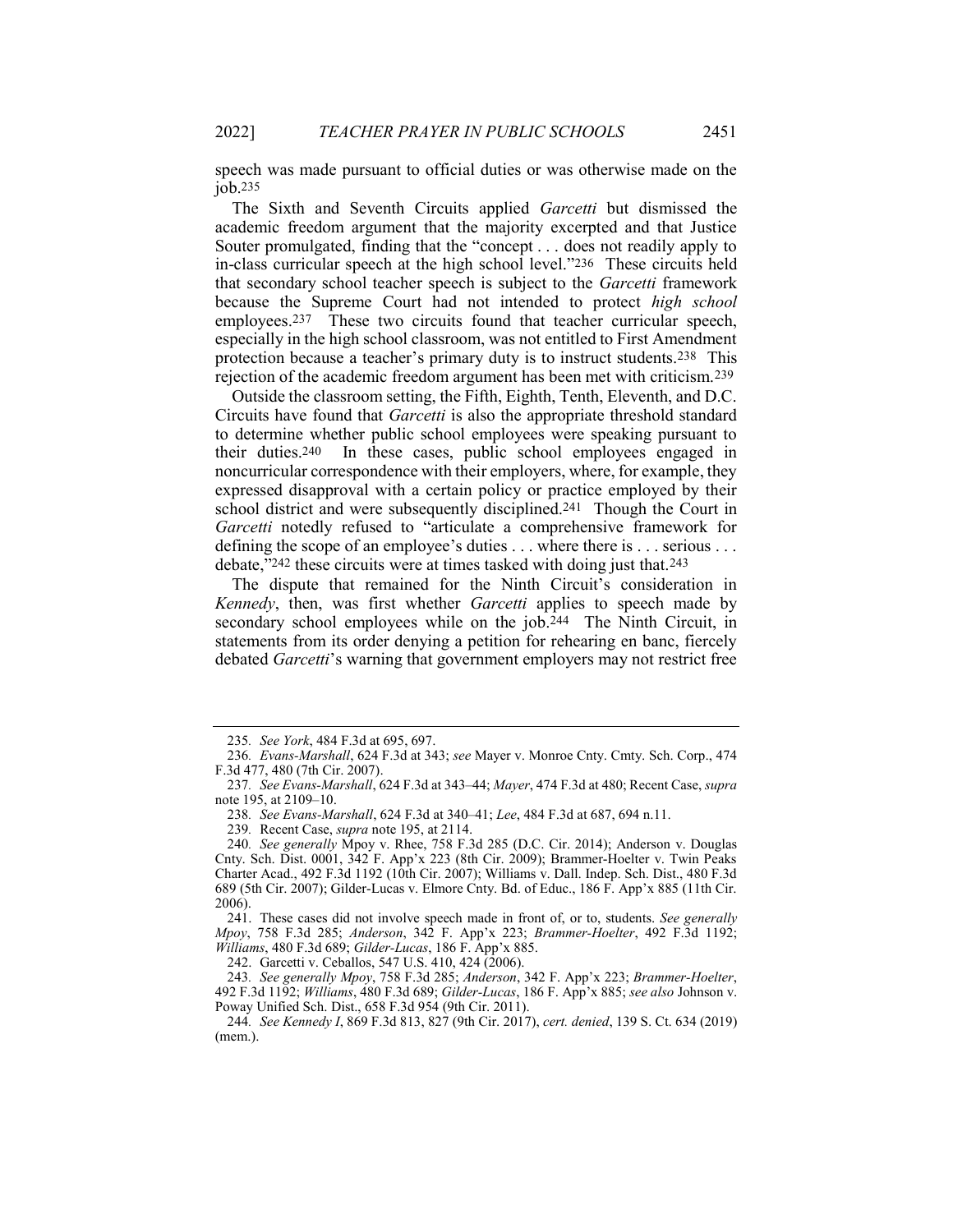speech rights by "creating excessively broad job descriptions."245 The court ultimately held that Kennedy spoke as a public employee rather than as a private citizen.<sup>246</sup> Invoking *Garcetti* and the circuit's own First Amendment precedent,247 the court found that Kennedy's prayers were made pursuant to his job duties, which entailed both serving as a role model and teaching.<sup>248</sup>

#### 3. Which Speech Activities Qualify as "On the Job"?

To determine whether public school employees are speaking as private citizens or public officials, it is critical to assess the scope of their employment duties at school.<sup>249</sup> Because both parties in *Garcetti* stipulated that writing memos was one of the district attorney's official duties, the Supreme Court explicitly noted that it would not speculate on or create a framework for courts to use to determine what speech falls within official duties.250 The Court, however, emphasized that assessing which tasks fall within the scope of official duties is a practical inquiry.<sup>251</sup> The majority noted that a formal list of employment responsibilities would not be necessary or sufficient to show that a type of speech is within the scope of that employee's duties under the First Amendment.252

A public school teacher and coach's duties can be broad and multifaceted. In circumstances where secondary school employees have spoken out in nonclassroom settings, out of eyesight or earshot of students, circuits have diverged over whether certain noncurricular speech is nonetheless made pursuant to employment duties.253 For example, the Fifth Circuit held that an athletic director, who was fired after sending a memo that questioned funding allocations within the school, was speaking in the course of his employment and thus was not protected by the First Amendment.254 The Eleventh Circuit similarly applied Garcetti in rejecting a school employee's

<sup>245</sup>. See id. at 823 (quoting Garcetti, 547 U.S. at 424); Kennedy v. Bremerton Sch. Dist. (Kennedy IV), 4 F.4th 910, 915–20 (9th Cir. 2021) (Smith, J., concurring in denial of rehearing en banc).

<sup>246.</sup> See Kennedy I, 869 F.3d at 827. Whether Garcetti should apply to secondary public school employees on principles of academic freedom is beyond the scope of this Note.

<sup>247.</sup> The Ninth Circuit assesses First Amendment retaliation claims under  $Eng v$ . Cooley, 552 F.3d 1062 (9th Cir. 2009), which clarified the Garcetti standard. Eng provides five factors that a plaintiff must demonstrate to bring a successful claim: (1) the employee spoke on a matter of public concern, (2) the employee spoke as a citizen instead of an employee, (3) the speech was the motivating factor for the disciplinary employment action, (4) the State was justified for treating the employee differently than other members of the public, and (5) the State would have taken that action even if that speech was unprotected. Kennedy I, 869 F.3d at 822 (citing Eng, 552 F.3d at 1070–72).

<sup>248</sup>. Kennedy III, 991 F.3d 1004, 1023 (9th Cir. 2021) (Christen, J., concurring), cert. granted, 142 S. Ct. 857 (2022) (mem.); Kennedy II, 139 S. Ct. 634 (2019) (statement of Alito, J.); Petition for Writ of Certiorari at 22–23, Kennedy v. Bremerton Sch. Dist., 142 S. Ct. 857 (2022) (No. 21-418), 2021 WL 4220933, at \*22–23.

<sup>249</sup>. See, e.g., Kennedy III, 991 F.3d at 1016 (majority opinion).

<sup>250</sup>. See Garcetti v. Ceballos, 547 U.S. 410, 424 (2006).

<sup>251</sup>. See id.

<sup>252</sup>. Id. at 425.

 <sup>253.</sup> Brammer-Hoelter v. Twin Peaks Charter Acad., 492 F.3d 1192, 1204 (10th Cir. 2007).

 <sup>254.</sup> Williams v. Dall. Indep. Sch. Dist., 480 F.3d 689, 693 (5th Cir. 2007).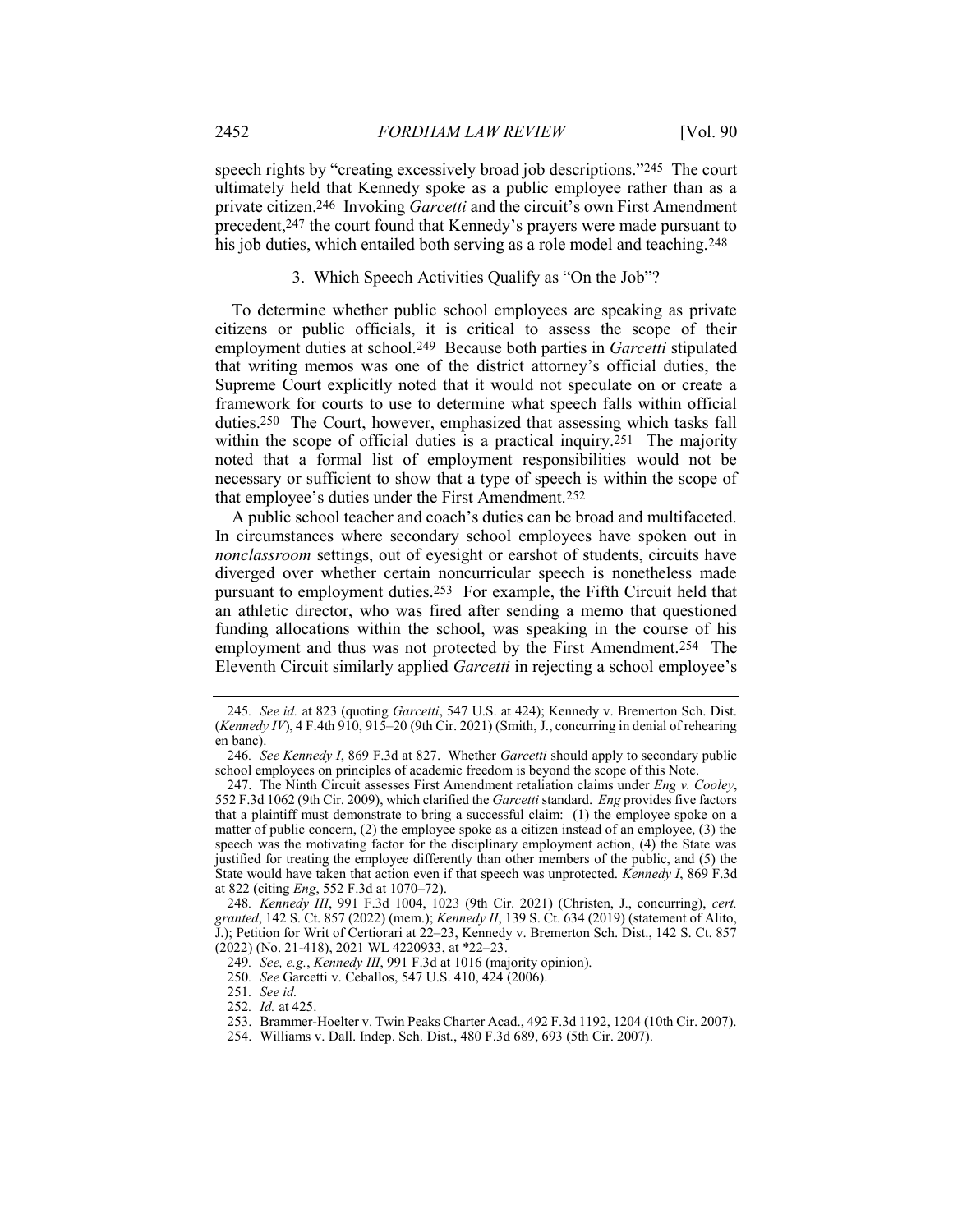First Amendment speech claim when she was fired after inadequately filling out her school district's questionnaire as part of her job as a cheerleading coach.255 The Tenth Circuit, however, found that teachers' speech at board meetings, while tangentially related to their employment, was not made pursuant to their official duties as specified in Garcetti and therefore was entitled to First Amendment protection.256 The Third Circuit similarly found that a teacher's out-of-class conduct, including advocating for a certain teaching style, was protected but that her in-class speech was not.257

In the classroom, however, the majority of circuit courts have agreed that teachers are not entitled to First Amendment protection for their speech. Teachers and coaches have a unique role as compared to other government employees because they are tasked with the responsibility of educating students.258 In the classroom, circuit courts have found that a teacher's curricular speech is not private speech because teachers are hired for the purpose of teaching curriculum to students.259 Courts have specified that teachers are not protected under the First Amendment from retaliatory dismissal for expressing a political viewpoint during class discussions or for selecting unpopular materials for students to read.260 As Judge Jeffrey Sutton of the Sixth Circuit affirmed, "[T]he essence of a teacher's role is to prepare students for their place in society as responsible citizens."261

Whether that essence carries over outside the classroom remains at issue in Kennedy.262 The Ninth Circuit has twice now found that Kennedy's job as a high school football coach "involved modeling good behavior while acting in an official capacity in the presence of students and spectators."263 The court held that when Kennedy took a knee and prayed immediately following football games, he was still acting pursuant to his "responsibility

 <sup>255.</sup> Gilder-Lucas v. Elmore Cnty. Bd. of Educ., 186 F. App'x 885, 886 (11th Cir. 2006).

<sup>256</sup>. Brammer-Hoelter, 492 F.3d at 1203–04. The Tenth Circuit stated: "Although the record indicates that Plaintiffs were encouraged to present their views to improve the [school] and did so in the form of complaints and grievances to the Board, we cannot deem such a generalized grievance policy to be an official duty without eviscerating Garcetti." Id. at 1204.

<sup>257</sup>. See Bradley v. Pittsburgh Bd. of Educ., 910 F.2d 1172, 1176 (3d Cir. 1990).

 <sup>258.</sup> Geier & Blankenship-Knox, supra note 36, at 32 ("In addition to the duties associated with training a team for athletic competition, coaches, like teachers, are hired to communicate with players and spectators both verbally and demonstratively.").

<sup>259</sup>. See Evans-Marshall v. Bd. of Educ., 624 F.3d 332, 339 (6th Cir. 2010). The Sixth Circuit held that a teacher's curricular speech delivered in the classroom, including the selection of classroom materials, was made pursuant to the teacher's official duties. See id. The Seventh Circuit held in 2007 that a teacher was not entitled to First Amendment protection for taking a political viewpoint in classroom instruction. See Mayer v. Monroe Cnty. Cmty. Sch. Corp., 474 F.3d 477, 480 (7th Cir. 2007). The majority noted that the teacher's current events lesson was part of the teacher's assigned classroom duties and that Garcetti directly applied. See id.

<sup>260</sup>. See supra note 253 and accompanying text.

<sup>261</sup>. Evans-Marshall, 624 F.3d at 339 (alteration in original) (quoting Hardy v. Jefferson Cmty. Coll., 260 F.3d 671, 679 (6th Cir. 2001)).

<sup>262</sup>. See Petition for Writ of Certiorari at 1, Kennedy v. Bremerton Sch. Dist., 142 S. Ct. 857 (2022) (No. 21-418), 2021 WL 4220933, at \*1.

<sup>263</sup>. Kennedy I, 869 F.3d 813, 826 (9th Cir. 2017), cert. denied, 139 S. Ct. 634 (2019) (mem.).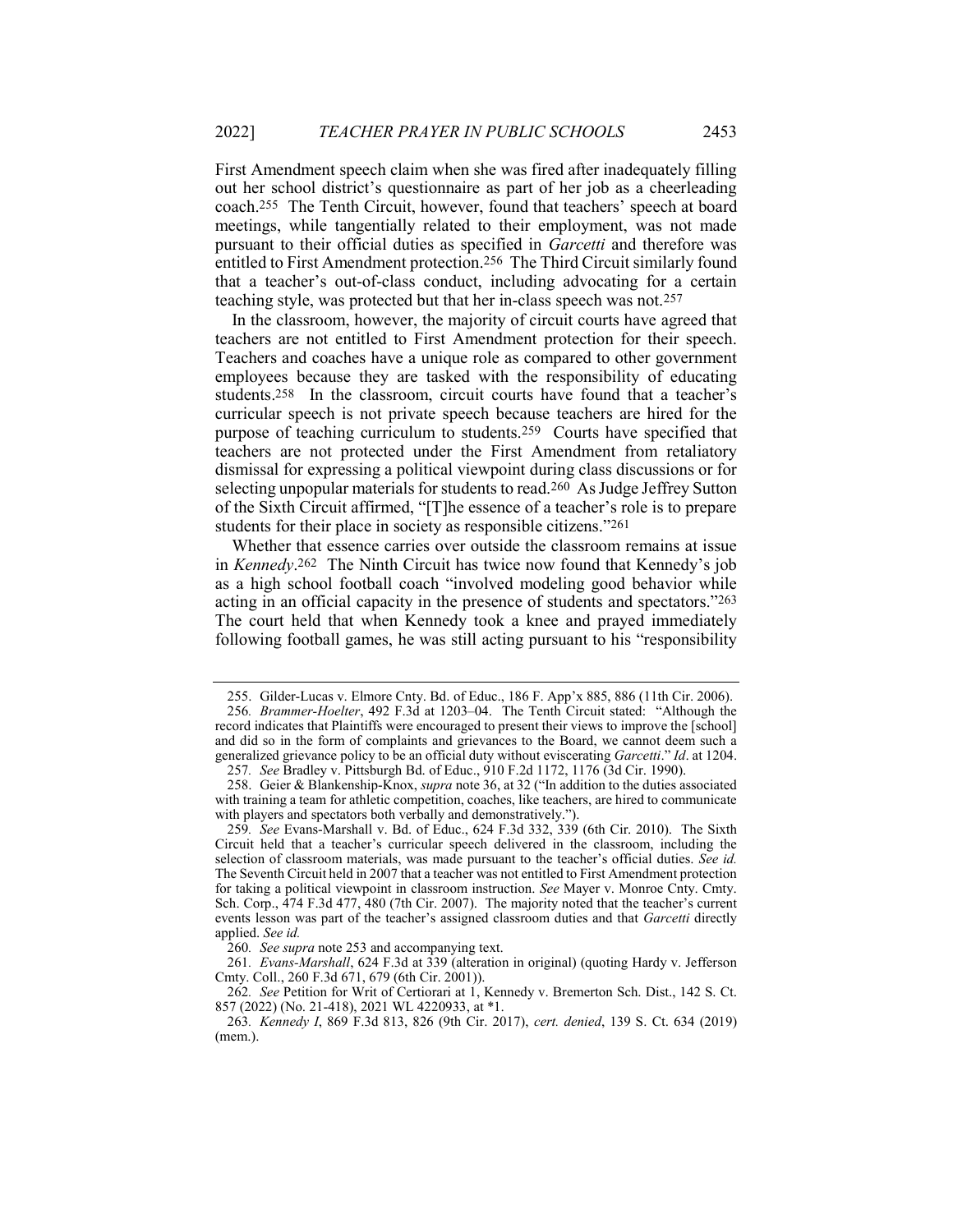to serve as a role model and moral exemplar."264 Thus, the Court held that Kennedy was acting pursuant to his duties as a coach when kneeling to pray.265

Justice Alito and the dissenting Ninth Circuit judges objected to this broad interpretation of Kennedy's employment duties.266 They pointed out that Garcetti warned against the idea that employers could restrict an employee's First Amendment rights by creating "excessively broad job descriptions."267 Justice Alito stated that the Ninth Circuit's decision

appears to regard teachers and coaches as being on duty at all times from the moment they report for work to the moment they depart, provided that they are within the eyesight of students. Under this interpretation of Garcetti, if teachers are visible to a student while eating lunch, they can be ordered not to engage in any "demonstrative" conduct of a religious nature, such as folding their hands or bowing their heads in prayer.<sup>268</sup>

The Ninth Circuit, when rehearing this case in 2021, rejected Justice Alito's assertion that their prior opinion would suggest that a teacher praying before meals would constitute government employee speech.269 The court distinguished the instant case from Garcetti by noting that Kennedy himself acknowledged that he was a role model to his students.270 The dissenting judges argued that the majority did not adequately lay out how to distinguish between a coach serving as a role model on the field following games and a teacher serving as a role model while sitting in the cafeteria.271 The dissent urged that if Kennedy was considered to be on duty at all times at school, by virtue of serving as a leader to his players, then teachers could never engage in private expression, particularly private religious expression, at school.272

The Ninth Circuit ultimately concluded that Kennedy's postgame prayer was speech made pursuant to his job responsibilities.<sup>273</sup> Though the court determined that Kennedy did not speak as a private citizen when he delivered prayers following games, the court still assessed whether the speech would survive the Pickering balancing test if his prayer did indeed warrant First Amendment protection.<sup>274</sup> In *Kennedy*, the majority determined that the

270. Id.

273. See Kennedy III, 991 F.3d at 1023.

<sup>264</sup>. Id.

<sup>265.</sup> *Kennedy IV*, 4 F.4th 910, 915 (9th Cir. 2021) (Smith, J., concurring in the denial of rehearing en banc).

<sup>266</sup>. Kennedy II, 139 S. Ct. 634, 636 (2019) (statement of Alito, J.).

 <sup>267.</sup> Garcetti v. Ceballos, 547 U.S. 410, 424 (2006).

<sup>268</sup>. Kennedy II, 139 S. Ct. at 636 (statement of Alito, J.).

<sup>269</sup>. Kennedy III, 991 F.3d 1004, 1015 (9th Cir. 2021), cert. granted, 142 S. Ct. 857 (2022) (mem.).

<sup>271.</sup> *Id.* at 1015–16; *Kennedy IV*, 4 F.4th 910, 915 (9th Cir. 2021) (Smith, J., concurring in denial of rehearing en banc).

<sup>272</sup>. See id. at 930 (O'Scannlain, J., statement regarding denial of rehearing en banc); see also Larry D. Spurgeon, The Endangered Citizen Servant: Garcetti Versus the Public Interest and Academic Freedom, 39 J. COLL. & U.L. 405, 433, 454 (2013).

<sup>274</sup>. See id. at 1016–17. Both parties stipulated that Kennedy spoke on a matter of public concern when he prayed, thereby rendering the first prong of Pickering satisfied. See Kennedy I, 869 F.3d 813, 822 (9th Cir. 2017), cert. denied, 139 S. Ct. 634 (2019) (mem.). The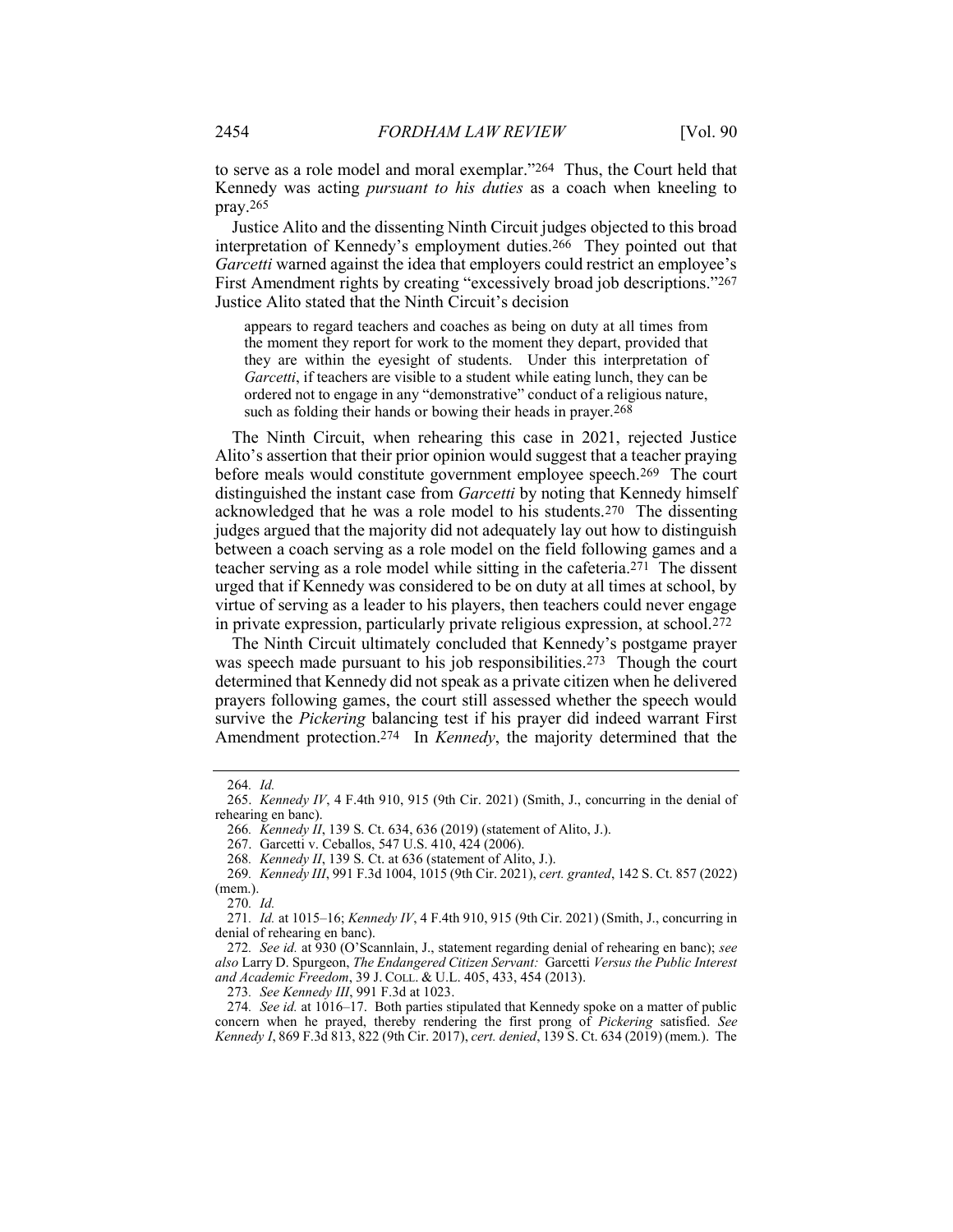school's interest in avoiding an Establishment Clause violation outweighed Kennedy's interest in praying, even if that speech could be considered private.275 This reasoning sparked debate among the Ninth Circuit judges regarding when the Establishment Clause can serve to override a public school employee's First Amendment protection.276

# C. The Establishment Clause and Overriding Public Employees' First Amendment Rights Under Pickering

As stated above, after finding that an employee's speech is entitled to First Amendment protection, courts conduct the Pickering balancing test to determine whether the school's interest outweighs the employee's right.277 For religious speech in public schools, circuit courts have primarily considered the countervailing governmental interest to be the potential Establishment Clause violation. Most circuits that have conducted the balancing test have found in favor of the public school.278

Circuit courts have been particularly diligent in precluding any type of employee-directed religious exercise in the school setting, with many reasoning that this conduct signifies the school's endorsement of religion. For example, in *Warnock v. Archer*,<sup>279</sup> from the Eighth Circuit, an art teacher brought an Establishment Clause claim against his school district for requiring him to attend training meetings that included prayer.280 The district's superintendent conducted prayers at these required meetings, and when the art teacher requested him to stop, he refused.<sup>281</sup> The Eighth Circuit held that the prayers could signify the school's endorsement of religion and that the Constitution forbids the government from "conveying the message that it decisively endorses a particular religious position."282 Because this claim was brought by a teacher and not by a student, the court rejected the psychological coercion argument, reasoning that an adult man would be unlikely to succumb to religious indoctrination.283 Instead, the Court held that the prayers at issue could not be considered private speech by the school

Ninth Circuit's precedent had previously established that religious speech by teachers was "unquestionably of inherent public concern." Id. at 824 (citing Johnson v. Poway Unified Sch. Dist., 658 F.3d 954, 966 (9th Cir. 2011)). The Third Circuit has disagreed, holding that prayer is not a matter of public concern and explaining that a coach's prayer, including kneeling and bowing his head, did not constitute a policy statement, did not shed light on school practices, and did not expose unfavorable matters in which the school was engaged. See Borden v. Sch. Dist. of E. Brunswick, 523 F.3d 153, 170 (3d Cir. 2008).

<sup>275.</sup> *Kennedy IV*,  $4$  F.4th at 921 (Smith, J., concurring in the denial of rehearing en banc). 276. See id. at 911–12.

<sup>277</sup>. See supra text accompanying notes 216–17; see, e.g., Kennedy IV, 4 F.4th at 921 (Smith, J., concurring in the denial of rehearing en banc).

<sup>278</sup>. See infra text accompanying notes 281–97.

 <sup>279. 380</sup> F.3d 1076 (8th Cir. 2004).

<sup>280</sup>. Id. at 1079.

<sup>281</sup>. See id.

<sup>282</sup>. See id. at 1080.

<sup>283</sup>. See id. at 1080–81.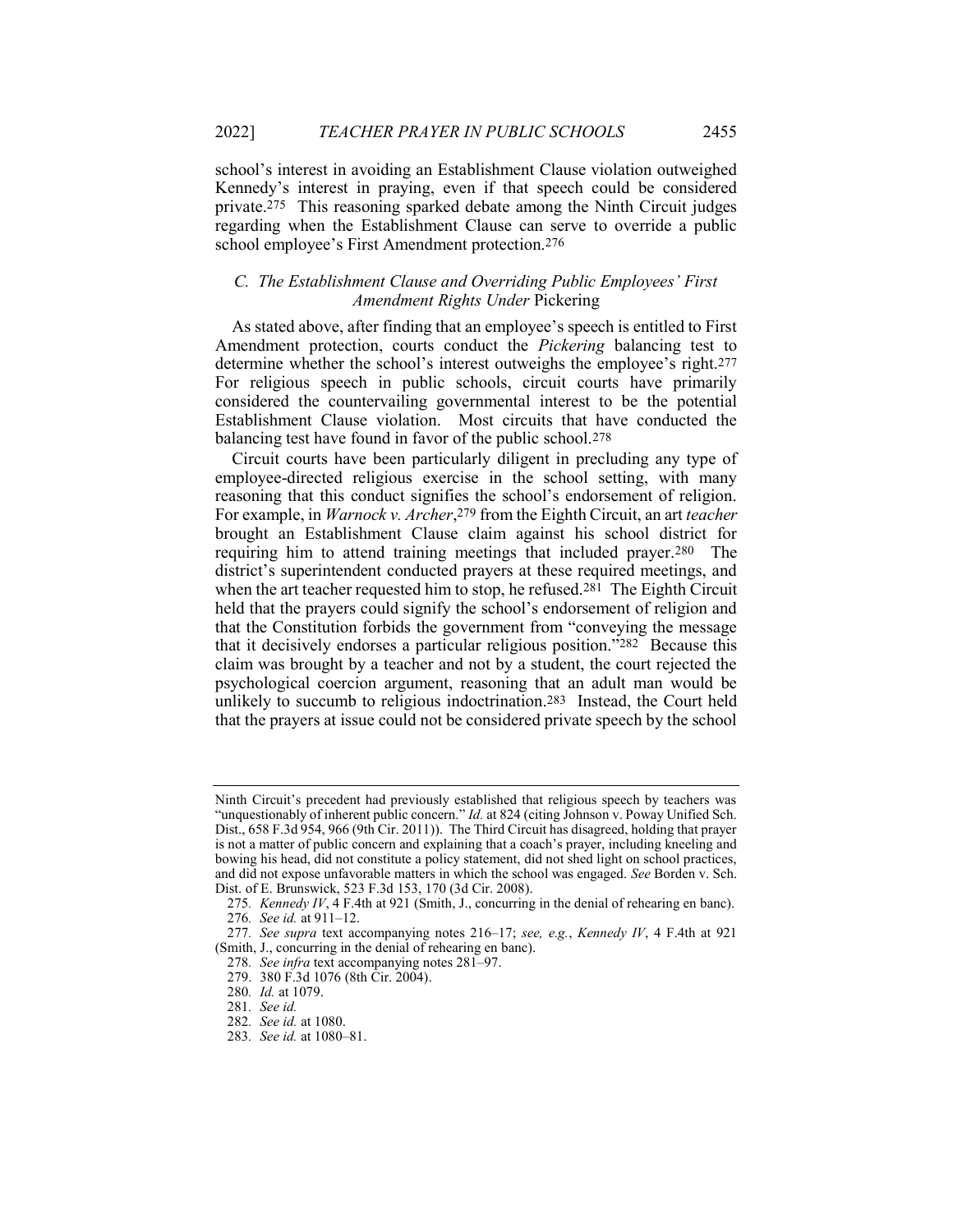official, as they were not sporadic and were conducted by the school official leading the mandatory meeting.284

The Fifth and Third Circuits have also used the Establishment Clause to justify overriding employees' free speech rights.285 In Doe v. Duncanville,<sup>286</sup> a Fifth Circuit case from 1995, the court found that a high school basketball coach's initiation of and participation in prayers with students was unconstitutional.287 There, a student sued her school district for allowing coaches to initiate prayers at school games and practices.288 The district court issued a preliminary injunction forbidding the school district from permitting employees to "lead, encourag[e], promot[e] or participat[e] in prayers with or among students during curricular or extracurricular activities."289 The school district appealed the decision, arguing that a prohibition on employee participation in religious prayer would violate their free speech and free exercise rights.290 The Fifth Circuit nonetheless affirmed the district court's decision, holding that public school employees could neither participate in nor supervise student prayers before games.291 The court did not conduct the *Pickering* balancing test to assess the coach's free speech argument.292

The Fifth Circuit also categorically rejected the coach's free exercise claim, asserting that the Establishment Clause limits free exercise and free speech rights.293 While the Fifth Circuit proclaimed that "modern Establishment Clause jurisprudence is rife with confusion," it laid out the Lemon, endorsement, and coercion tests to assess the school's practices.294 As applied to employee participation in prayer, the court reasoned that because the prayers took place during school-controlled activities that members of the basketball team were required to attend, the prayers would violate the endorsement test.295 Further, the court stated that the school

289. Duncanville, 70 F.3d at 405.

294. See id. at 405; see supra Part I.A (discussing the various Establishment Clause tests employed by the Supreme Court).

<sup>284</sup>. See id. at 1081.

<sup>285</sup>. See Borden v. Sch. Dist. of E. Brunswick, 523 F.3d 153, 161 (3d Cir. 2008); Doe v. Duncanville, 70 F.3d 402, 404 (5th Cir. 1995).

 <sup>286. 70</sup> F.3d 402 (5th Cir. 1995).

<sup>287</sup>. Id. at 404; Borden, 523 F.3d at 167. This case predated Santa Fe Independent School District v. Doe, 530 U.S. 290 (2000).

<sup>288</sup>. Duncanville, 70 F.3d at 404. Notably, these facts are distinguishable from the facts in Kennedy because a student brought an Establishment Clause claim, whereas Kennedy initially asserted that his free speech and free exercise rights were violated. See Kennedy I, 869 F.3d 813, 820–21 (9th Cir. 2017), cert. denied, 139 S. Ct. 634 (2019) (mem.).

<sup>290</sup>. See id.

<sup>291</sup>. See id.

<sup>292</sup>. See id. at 406.

<sup>293</sup>. See id. at 405–06. The Fifth Circuit did not conduct a thorough analysis of the employees' free exercise rights and instead pulled language from Lee, stating that "the principle that the government may accommodate the free exercise of religion does not supersede the fundamental limitations imposed by the Establishment Clause."  $I\bar{d}$ . (quoting Lee v. Weisman, 505 U.S. 577, 586–87 (1992)).

<sup>295</sup>. See Duncanville, 70 F.3d at 406.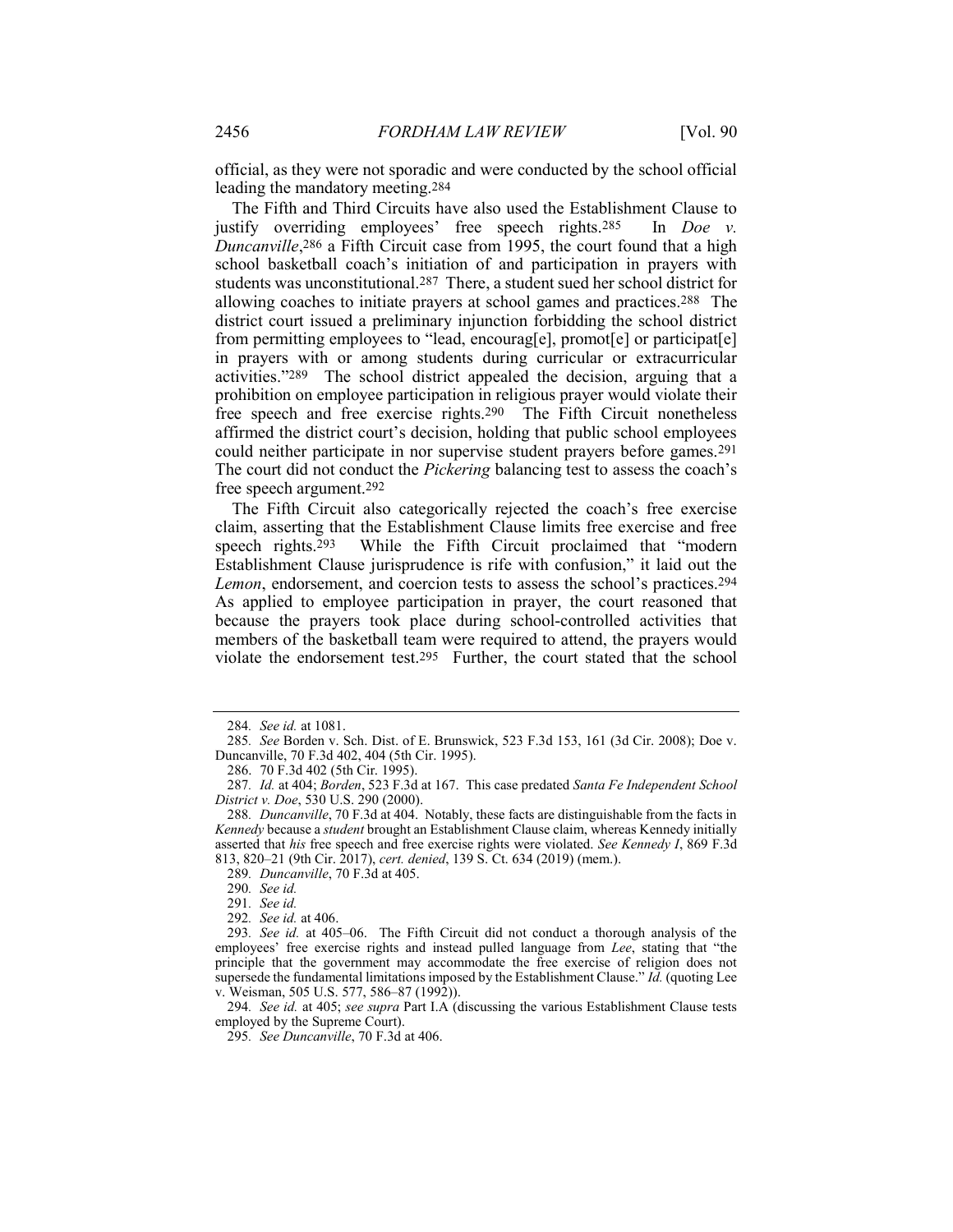representatives' participation in religion was an improper entanglement with religion under Lemon.296

In Borden v. School District of East Brunswick,<sup>297</sup> the Third Circuit assessed a school policy that allowed student-initiated prayer and prohibited school representatives from joining in.298 A football coach challenged the school's policy as a violation of his free speech rights.299 The Third Circuit found that the policy was constitutional and, further, that the coach's acts of bowing his head and taking a knee did not trigger his First Amendment rights.300 The court then reasoned that the coach violated the Establishment Clause when he joined his team as they prayed.301 The Third Circuit took a restrictive approach for evaluating religious endorsement in the school setting, finding that "[g]enerally, if a school official is engaging in student prayer to the extent that they are leading it, initiating it, or requiring it, the school official, and thus the school district, is violating the Establishment Clause."302

The court explicitly chose not to engage in a *Lemon* analysis or a coercion analysis because it found that the coach's behavior failed the endorsement test.303 The Court engaged in extensive factual review to demonstrate that the coach was heavily involved in the organization, planning, and leading of pregame prayers for his team, including activities like selecting a chaplain for pregame dinners.304 The Third Circuit did not, however, distinguish between the coach endorsing religion and the school district endorsing religion, despite the fact that the school district had asked him to discontinue his prayer activities.<sup>305</sup> The Third Circuit held that, as a school official, the coach was not constitutionally permitted to endorse religion.306 The court qualified this finding by stating that if a coach had never engaged in or organized prayer for his team, but instead were to bow his head and take a knee while the team prayed on its own accord, the conclusion would be much less clear.307

In Kennedy, the Ninth Circuit panel similarly found that, "[t]o answer [the] question [of whether an Establishment Clause violation existed], [the court] must examine whether a reasonable observer, aware of the history of Kennedy's religious activity, and his solicitation of community and national support for his actions, would perceive [the school's] allowance of

<sup>296</sup>. See id.

 <sup>297. 523</sup> F.3d 153 (3d Cir. 2008).

<sup>298</sup>. See id. at 159.

<sup>299</sup>. See id. at 158.

<sup>300</sup>. See id. at 171.

<sup>301</sup>. See id. at 161.

<sup>302</sup>. Id. at 166.

<sup>303</sup>. See id. at 175; see also Geier & Blankenship-Knox, supra note 179, at 413.

<sup>304</sup>. See Borden, 523 F.3d at 177.

<sup>305</sup>. See id. at 177–78.

<sup>306</sup>. See id.

<sup>307</sup>. See id. at 178.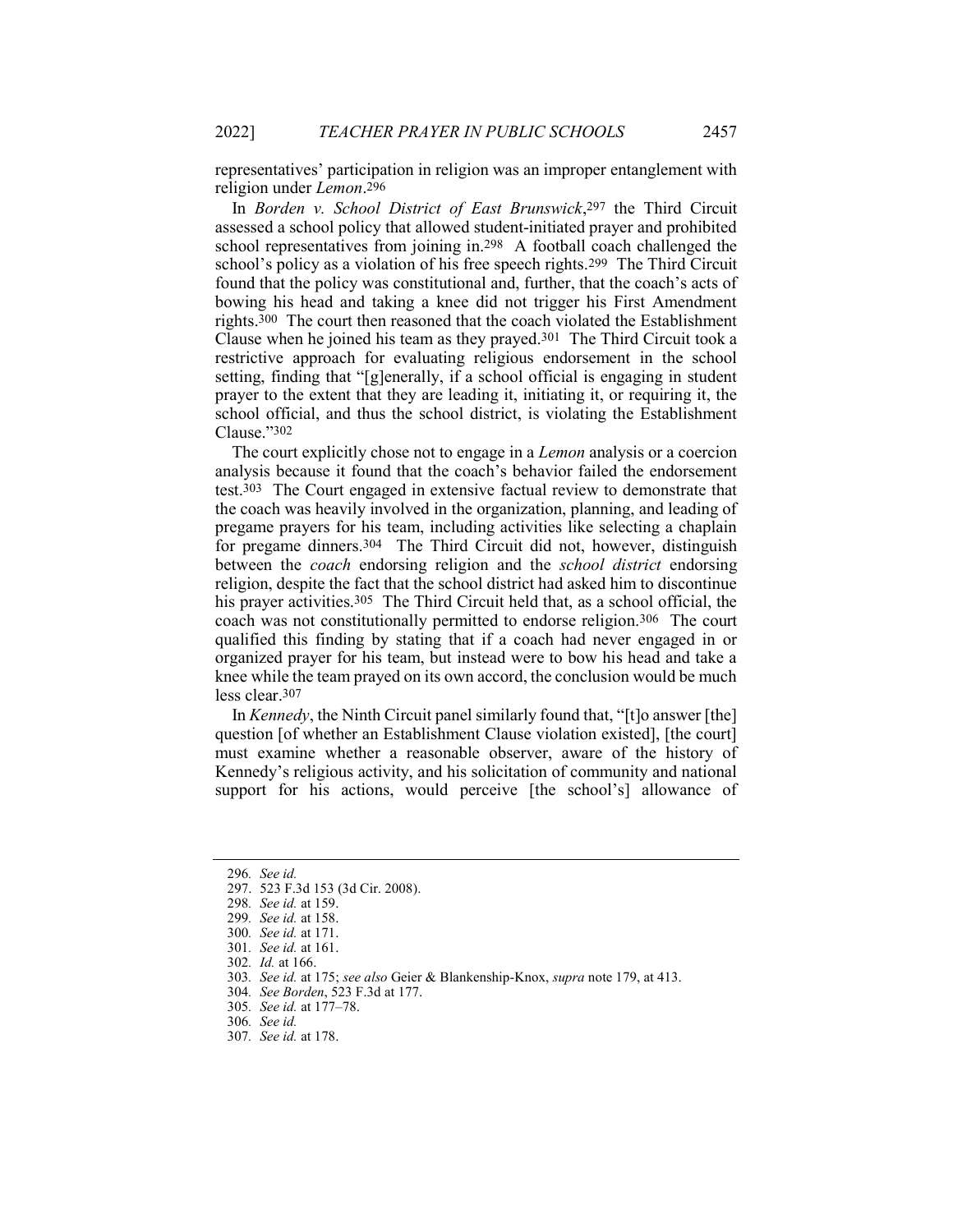Kennedy's conduct as an endorsement of religion."308 The panel concluded that regardless of whether Kennedy could assert a valid First Amendment free speech claim, his prayer in front of students would implicate the Establishment Clause because his prayer would have been construed as the district's endorsement of religion.309

However, in the denial of a petition for rehearing en banc, the dissenting judges stated that justifying discrimination against Kennedy by the potential of an Establishment Clause violation was incorrect.310 Judge Diarmuid O'Scannlain reasoned that the school could not have endorsed religion because reasonable observers at Kennedy's games were aware that the school did not condone, much less endorse, his prayers.311 Other judges condemned the endorsement test and argued that the majority's conclusion erroneously extended Supreme Court precedent.312

Because Kennedy worked as a public employee, Judge O'Scannlain reasoned that the Establishment Clause's limitations on state action should not apply.313 First, Judge O'Scannlain argued that the school could not have endorsed religion because the Ninth Circuit assumed arguendo that Kennedy was speaking as a private citizen.<sup>314</sup> As a private citizen, he maintained, it would be impossible for Kennedy's actions to constitute the endorsement of religion since private speech would foreclose Santa Fe's application to the case at hand.315 He argued that the panel lacked a single Supreme Court case that "supports its implicit assumption that a private individual can commit an Establishment Clause violation."316

Second, Judge O'Scannlain maintained that the case did not comprise the same types of "institutional entanglements with religion—often described as 'coercive'—which may give rise to an Establishment Clause violation."317 The judge argued that the panel's opinion was devoid of factors that logically linked this case to the Supreme Court's Lee and Santa Fe decisions, like "[a] school policy, [a] degree of control over employee speech, neutrality toward religion, or [a] possibility of coercion."318 The judge reasoned that this alleged Establishment Clause violation could not serve as the compelling

<sup>308</sup>. Kennedy III, 991 F.3d 1004, 1009 (9th Cir. 2021), cert. granted, 142 S. Ct. 857 (2022) (mem.).

<sup>309</sup>. See id. at 1011.

<sup>310.</sup> Kennedy IV, 4 F.4th 910, 945 (9th Cir. 2021) (Ikuta, J., dissenting from denial of rehearing en banc) ("The majority's holding . . . signals that public employers who merely fail to act with sufficient force to squelch an employee's publicly observable religious activity may be liable for such a claim.").

<sup>311</sup>. Id. at 944; see also Joanne C. Brant, Engel: Divisiveness or Coercion—A Response to Professor Marshall, 46 CAP. U. L. REV. 373, 383 (2018) ("In any event, the district court applied the endorsement test, and it produced a harsh and bitterly-resented outcome.").

<sup>312</sup>. Kennedy IV, 4 F.4th at 945–46 (Nelson, J., dissenting from denial of rehearing en banc).

<sup>313</sup>. See id. at 941 (O'Scannlain, J., statement regarding denial of rehearing en banc).

<sup>314</sup>. See id. at 941–42.

<sup>315</sup>. Id. at 941.

<sup>316</sup>. Id.

<sup>317</sup>. Id. at 940.

<sup>318</sup>. Id. at 941.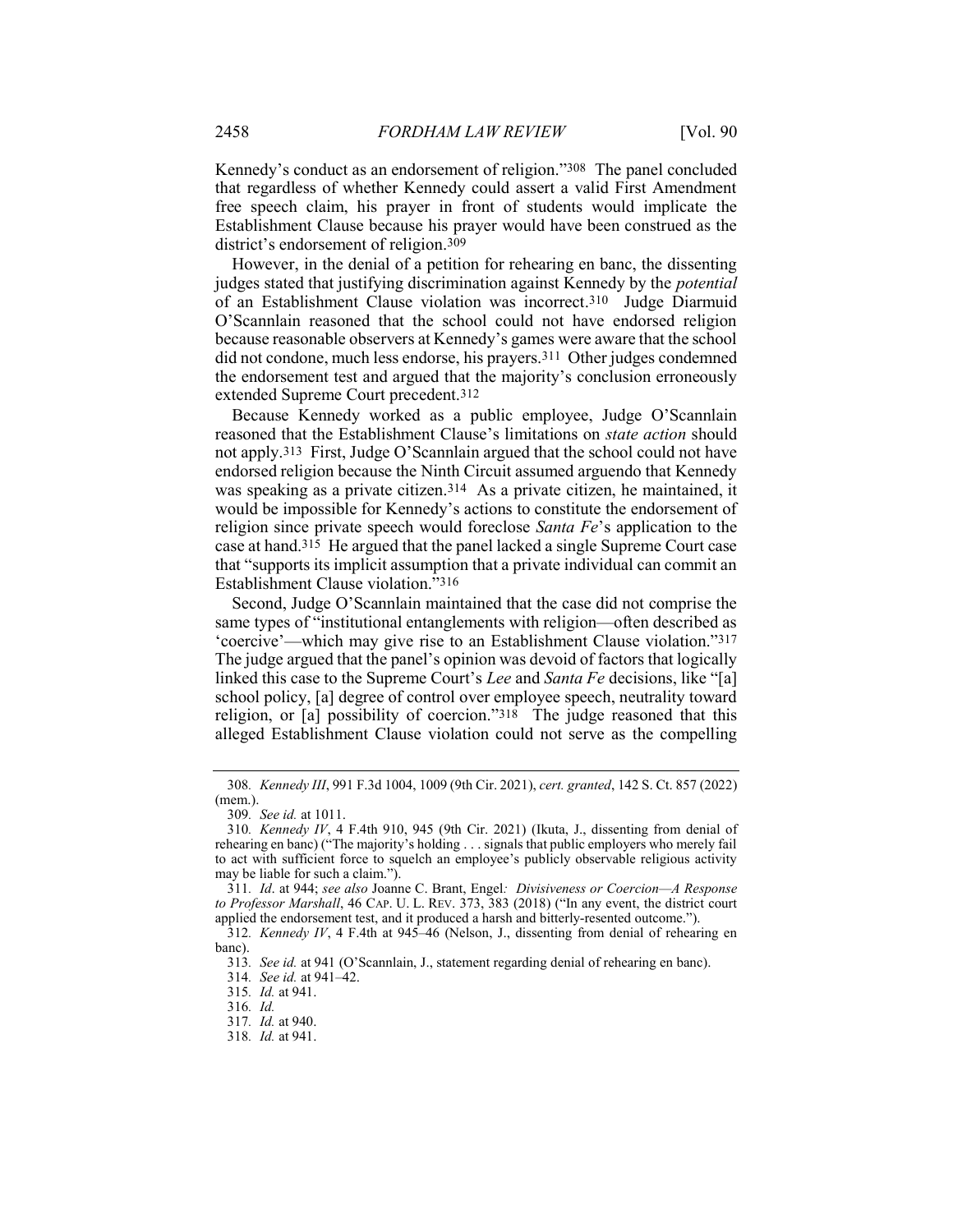state interest to justify restricting Kennedy's private prayer.319 Judge Nelson, also dissenting, stated, "Nothing here suggests coercion."320 Judge Nelson argued that the record did not demonstrate that student participation in the prayer was mandatory or that Kennedy disfavored players who did not participate.321 He reasoned that despite one player fearing mistreatment, the "single statement from one player experiencing 'subtle pressure' is hardly enough."322

Finally, Judge O'Scannlain lamented the panel's conclusion that the district's only option was to suspend Kennedy.323 He argued that the school could have disclaimed Kennedy's speech to dispel any mistaken inference of endorsement.324 Essentially, he determined that under strict scrutiny review, suspending Kennedy was not the least restrictive means the school could have taken.325

#### III. CARVING OUT AN EXCEPTION FOR TEACHER PRAYER

If the Ninth Circuit's decision stands, public school employees who pray silently may not be entitled to First Amendment protection.<sup>326</sup> This conception of Garcetti runs up against core First Amendment principles. Though teachers and coaches are entrusted with the role of molding adolescents into productive citizens, this Note argues that the teacher's job does not include being a role model in every act of speech. Teachers speak in a variety of ways in various settings throughout the school day; some of that speech is instructional, but some of that speech is the teacher's own private speech. As such, this Note reasons that Garcetti should be interpreted to permit public school employees to engage in private religious speech at school. Affording these rights upholds vital free speech and free exercise protections.

Part III.A argues that religious prayer is private speech and should not fall within the scope of a teacher's employment duties. Part III.B maintains, however, that if a teacher's or coach's religious expression amounts to an Establishment Clause violation, that teacher or coach may be justifiably subject to discipline. This Note reasons that an Establishment Clause violation arises if the employee's speech psychologically coerces students to engage in religious participation.327

<sup>319</sup>. See id. at 942.

<sup>320</sup>. Id. at 948 (Nelson, J., dissenting from denial of rehearing en banc).

<sup>321</sup>. Id.

<sup>322</sup>. Id. at 948. ("The Establishment Clause was designed to keep government out of personal religious exercise, not purge religion from the public square.").

<sup>323</sup>. Id. at 942 (O'Scannlain, J., statement regarding denial of rehearing en banc).

<sup>324</sup>. Id. at 942–43.

<sup>325</sup>. Id.

<sup>326</sup>. See supra note 268 and accompanying text.

<sup>327.</sup> This Note admits that a *school* may violate the Establishment Clause by affirmatively endorsing religion; however, simply allowing a public employee to continue praying would not appear to a reasonable observer that the school is endorsing that employee's religion.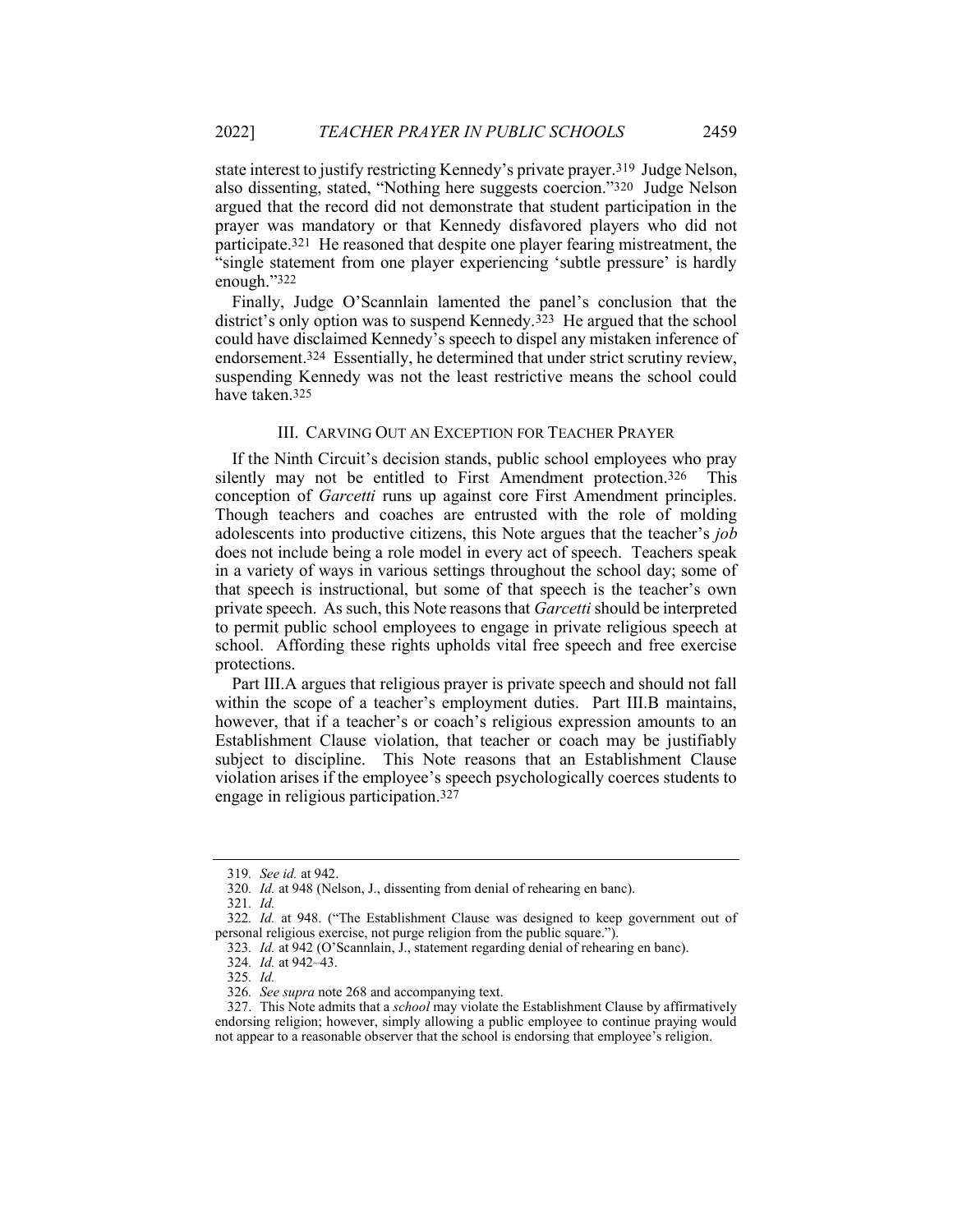#### A. Limiting Garcetti's Scope for Public School Employees

When employees speak as private citizens on matters of public concern, 328 the Supreme Court stressed that it is critical to promote both individual and societal interests.329 The First Amendment implicates more than just the speaker; the public also has an interest in hearing government employees' contribution to civic discussion.330 This is precisely why the First Amendment was created: to encourage diverse and vibrant dialogue on matters that affect the public without fear of repercussion from the government.331 The Supreme Court in Garcetti recognized the duality between a public employer's need to perform essential government functions while simultaneously operating under the constraints of the First Amendment.332

This Note acknowledges that *Garcetti* should still serve as the appropriate framework for determining whether speech by public school employees is protected by the First Amendment but urges courts to heed its limitations.333 Garcetti expressly cautioned against creating excessively broad employment duties to blanket all speech that employees make on the job.334 Yet, the Ninth Circuit's decision in Kennedy leaves little room for teachers to engage in any type of private speech on school premises. While teachers do often serve as moral exemplars to their students, their official job does not include serving as role models in their every statement. Broadly interpreting Garcetti otherwise enables employers to fire their public school employees for speech and prayer made occasionally as private citizens in a place where occasional private discourse can be the most valuable.335 If all speech that teachers engage in "between the first and last bell of the school day" is considered the school's speech, regardless of whether that speech is instructional or noninstructional, teachers, as citizens, have little First Amendment rights left.336 This is particularly troublesome for private religious expression, which implicates free exercise rights, as well as free speech rights.<sup>337</sup>

334. See supra note 224 and accompanying text.

<sup>328.</sup> This Note assumes that religious expression is a matter of public concern. See supra note 274 and accompanying text; see also Nichol v. ARIN Intermediate Unit 28, 268 F. Supp. 2d 536, 559 (W.D. Pa. 2003); Corbin, supra note 196, at 1218.

 <sup>329.</sup> Garcetti v. Ceballos, 547 U.S. 410, 420 (2006).

<sup>330</sup>. Id.; see Pickering v. Bd. of Educ., 391 U.S 563, 573 (1968).

<sup>331</sup>. Garcetti, 547 U.S. at 420; San Diego v. Roe, 543 U.S. 77, 82 (2004).

<sup>332</sup>. See Rankin v. McPherson, 483 U.S. 378, 384 (1987).

<sup>333</sup>. See supra text accompanying notes 223–24. Though the Supreme Court left the question of academic freedom open, circuit courts have found that an exception typically pertains to university faculty and is beyond the scope of this Note. See Michael W. McConnell, Religious Participation in Public Programs—Religious Freedom at a Crossroads, 59 U. CHI. L. REV. 115, 187 (1992) ("Nor should a college professor be forbidden to discuss his religious beliefs in class or in after-class meetings, when other members of the faculty are free to discuss their personal and professional opinions."); supra notes 225, 261 and accompanying text.

<sup>335</sup>. Kennedy III, 991 F.3d 1004, 1015–16 (9th Cir. 2021), cert. granted, 142 S. Ct. 857 (2022) (mem.).

<sup>336</sup>. Kennedy IV, 4 F.4th 910, 935 (9th Cir. 2021) (O'Scannlain, J., statement regarding denial of rehearing en banc).

<sup>337</sup>. See supra Part I.A.2.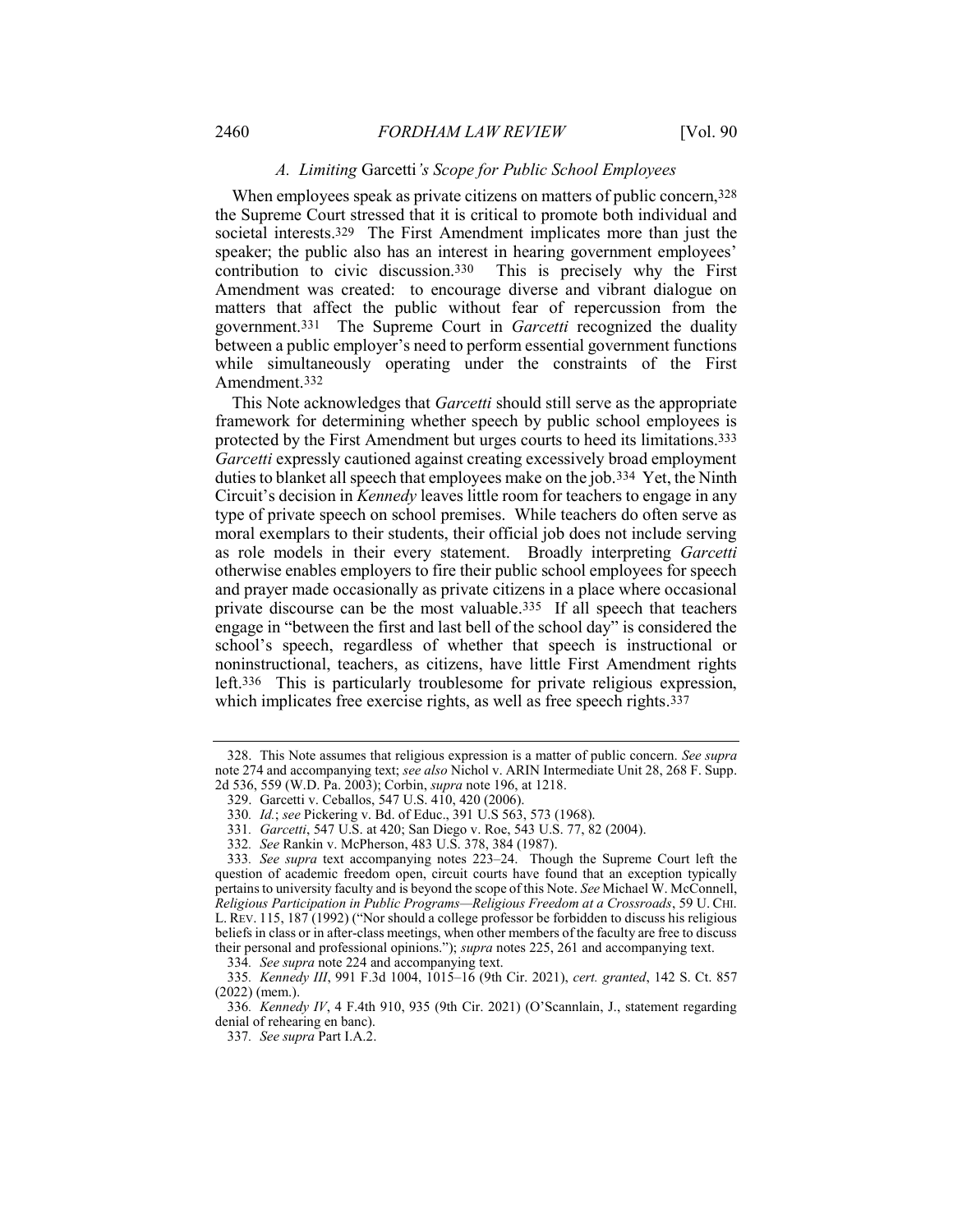This Note proposes that a public school employee should be able to engage in a brief, quiet prayer, on physical school premises, within students' view. Whether the content of the religious speech is otherwise problematic or constitutionally impermissible is a separate inquiry.338 Garcetti proposes a content inquiry, which turns on whether an employee's speech is made pursuant to job duties, not whether that employee is simply working when she engages in speech.<sup>339</sup> In Garcetti, the district attorney's memo "owe[d] its existence to a public employee's professional responsibilities."340 But government employment is not a precursor to prayer. A teacher's or coach's prayer has little to do with the job of teaching or coaching; it is a practice that many citizens engage in across the country.

Even when generally tasked with teaching students or delivering game plays on the field, a public school instructional employee who engages in a brief personal prayer is not instructing students as an employee; she is speaking as a *citizen*.<sup>341</sup> The crux of protecting this speech right lies in the fact that this type of prayer is not intended to be formally or informally instructional. Furthermore, because it embraces an individual's free speech right, religious prayer deserves treatment equal to nonreligious speech.342 Just as a secular teacher may demonstratively observe a moment of reflection, a religious teacher may engage in brief, quiet prayer. The U.S. Department of Education's guidance on constitutionally protected prayer supports such reasoning: "Teachers also may take part in religious activities such as prayer even during their workday at a time when it is permissible to engage in other private conduct such as making a personal telephone call."343 Recognizing and allowing a free speech carveout would still only result in incidental benefits to employees and would not violate the prohibition against the "primary advancement" of religion, as urged by the Supreme Court in Widmar.344

The Ninth Circuit attempted to make a distinction in Kennedy by indicating that a teacher's "off-duty" religious expression could be protected.345 However, the Ninth Circuit's interpretation that Kennedy's duty as a coach was to "impart[] knowledge and wisdom" would render all speech he makes

 <sup>338.</sup> For example, if that speech is lewd, vulgar, or offensive; elicits drug use; or causes a substantial disruption, it would not deserve First Amendment protection. See, e.g., Forster, supra note 17, at 691. This Note does not address this separate inquiry.

<sup>339</sup>. See supra text accompanying notes 219–21.

<sup>340</sup>. See Garcetti, 547 U.S. at 421.

<sup>341</sup>. See supra notes 313–15 and accompanying text.

<sup>342</sup>. See supra notes 133–38 and accompanying text. Arguably, due to its unique implications for being religious speech, prayer could warrant an additional Free Exercise carveout from Garcetti.

<sup>343</sup>. Guidance on Constitutionally Protected Prayer and Religious Expression in Public Elementary and Secondary Schools, 85 Fed. Reg. 3257, 3267 (Jan. 21, 2020) (to be codified at 34 C.F.R. ch. 1) [hereinafter Protected Prayer Guidance].

<sup>344</sup>. Widmar v. Vincent, 454 U.S. 263, 275–76 (1980). See supra notes 147–49 and accompanying text for an elaboration of this Lemon prong.

<sup>345</sup>. Kennedy III, 991 F.3d 1004, 1016 (9th Cir. 2021), cert. granted, 142 S. Ct. 857 (2022) (mem.).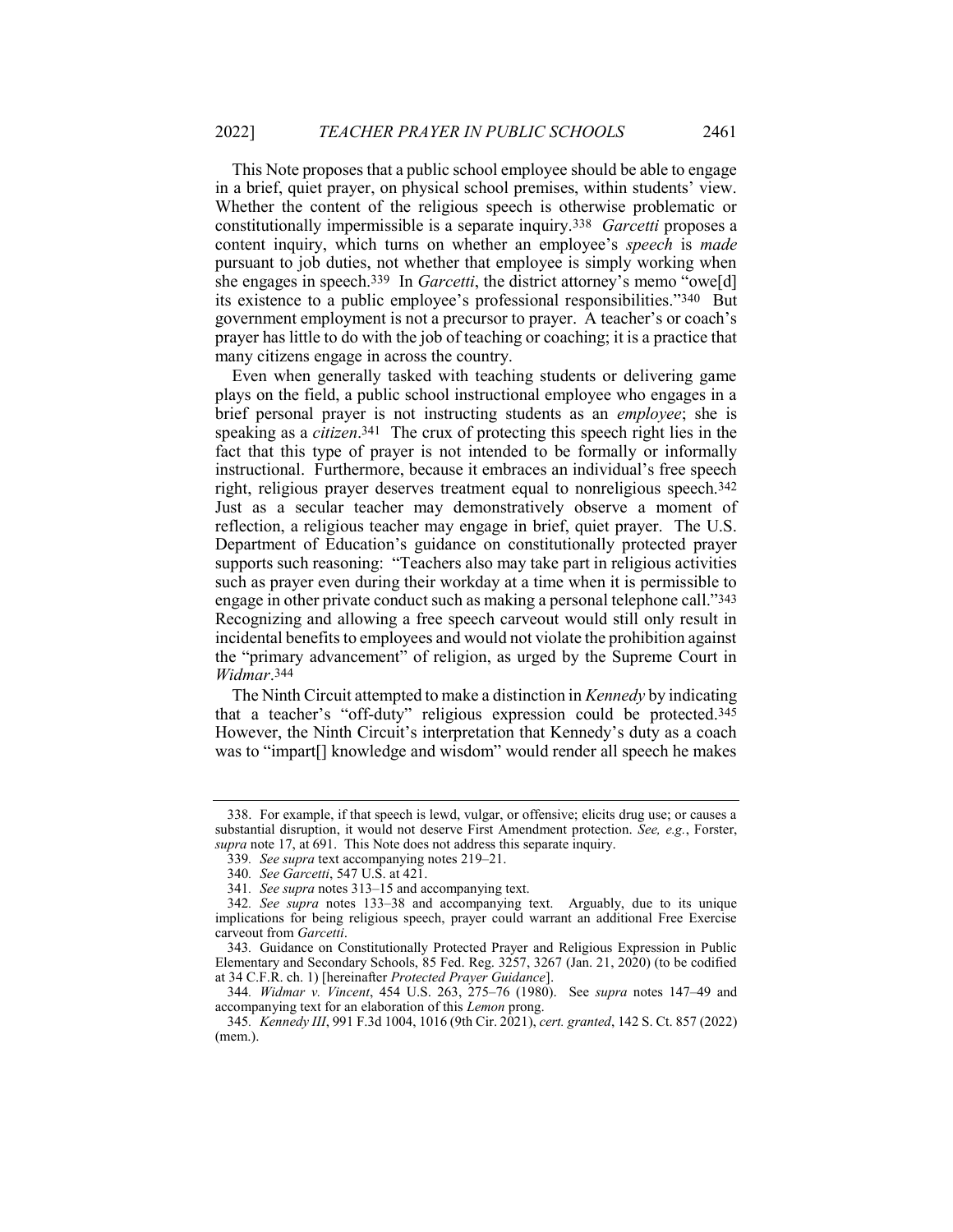as falling within the scope of that 'duty' and be subject to discipline.346 This Note argues that the scope of a teacher's duties must be interpreted more narrowly, in line with *Garcetti*, to allow teachers the right to engage in a brief prayer, even when generally tasked with other responsibilities. This formulation would allow teachers or coaches, like Kennedy, to assert a valid First Amendment claim when they engage in religious prayer in front of their students.

Importantly, this Note proposes a critical distinction in its interpretation of Garcetti. If a teacher or coach is legitimately tasked with improving player morale or guiding students through college decisions, for example, and religious prayer becomes speech made on the job, that employee can be subject to discipline without First Amendment protection. This is because the speech in question is no longer a private prayer; instead, the employee is speaking to students with the primary purpose of doing her job, a task she is completing pursuant to her official responsibility. This Note argues that this exception should be a limited and fact-dependent one; those tasks improving player morale or guiding a student through a rocky admissions process—must be prescribed or, at a minimum, commonly understood as part of the teacher's job responsibility.347

This is a delicate distinction in the school context due to the multifaceted responsibilities enjoyed by our nation's public school employees.348 For teachers and coaches, aiding students in their journey through adolescence implicates their interests both as a teacher and as a citizen.<sup>349</sup> The speech they engage in does not only "owe its existence to [their] professional responsibilities," for when they give advice or moral guidance, they often are doing so in a *civilian* capacity as well.<sup>350</sup> Teachers and coaches, particularly in secondary schools, play a vital role in students' lives.351 Students often defer to a teacher's advice or follow their coach's example, sometimes with more vigor than they would their own parents.352 However, this fact cannot override the employee's First Amendment protections. Permitting teachers

351. See David Blazar & Matthew A. Kraft, Teacher and Teaching Effects on Students' Attitudes and Behaviors, 39 EDUC. EVALUATION & POL'Y ANALYSIS 146, 163 (2017).

<sup>346</sup>. Id. at 1015.

 <sup>347.</sup> For example, in Borden, the coach conceded that organizing prayers and bowing his head were tools that he used "to teach his players respect and good moral character." Borden v. Sch. Dist. of E. Brunswick, 523 F.3d 153, 172 (3d Cir. 2008). This could warrant discipline because "his coaching methods are pedagogic." Id.

<sup>348.</sup> See Spurgeon, supra note 272, at 414 ("The mandate [from Garcetti] to lower courts is to determine if the speech could have been made by a citizen outside of public employment.").

<sup>349</sup>. See Garcetti v. Ceballos, 547 U.S. 410, 432 (2006) (Souter, J., dissenting) ("Indeed, the very idea of categorically separating the citizen's interest from the employee's interest ignores the fact that the ranks of public service include those who share the poet's 'object . . . to unite [m]y avocation and my vocation.'" (quoting ROBERT FROST, TWO TRAMPS IN MUD TIME, in COLLECTED POEMS, PROSE, & PLAYS 251, 252 (Richard Poirier & Mark Richardson eds., 1995))).

<sup>350</sup>. See Kennedy IV, 4 F.4th. 910, 937 (9th Cir. 2021) (O'Scannlain, J., statement regarding denial of rehearing en banc) (quoting Garcetti, 547 U.S. at 421).

<sup>352</sup>. See Geier & Blankenship-Knox, supra note 36, at 77.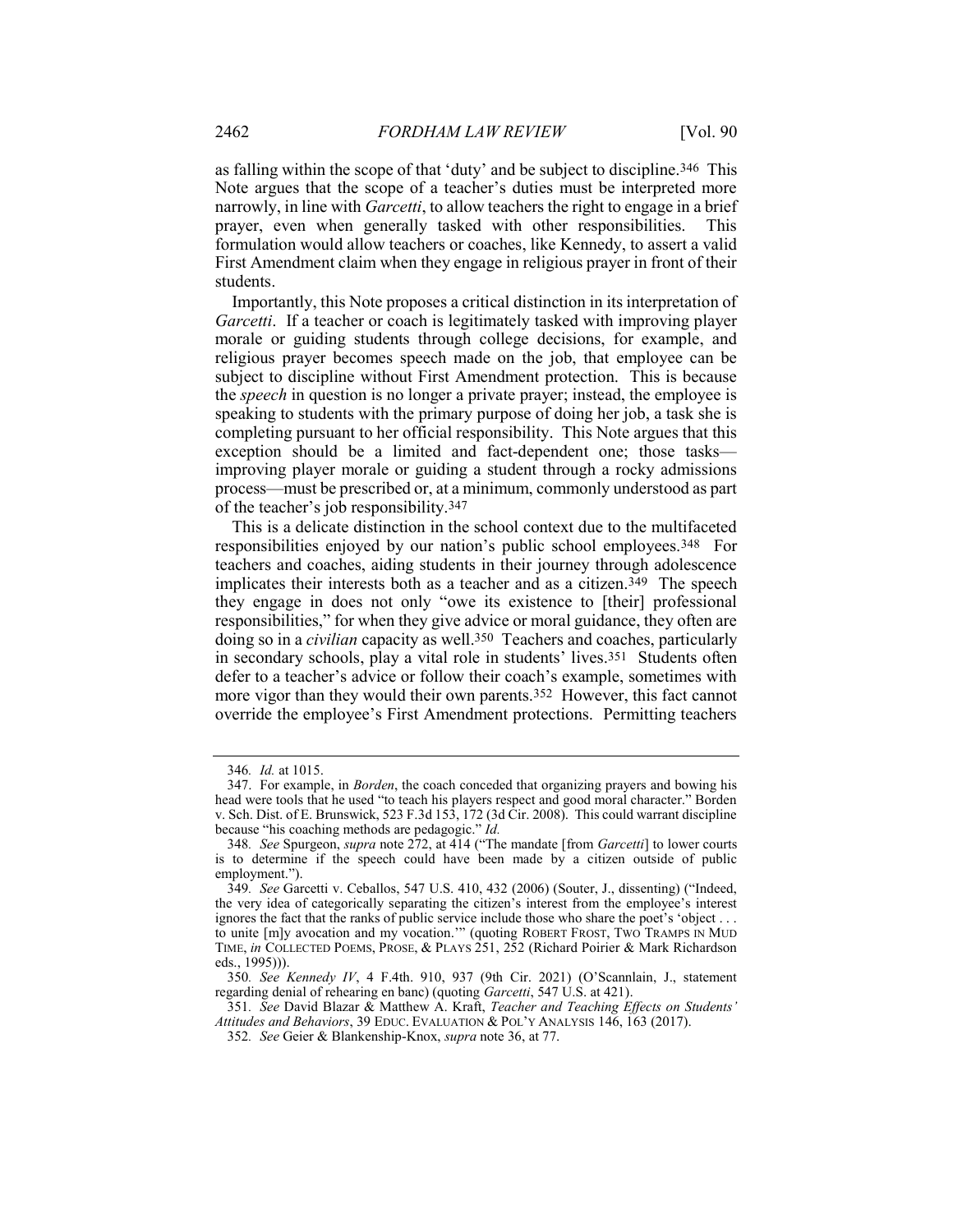and coaches to engage in private speech or religious expression in front of students safeguards a unique freedom that deserves "vigilant protection" in American schools.<sup>353</sup> Garcetti should be read to allow teachers such First Amendment protection when they engage in private religious expression in front of their students.

In Kennedy's case, his initial motivational speeches to players, which included religious expression and prayer, fell within the scope of his job duties.354 He delivered those speeches for the purpose of leading his students to triumph in games, a task prescribed to him as a coach.355 The school district asked him to cease mentions of religion in these motivational speeches, and he obeyed.356 Had the district's suspension been due to this continued conduct, Kennedy's speech would not warrant First Amendment protection. However, Kennedy also engaged in brief prayers following the game, which he conducted quickly "after the customary handshake with the opposing team."357 These prayers that Kennedy expressed, uttered in the same timespan as "making a personal telephone call,"358 ultimately resulted in his suspension.359 These prayers warrant free speech and free exercise protection because Kennedy prayed primarily for his own private religious expression, not to lead players to victory.360 Kennedy's brief religious expression is not the school district's speech and, as such, should be entitled to First Amendment protection. Even though Bremerton's football players may see Kennedy as a role model in this setting, he is not engaging in instruction with this prayer.

While a teacher's or coach's prayer should warrant protection under the First Amendment, this Note argues that a compelling governmental interest can still serve to override a free speech claim under Pickering.361 A school district can therefore cite an Establishment Clause concern as their compelling governmental interest, so long as that concern is valid.

<sup>353</sup>. See Keyishian v. Bd. of Regents, 385 U.S. 589, 603 (1967) (quoting Shelton v. Tucker, 364 U.S. 479, 487 (1960)).

<sup>354</sup>. See Kennedy III, 991 F.3d 1004, 1024 (9th Cir. 2021) (Christen, J., concurring), cert. granted, 142 S. Ct. 857 (2022) (mem.).

<sup>355</sup>. See id. at 1023–25.

<sup>356</sup>. See id. at 1111–12.

<sup>357</sup>. See Reply Brief of Petitioner at 6, Kennedy v. Bremerton Sch. Dist., 142 S. Ct. 857 (2022) (No. 21-418), 2021 WL 6118271, at \*6.

<sup>358</sup>. Protected Prayer Guidance, supra note 343.

<sup>359</sup>. Kennedy III, 991 F.3d at 1013.

<sup>360</sup>. Id. at 1010; Reply Brief for Petitioner at 4, Kennedy v. Bremerton Sch. Dist., 142 S. Ct. 857 (2022) (No. 21-418), 2021 WL 6118271, at \*4.

<sup>361</sup>. See Lee v. Weisman, 505 U.S. 577, 591 (1992) ("The Free Exercise Clause embraces a freedom of conscience and worship that has close parallels in the speech provisions of the First Amendment, but the Establishment Clause is a specific prohibition on forms of state intervention in religious affairs with no precise counterpart in the speech provisions."); supra Part I.B.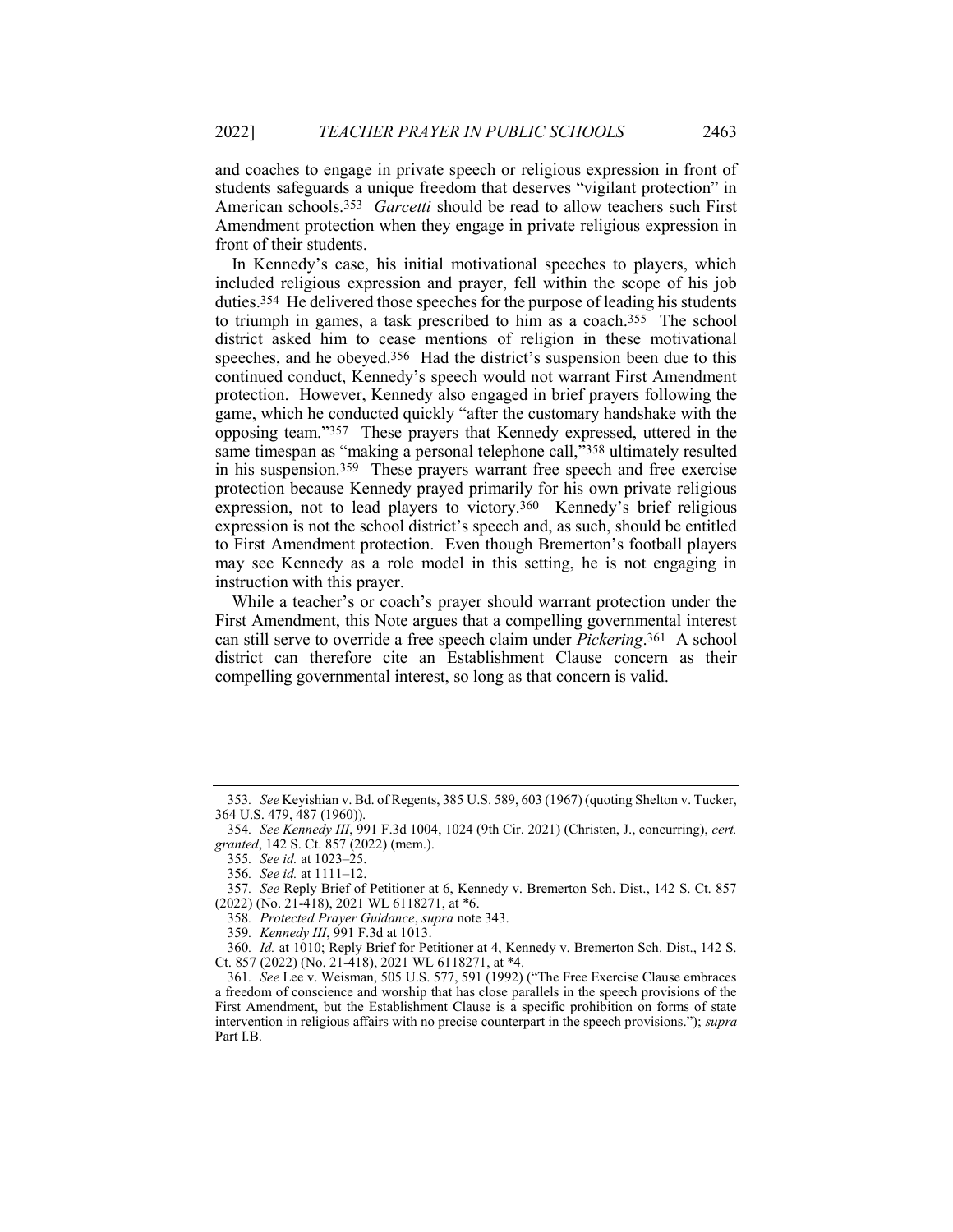## B. Interpreting the Establishment Clause to Override a Public School Employee's Right to Pray

Even with First Amendment protection, a government employer can justify overriding that employee's rights under *Pickering* if its interests outweigh the interests of the teachers.362 Because both the free speech and free exercise rights of the employee are challenged, this part will argue that the state must demonstrate a compelling governmental interest.363 This Note proposes that the courts' inquiry as to whether private speech implicates the Establishment Clause should turn on whether  $(1)$  a state actor engaged in the prayer and (2) students were psychologically coerced into engaging in religious activity.364 The first factor is readily satisfied by any instructional employee or school official employed by an American public school.365 The second requires a case-specific, fact-dependent analysis. This Note further argues that when a school incorrectly cites an Establishment Clause concern as grounds for disciplinary action where no violation exists, that employee's speech is entitled to free speech and free exercise protection from an otherwise school-deferential Garcetti application.

The use of psychological coercion as the decisive second factor allows ample space for teachers and coaches to engage in personal prayer at lunch, before class, or on school grounds, while disallowing them to lead or coerce students in prayer. The psychological coercion standard from Engel and Schempp that resurfaced in Lee and Santa Fe fundamentally looks to whether the religious practice created an undue pressure for students to participate in religious activity.366 Factors from the Supreme Court's analysis in Lee and Santa Fe—including, most importantly, the compulsory nature of attendance, the level of school involvement, the identity of the person delivering the prayer, and which activities that person elicits from students can aid that inquiry.367 This psychological coercion can be intentional or in effect. For example, a teacher who audibly engages in prayer at the front of

<sup>362</sup>. See supra Part II.B.1.

<sup>363</sup>. Pickering does not require courts to conduct strict scrutiny review under the balancing test, but this Note reasons that this type of review may be warranted when an employee's free speech and free exercise rights are implicated. The assessment of the types of disciplinary action that would qualify as the "least restrictive means" of achieving a compelling governmental interest is beyond the scope of this Note; however, the panel in Kennedy lightly discussed this. See Kennedy IV, 4 F.4th 910, 925 (9th Cir. 2021) (Smith, J., concurring in denial of rehearing en banc), cert. granted, 142 S. Ct. 857 (2022) (mem.).

 <sup>364.</sup> As noted above, a school district could affirmatively endorse religion in violation of the Establishment Clause. This assessment would turn on a fact-intensive approach. This Note maintains that, in *Kennedy*, the school district could not have endorsed religion simply by allowing Kennedy to continue the prayer in question.

 <sup>365.</sup> See, e.g., Veronia Sch. Dist. 47J v. Acton, 515 U.S. 646, 654 (1995); New Jersey v. T.L.O., 469 U.S. 325, 336 (1985) (explaining that "school authorities are state actors for purposes of the constitutional guarantees of freedom of expression and due process"). This Note stipulates that teachers and coaches are school authorities but distinguishes these types of public school employees from those employed in noninstructional capacities, like sanitation workers, lunch administrators, or security guards.

<sup>366</sup>. See supra text accompanying notes 115–17.

<sup>367</sup>. See supra text accompanying notes 83–86.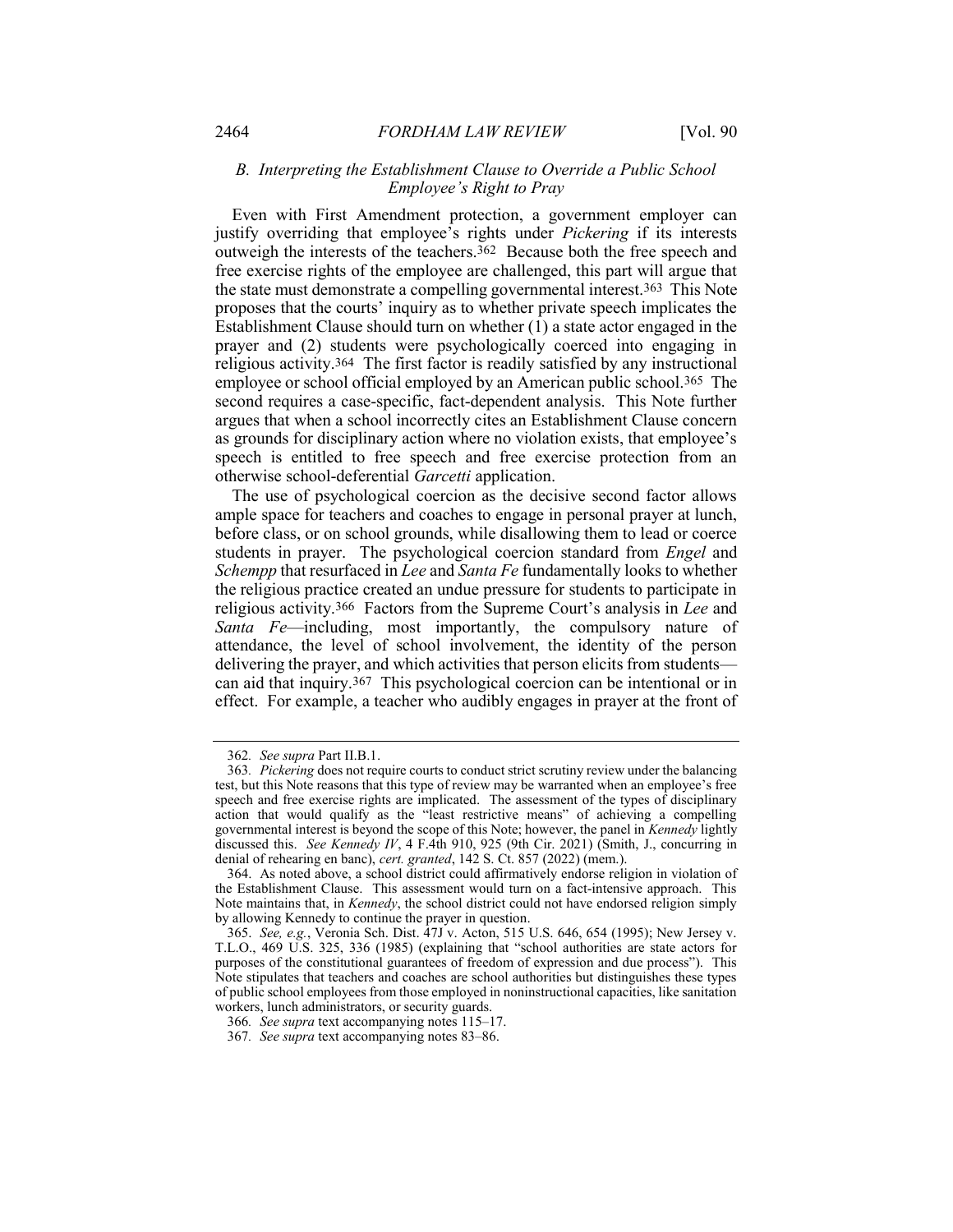his class may implicate Establishment Clause concerns if he asks students to join their hands in prayer, recites that prayer during curricular instruction, is a member of the clergy, or engages in prayer for an extended amount of time.368 Conversely, this Note reasons that a teacher who briefly engages in prayer at her desk, without eliciting participation from students or eating up class time, would not psychologically coerce religious participation and would not implicate the Establishment Clause. This Note's formulation which, to find an Establishment Clause violation, requires a determination that a state actor's prayer psychologically coerced student religious participation—protects the fundamental rights of both students and instructional school employees.369

Some may reason that psychological coercion is too high a bar to safeguard religious liberty in our nation's schools, but this Note maintains that relying on the endorsement test alone is incorrect in this type of Establishment Clause case.370 As Justice O'Connor points out in Santa Fe, private religious speech cannot endorse religion because endorsing religion requires the religious activity to originate from state action.371 A school that simply allows a teacher's personal prayer is not endorsing that religion because that prayer is private speech.372 In Santa Fe, the written school policy creating election procedures for selecting pregame invocations was blatant state action.373 In Lee, the level of school involvement in selecting clergymen to deliver prayers was critical but not dispositive, but the *coercive* nature of those prayers and the obligatory attendance of students was.374 A state statute legislating prayer recitation into public school instruction is not equivalent to private religious expression, the latter of which the Supreme Court has historically allowed on school premises.375 As the Court noted in Mergens, secondary school students are more than capable of understanding the difference between a high school permitting private religious speech and sponsoring religious practice.376

In applying this coercion standard to the Kennedy case, this Note maintains that Kennedy's personal prayers evolved into psychologically coercive religious speech, in derogation of the Establishment Clause. Because Kennedy is a salaried high school football coach, he is a state actor during

<sup>368</sup>. See supra notes 83–108 and accompanying text.

 <sup>369.</sup> Of course, legal coercion would also violate the Establishment Clause, if, for example, a teacher threatens to lower a student's grade unless the student prays.

<sup>370</sup>. See supra note 115–18 and accompanying text.

<sup>371</sup>. See Capitol Square Rev. & Advisory Bd. v. Pinette, 515 U.S. 753, 779 (1995) (O'Connor, J., concurring in part and concurring in the judgment) ("[A]n Establishment Clause violation must be moored in government action."); supra notes 97–99, 109–12 and accompanying text.

<sup>372</sup>. See supra notes 314–15 and accompanying text.

<sup>373</sup>. See supra note 98 and accompanying text.

<sup>374</sup>. See supra text accompanying notes 81–83.

<sup>375</sup>. See supra Part I.B.

<sup>376</sup>. See supra notes 153, 155–56 and accompanying text.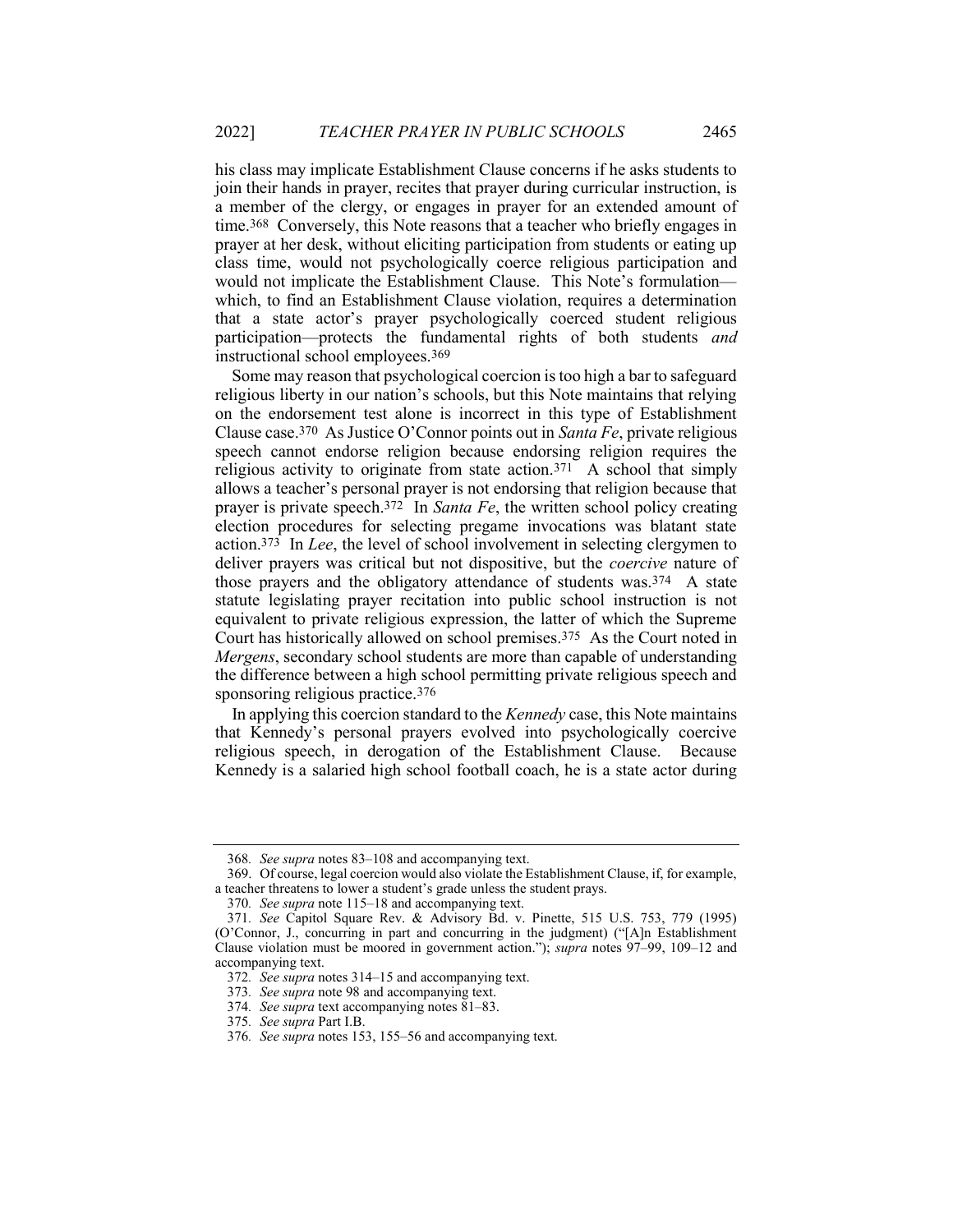the school day on school premises,377 regardless of whether he engaged in private speech. Having passed this Note's threshold requirement, his speech must be assessed for its coercive quality. First, it should be determined whether student attendance during these postgame prayers was obligatory.378 Unlike in Santa Fe, where the general student body was not strictly required to attend the football games, the football players in Kennedy do have an obligation to attend the game and any pregame meetings.379 More specifically, the football players, upon joining the team, must attend practice, team meetings, and mid-game huddles, to name a few.380 When Kennedy delivered his pregame prayers and motivational speeches, the coercion inherent in compulsory attendance was present. However, these actions were not at issue.

When Kennedy engaged in *postgame* private prayer, obligatory attendance was less clear-cut. Originally, students requested to join Kennedy as he prayed.381 The Supreme Court in Jaffree noted that nothing prohibits students from voluntarily praying during school hours.382 However, over the course of several years, Kennedy increasingly invited student players and members of the opposing team to join him in prayer immediately after games.383 Kennedy's invitation, which resulted in large huddles of students gathering around him, could render a single student's participation involuntary.384 Though Kennedy's postgame prayers did not mandate attendance from the players, they eventually obligated players, through peer pressure, to at least respectfully participate, which the Supreme Court has found to be coercive.385 Lee's majority noted that even sitting in silence during a clergy invocation can signify participation in a religious practice, lending support for the conclusion that Kennedy's prayers coerced student participation in his religion.386

Accommodationist judges and scholars may argue that standing in silence is not the correct formulation of psychological coercion and that this type of respectful observance does not infringe on the free exercise rights of students.387 However, students here did more than stand; they kneeled and

<sup>377</sup>. Kennedy III, 991 F.3d 1004, 1010–11 (9th Cir. 2021), cert. granted, 142 S. Ct. 857 (2022) (mem.).

<sup>378</sup>. See supra note 90 and accompanying text.

<sup>379</sup>. See supra note 107 and accompanying text; Kennedy III, 991 F.3d at 1011.

<sup>380</sup>. See Kennedy III, 991 F.3d at 1011.

<sup>381</sup>. Id. at 1010.

<sup>382</sup>. See Wallace v. Jaffree, 472 U.S. 38, 56 (1985); supra note 68 and accompanying text.

<sup>383</sup>. See supra notes 178–79 and accompanying text.

 <sup>384.</sup> Pictures demonstrate that Kennedy kneeled, with his head down and with swaths of his high school football team closely bowed together. See Kennedy III, 991 F.3d 1004, 1019 (9th Cir. 2021), cert. granted, 142 S. Ct. 857 (2022) (mem.).

<sup>385</sup>. See supra notes 107–08 and accompanying text.

<sup>386</sup>. See supra notes 84–86 and accompanying text.

<sup>387</sup>. See supra note 90 and accompanying text. If a teacher engaged in philosophical secular meditation that students felt compelled to engage in, students could assert that their right to free speech is violated, but this analysis is beyond the scope of this Note. The Court has not resolved whether psychological coercion stretches to this same setting. But see Lee v. Weisman, 505 U.S. 577, 637 (1992) (Scalia, J., dissenting).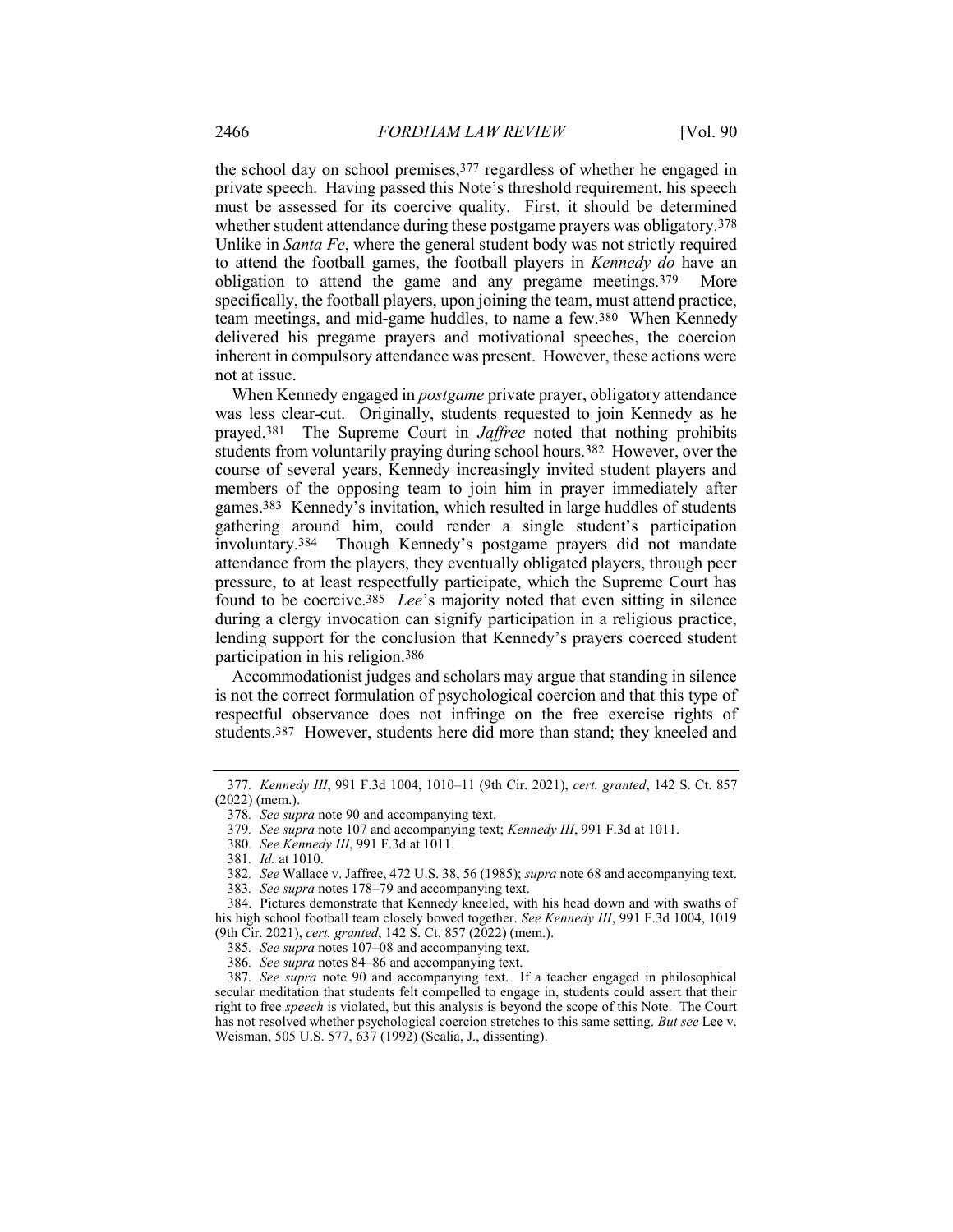bowed alongside Kennedy as he prayed out loud.388 Even Justice Scalia in his Lee dissent indicated that a school that coerces students to bow their heads or place their hands in a prayer position could psychologically coerce religious participation.389 Some may argue that Kennedy did not ask his students to bow their heads or utter prayers alongside him; however, after his history of leading motivational religious prayers and encouraging students to join him, he has, in effect, inculcated student participation.390 The Third Circuit in Borden specifically considered a coach's own history with initiating prayer to conclude that the prayer was coercive.391 Tellingly, when Kennedy did not attend a few games, students did not self-initiate prayer.392 In fact, one student indicated that he felt he would not get playing time equal to other students' playing time if he did not join in prayer.393 Kennedy exhibited a high degree of control over students, and in demonstratively praying after delivering religious motivational messages, he coerced religious participation.

This is a careful inquiry, however. Had Kennedy briefly prayed by himself at the fifty-yard line, either during or following the games, his actions likely would not rise to a valid Establishment Clause concern. Even in *Kennedy*, no student or parent legally challenged Kennedy's behavior or actions. For the school to preemptively suspend him without this type of complaint warrants a close review of both Kennedy's and the school's actions.394

Finally, the school's reasoning for suspending Kennedy was incorrect because the alleged endorsement violation was facially insufficient. This Note reasons that, without affirmative school action, an individual state actor who engages in prayer without a psychologically coercive aspect could not violate the Establishment Clause. As Judge O'Scannlain noted, the issue in Kennedy is not that the school district allowed the prayer to continue.395 The school's public opposition to Kennedy's prayer could not signal that it endorsed his religious practice or favored religion generally.396 Even if the school district had ceased to publicly oppose his prayer, Kennedy's religious speeches would still have to coerce players into religious participation for

<sup>388</sup>. Kennedy III, 991 F.3d at 1012–13.

<sup>389</sup>. Lee, 505 U.S. at 637 (Scalia, J., dissenting).

<sup>390</sup>. See Kennedy III, 991 F.3d at 1010–12; McConnell, supra note 50, at 701.

<sup>391</sup>. See supra text accompanying notes 304–06.

<sup>392</sup>. See Kennedy III, 991 F.3d at 1013.

<sup>393.</sup> See id. at 1011. Some scholars would argue that one student's complaint is insufficient to support the finding of an Establishment Clause violation, but this Note's formulation does not turn on that one student. See Patrick M. Garry, Distorting the Establishment Clause into an Individual Dissenter's Right, 7 CHARLESTON L. REV. 661, 674 (2013); see also Kennedy IV, 4 F.4th 910, 948 (9th Cir. 2021) (Nelson, J., dissenting from denial of rehearing en banc) ("Though one player expressed fear of mistreatment, there was no hint of actual evidence that Coach Kennedy ever disfavored players based on their religious participation.").

<sup>394</sup>. But see Borden v. Sch. Dist. of E. Brunswick, 523 F.3d 153, 181 (3d Cir. 2008) ("Another troubling consideration . . . is that a non-religious student or one who adheres to a minority religion might feel subtle (albeit unintentional) coercion to participate in the ritual despite disagreement or discomfort with it.").

<sup>395</sup>. See supra note 315 and accompanying text.

<sup>396</sup>. See supra note 311 and accompanying text.